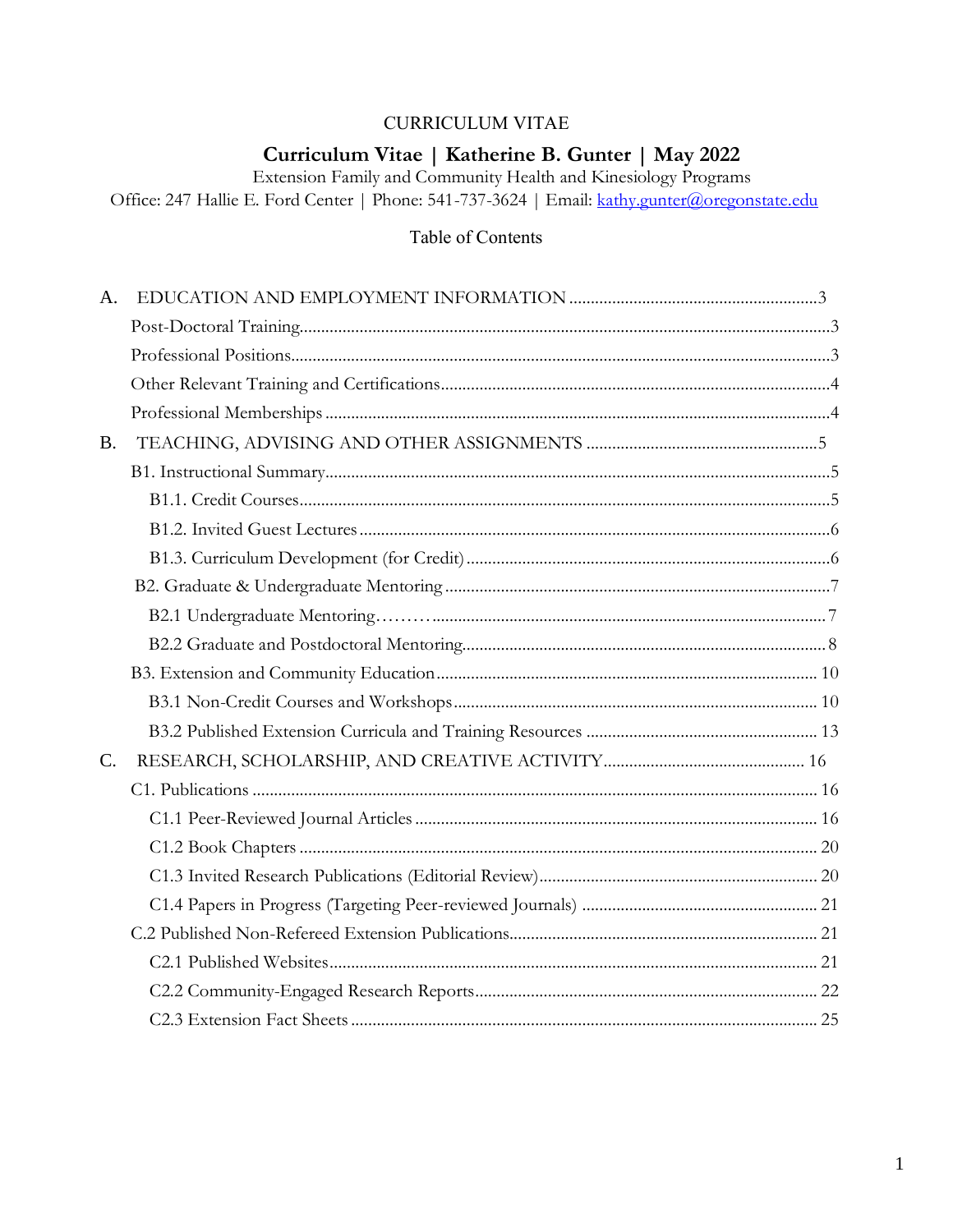| D. |  |
|----|--|
|    |  |
|    |  |
|    |  |
|    |  |
|    |  |
|    |  |
| Е. |  |
|    |  |
|    |  |
|    |  |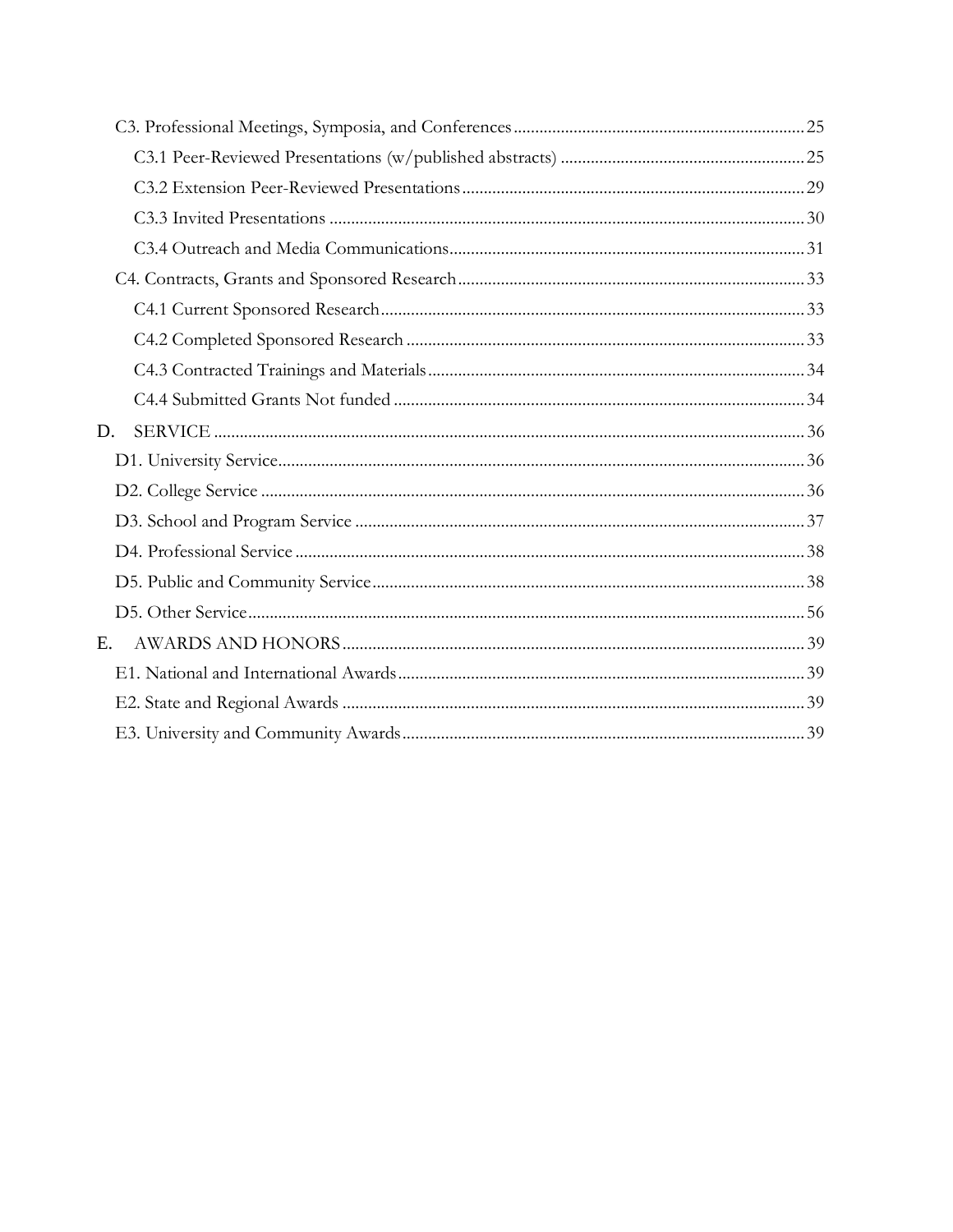## **A. EDUCATION AND EMPLOYMENT INFORMATION**

## **EDUCATION**

| Year | Degree | University                                                                                                                                             | <b>Field of Study</b>                      |
|------|--------|--------------------------------------------------------------------------------------------------------------------------------------------------------|--------------------------------------------|
| 2003 | Ph.D.  | Oregon State University, Corvallis, OR<br>Thesis Advisor: Christine Snow, PhD, FACSM<br>Examining fall and fracture risk in older adults               | Human Performance (Public<br>Health minor) |
| 1996 | MEd    | Western Washington University, Bellingham, WA<br>Thesis Advisor: Kathy Knutzen, PhD, FACSM<br>Effects of strength training on function in older adults | Exercise & Sport Science                   |
| 1992 | B.A.   | Western Washington University, Bellingham, WA                                                                                                          | Exercise & Sport Science                   |

## **Post-Doctoral Training**

| Year      | <b>Education Provider</b>                                                           | <b>Training Experience</b>                                        |
|-----------|-------------------------------------------------------------------------------------|-------------------------------------------------------------------|
| 2011      | University of South Carolina                                                        | Physical Activity & Public Health<br>Research Training Fellowship |
| 2005-2008 | Department of Exercise and Sport Science,<br>Oregon State University, Corvallis, OR | Postdoctoral Research Associate<br><b>NIH1 RO1 HD36621</b>        |

## **PROFESSIONAL POSITIONS**

| 2019-present    | Professor and Extension Specialist, School of Biological and Population Health<br>Sciences, Extension Family & Community Health Program, Oregon State University                                   |
|-----------------|----------------------------------------------------------------------------------------------------------------------------------------------------------------------------------------------------|
| $2013$ -present | Core Director, Healthy Eating and Active Living Research Core, Hallie E. Ford<br>Center for Healthy Children and Families, College of Public health and Human<br>Sciences, Oregon State University |
| 2013-2019       | Associate Professor and Extension Specialist, School of Biological and Population<br>Health Sciences, Extension Family & Community Health Program, Oregon State<br>University, Corvallis, OR       |
| 2007-2013       | Assistant Professor and Extension Specialist, School of Biological and Population<br>Health Sciences, Extension Family & Community Health Program, Oregon State<br>University, Corvallis, OR       |
| 2002-2007       | Instructor, Department of Exercise and Sport Science, Oregon State University,<br>Corvallis, OR                                                                                                    |
| 2003-2004       | Instructor, Department of Public Health, Oregon State University, Corvallis, OR                                                                                                                    |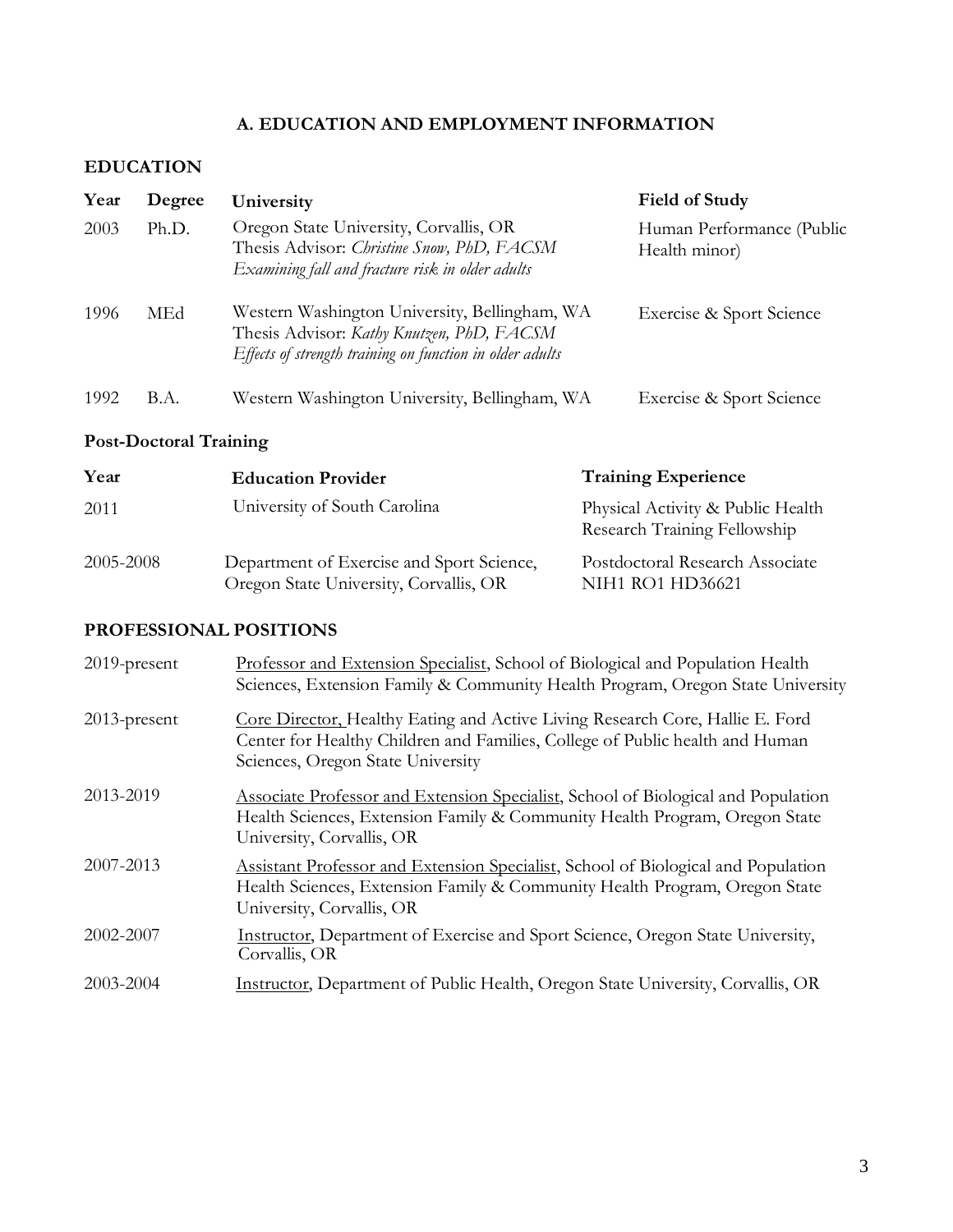# **OTHER RELEVANT PROFESSIONAL DEVELOPMENT, TRAINING, CERTIFICATES**

| 2016            | Social Justice Education Initiative, Recognizing Implicit Bias Training, Participant                                                                  |
|-----------------|-------------------------------------------------------------------------------------------------------------------------------------------------------|
| 2015            | CDC Walk with Ease Program Training, Participant                                                                                                      |
| 2013            | Oregon State University, College of Public Health & Human Sciences                                                                                    |
|                 | Dean's Leadership Development Cohort, Participant                                                                                                     |
| $2010$ -present | Certified Representative for OSU Extension to the Oregon Center for Career<br>Development in Childhood Care and Education                             |
| 2001-2011       | Certified Radiologic Technologist, License # 906975, Oregon Board of Radiologic<br>Technology                                                         |
| 2000-2005       | Instructor, Better Bones & Balance, Linn Benton Community College, Corvallis, OR                                                                      |
| 1997-2002       | Examiner, American College of Sports Medicine, National Certification Exam, Health<br>Fitness Instructor Track (Lorrie Brilla, PhD, Program Director) |
| 1996            | American College of Sports Medicine, Certified Health Fitness Instructor                                                                              |

# **Professional Memberships**

| 2022-present    | Society for Health and Physical Educators SHAPE America        |
|-----------------|----------------------------------------------------------------|
| $2017$ -present | National Extension Association of Family and Consumer Sciences |
| $2012$ -present | OSU Extension Association of Family and Consumer Sciences      |
| $2012$ -present | Oregon Society for Health and Physical Educators               |
| $2011$ -present | National Physical Activity Alliance                            |
| 2005-2011       | American Society for Bone Mineral Research                     |
| 1992-present    | American College of Sports Medicine                            |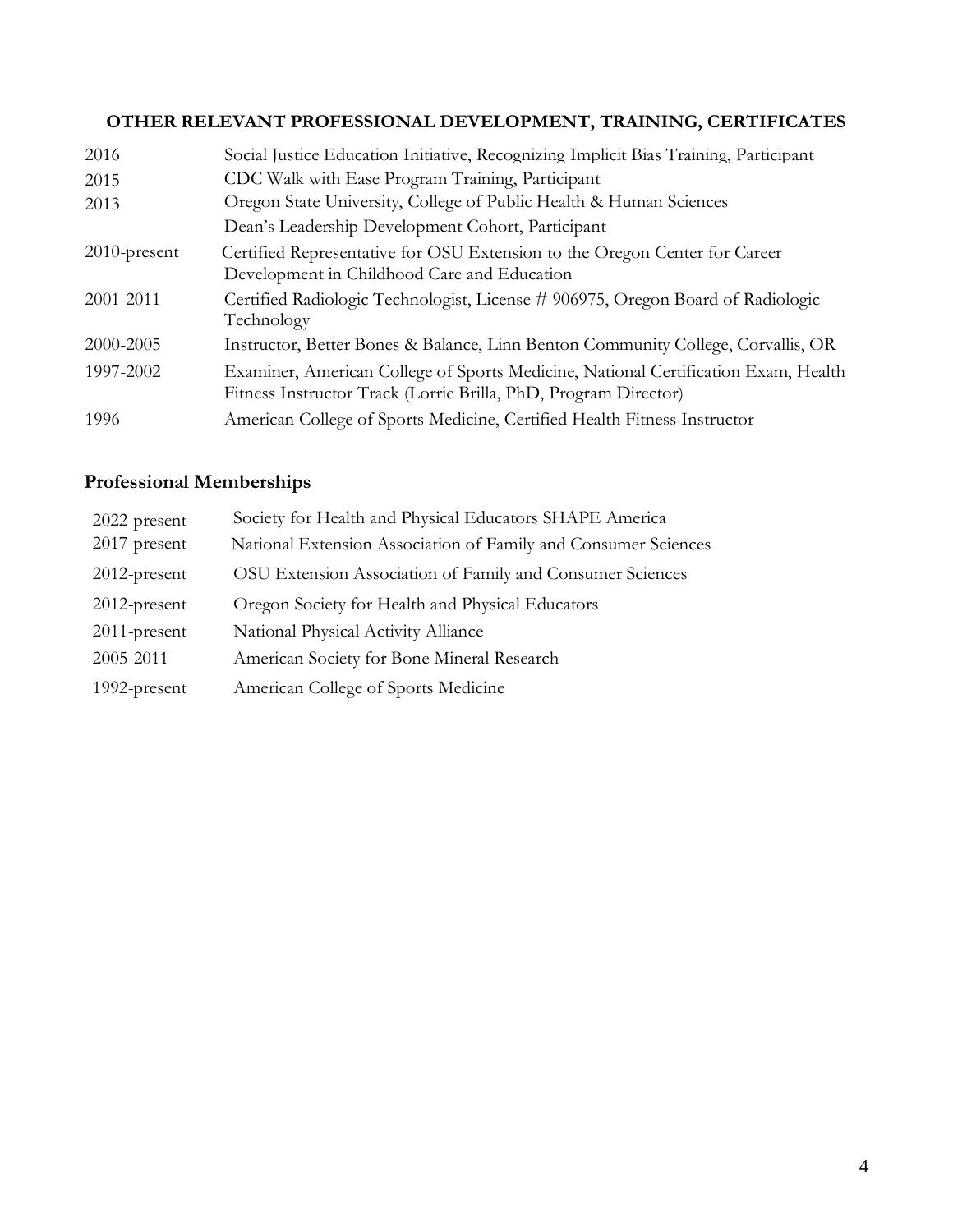## **B. TEACHING and ADVISING (Academic and Extension)**

#### **B1. INSTRUCTIONAL SUMMARY**

My teaching responsibilities span the academic and extension contexts. I teach undergraduate and graduate courses, as well as numerous professional development trainings and workshops for individuals, organizations, and community members.

## **B1.1. ACADEMIC CREDIT COURSES (Instructor, Lecturer, Ecampus Developer)**

| <b>Course/Credits Course Title</b>                                      |                             | Role              | Term/Year | #Enrolled      |
|-------------------------------------------------------------------------|-----------------------------|-------------------|-----------|----------------|
| E-KIN 435/3                                                             | Physical Activity Promotion | Course Instructor | W 2022    | 25             |
| E-KIN 435/3                                                             | Physical Activity Promotion | Course Instructor | W 2021    | 25             |
| KIN 435/3                                                               | Physical Activity Promotion | Course Instructor | W 2020    | 34             |
| KIN $406/v$                                                             | Projects                    | Course Instructor | W 2020    | $\overline{2}$ |
| KIN $301/v$                                                             | Research and Scholarship    | Course Instructor | Sum2019   | $\mathbf{1}$   |
| KIN $301/v$                                                             | Research and Scholarship    | Course Instructor | S2019     | $\mathbf{1}$   |
| KIN 435/3                                                               | Physical Activity Promotion | Course Instructor | W 2019    | 40             |
| <b>KIN 435</b>                                                          | Physical Activity Promotion | Course Instructor | W2018     | 48             |
| KIN $401/v$                                                             | Research and Scholarship    | Course Instructor | S2018     | $\overline{2}$ |
| KIN 406/v                                                               | Projects in Kinesiology     | Course Instructor | S2018     | 1              |
| *KIN 435/3                                                              | Physical Activity Promotion | Course Instructor | W2018     | 43             |
| KIN 437/3                                                               | Physical Activity and Aging | Course Instructor | S2016     | 81             |
| KIN $306/v$                                                             | Projects in Kinesiology     | Course Instructor | S2016     | $\overline{2}$ |
| KIN $301/v$                                                             | Research and Scholarship    | Course Instructor | F2015     | 1              |
| Projects in Kinesiology<br>EXSS $306/v$                                 |                             | Course Instructor | S2015     | $\overline{4}$ |
| EXSS $401/v$                                                            | Research and Scholarship    | Course Instructor | S2015     | $\overline{2}$ |
| *EXSS 435/3                                                             | Physical Activity Promotion | Course Instructor | S2013     | 37             |
| *EXSS 435/3                                                             | Physical Activity Promotion | Course Instructor | W2013     | 41             |
| *EXSS 414/3                                                             | Fitness and Aging           | Course Instructor | W2011     | 93             |
| *HHS 220/2<br>Community Education Programs and<br>Cooperative Extension |                             | Co-Instructor     | S2010     | 8              |
| *EXSS 414/3                                                             | Fitness and Aging           | Course Instructor | F2009     | 58             |
| Community Education Programs and<br>*HHS 220/1<br>Cooperative Extension |                             | Co-Instructor     | F2009     | 11             |

**Undergraduate Credit Courses** (NOTE: "v" denotes variable credit value ranging from 1-6)

Graduate Credit Course Summary (NOTE: "v" denotes variable credit value ranging from 1-6)

| <b>Course/Credits Course Title</b> |                             | Role              | Term/Year #Enrolled |  |
|------------------------------------|-----------------------------|-------------------|---------------------|--|
| EKIN 535                           | Physical Activity Promotion | Course Instructor | W <sub>2022</sub>   |  |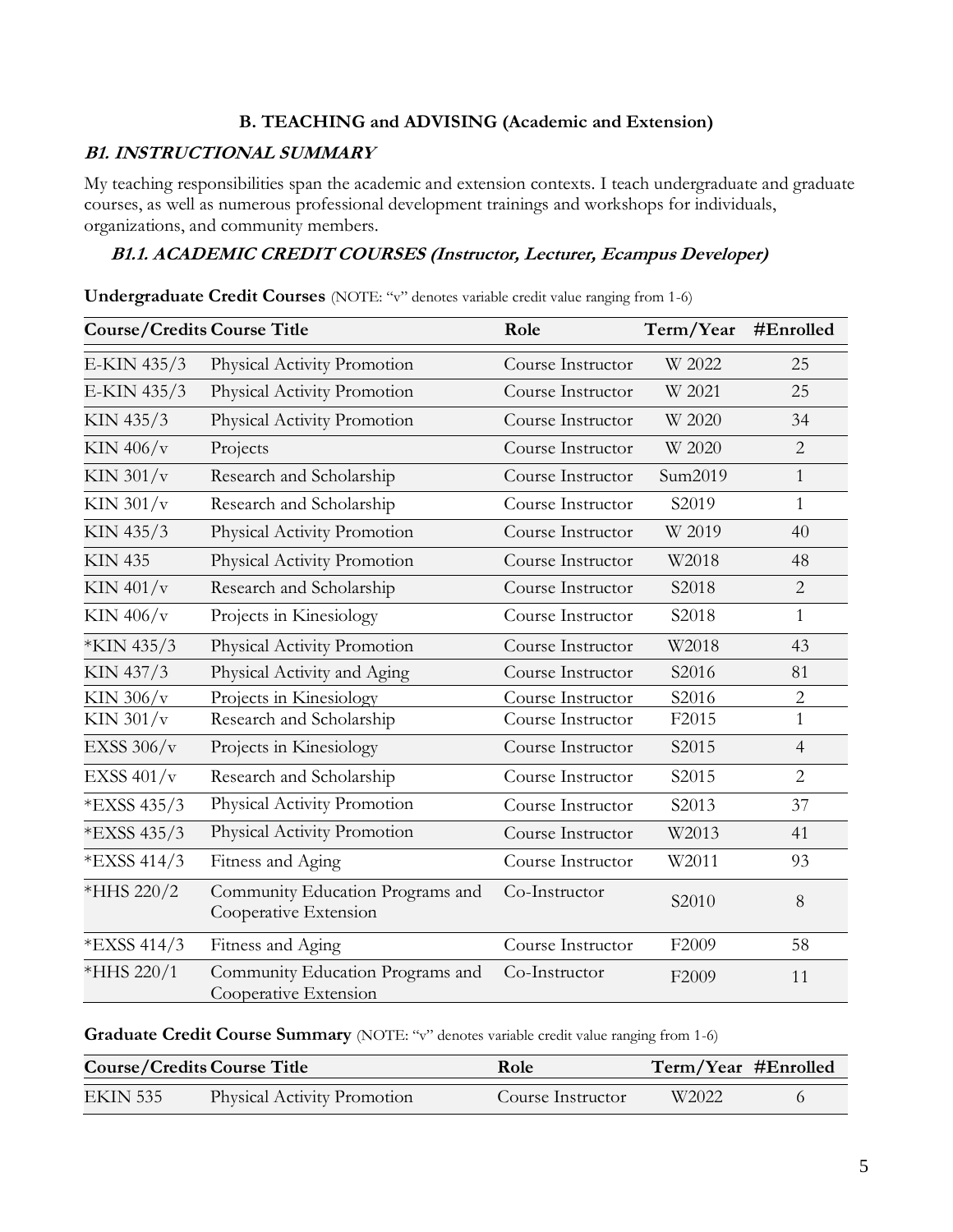| <b>EKIN 535</b> | Physical Activity Promotion | Course Developer  | 2020-2021          | <b>NA</b>    |
|-----------------|-----------------------------|-------------------|--------------------|--------------|
| <b>KIN 535</b>  | Physical Activity Promotion | Course Instructor | W2020              | 2            |
| <b>KIN 535</b>  | Physical Activity Promotion | Course Instructor | W2019              | 8            |
| H $501/v$       | Research and Scholarship    | Course Instructor | S <sub>2018</sub>  | 1            |
| H $501/v$       | Public Health Internship    | Course Instructor | S <sub>2018</sub>  | 1            |
| H $501/v$       | Public Health Internship    | Course Instructor | W2018              | 1            |
| KIN $605/v$     | Readings and Conference     | Course Instructor | S <sub>2017</sub>  | 1            |
| H $501/v$       | Public Health Internship    | Course Instructor | S <sub>2012</sub>  | 1            |
| H $510/v$       | Research and Scholarship    | Co-Instructor     | F <sub>2011</sub>  | $\mathbf{1}$ |
| H $510/v$       | Public Health Internship    | Course Instructor | Su <sub>2011</sub> | 1            |
| H $501/v$       | Research and Scholarship    | Course Instructor | S <sub>2011</sub>  | 1            |

#### **B1.2. Invited Guest Lectures**

| H 607             | Public Health Graduate Seminar | <b>Guest Lecture</b>  | W 2022            | ~15   |
|-------------------|--------------------------------|-----------------------|-------------------|-------|
| <b>HDFS 311</b>   | Infant and Child Development   | Guest Lecture         | W2017             | 40    |
| <b>EXSS 607</b>   | Graduate Seminar (IGERT)       | Guest Lecture         | W2016             | 8     |
| H 607             | Public Health Graduate Seminar | <b>Guest Lecture</b>  | F <sub>2016</sub> | 12    |
| EXSS 414/3        | Fitness and Aging              | Guest Lecture         | S2015             | 80    |
| <b>EXSS 414/3</b> | Fitness and Aging              | <b>Guest Lecture</b>  | W2015             | 60    |
| <b>HC 408</b>     | Honor Thesis in Stages         | Guest Presenter       | W2015             | 15    |
| H 100             | Community-Engaged Research     | Guest Lecture         | F <sub>2013</sub> | 100   |
| CPHHS 607         | Graduate Student Seminar       | <b>Guest Lecture</b>  | W2015             | 30    |
| <b>EXSS 607</b>   | Graduate Seminar (IGERT)       | Guest Lecture         | W2016             | 8     |
| <b>EXSS 414/3</b> | Fitness and Aging              | <b>Guest Lecture</b>  | S <sub>2012</sub> | 55    |
| <b>EXSS 414/3</b> | Fitness and Aging              | Guest Lecture         | W2012             | 70    |
| H 618             | Public Health Seminar          | Guest Lecturer        | F <sub>2011</sub> | 10    |
| <b>EXSS 607</b>   | Graduate Seminar               | Guest Lecturer        | W2009             | 20    |
| EXSS 325/3        | <b>Exercise Physiology</b>     | <b>Guest Lecturer</b> | W2007             | $40+$ |
|                   |                                |                       |                   |       |

## **B1.3. For Credit Course Curriculum Development**

Spring 2020-Fall 2020 eKIN 435 Developed Ecampus version of Kin 435, Physical Activity Promotion

Fall 2020-Winter 2021 eKIN 535 Developed Ecampus version of Kin 435, Physical Activity Promotion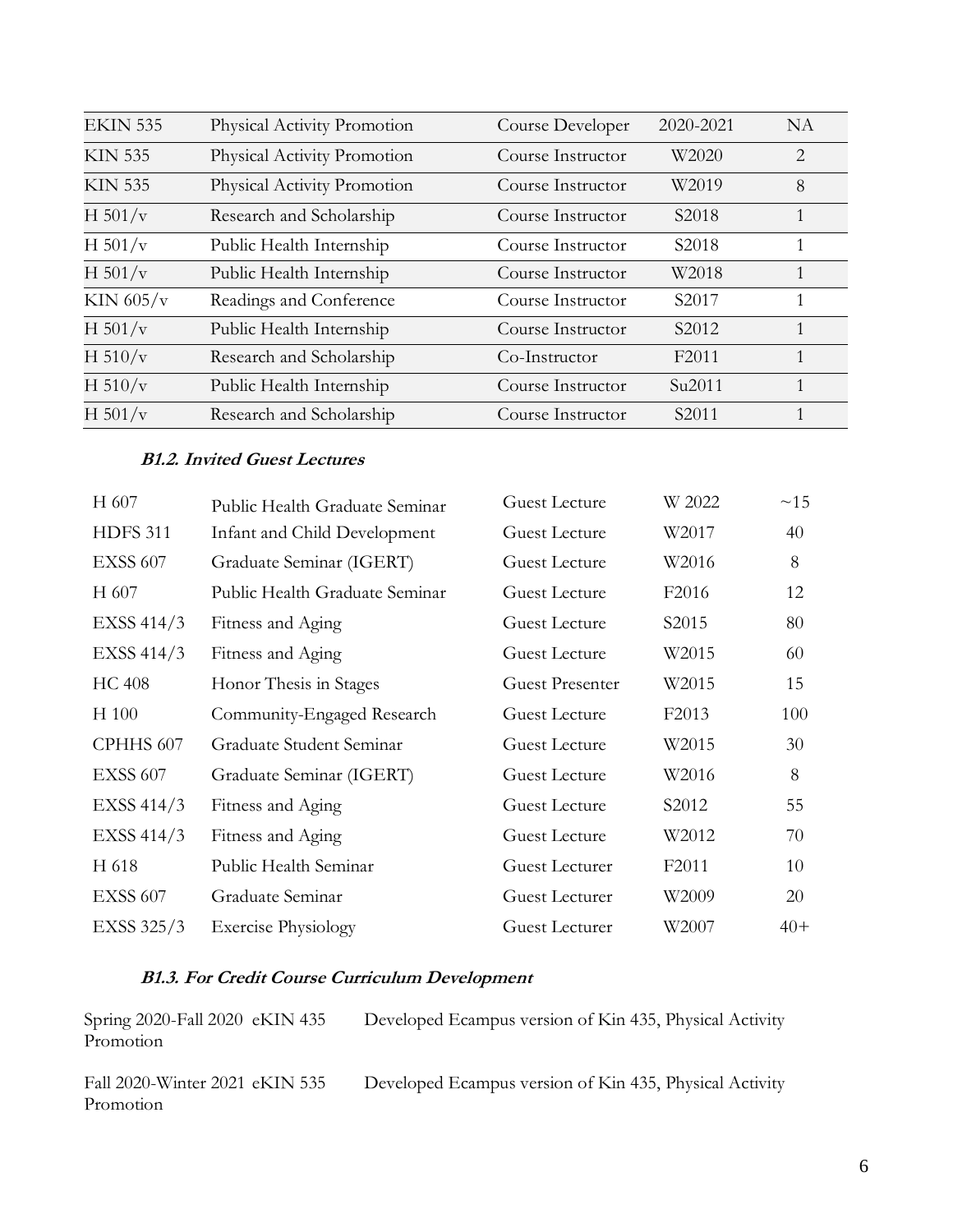#### **B2. UNDERGRADUATE/GRADUATE STUDENTS AND POSTDOCTORAL TRAINEES**

#### **B2.1 Undergraduate Mentoring**

I have mentored 37 undergraduate students, four as Honor's College thesis advisor, and two from other institutions on funded research fellowships under my advisement (summers 2011 & 2018). Several students have received college or university competitive funding to do research, and many students contribute to my outreach and research activities through research, practicum, project or internship credit avenues.

#### **Externally Funded Undergraduate Research Fellows**

| 1. Bordin Endinjok  | 2018 | California State University, Northridge. National Institutes of Health<br>Promoting Opportunities for Diversity in Education and Research<br>Trainee from June 2018-August 2018. Role – Research Mentor. |
|---------------------|------|----------------------------------------------------------------------------------------------------------------------------------------------------------------------------------------------------------|
| 2. Rosalee Locklear | 2011 | Southern Oregon University. McNair Scholar. Research Mentor.                                                                                                                                             |

#### **Undergraduate Mentees**

| <b>Students</b> | Department            | Dates        | Role                         | <b>Current Status</b> |
|-----------------|-----------------------|--------------|------------------------------|-----------------------|
| L. Kulisch      | HC/Science            | 2022-2024    | <b>Honor's Thesis Mentor</b> | Ongoing               |
| C. Cordill      | <b>BPHS/KIN</b>       | 2022         | Projects Mentor              | Completed 2022        |
| D. Au           | <b>BPHS/KIN</b>       | 2021         | Projects Mentor              | Completed 2021        |
| A. Lue          | <b>BPHS/KIN</b>       | 2020         | Research Mentor              | Completed 2020        |
| T. Packebush    | <b>BPHS/KIN</b>       | 2019-2020    | Research Mentor              | Completed 2020        |
| C. Urquhart     | <b>BPHS/KIN</b>       | 2019         | Research Mentor              | Completed 2019        |
| N. Krzykawa     | <b>BPHS/KIN</b>       | 2019         | Research Mentor              | Completed 2019        |
| K. Yeomans      | SOBE/HPHB             | 2019         | Internship Preceptor         | Graduated 2019        |
| G. Yap          | SOBE/HPHB             | 2019         | Internship Preceptor         | Graduated 2019        |
| E. Ibarra       | SOBE/HPHB             | 2018-2019    | Internship Preceptor         | Completed 2019        |
| O. Burkhart     | SOBE/HPHB             | 2018-present | Internship Preceptor         | Graduated 2018        |
| C. Kimberly     | SOBE/HDFS             | 2018-present | Research Mentor              | Completed 2018        |
| M. Baker        | SOBE/HPHB             | 2018-present | Practicum Mentor             | Graduated 2018        |
| D. Huang        | <b>BPHS/HMP</b>       | 2018-present | Internship Preceptor         | Completed 2018        |
| S. Garland      | <b>BPHS/Dietetics</b> | 2018-present | Practicum                    | Completed 2018        |
| G. Galvez       | <b>BPHS/KIN</b>       | 2018-present | Research Mentor              | Graduated 2018        |
| S. Brawley      | <b>BPHS/KIN</b>       | 2018-present | Research Mentor              | Graduated 2018        |
| K. Gilkison     | <b>BPHS/KIN</b>       | 2018-present | Project Mentor               | Graduated 2018        |
| L. Trevis (HON) | <b>BPHS/KIN</b>       | 2014-2018    | <b>URAP/Honor's mentor</b>   | <b>Graduated 2018</b> |
| J. Khangura     | <b>PHARM</b>          | 2017-2018    | Practicum Advisor            | Graduated 2018        |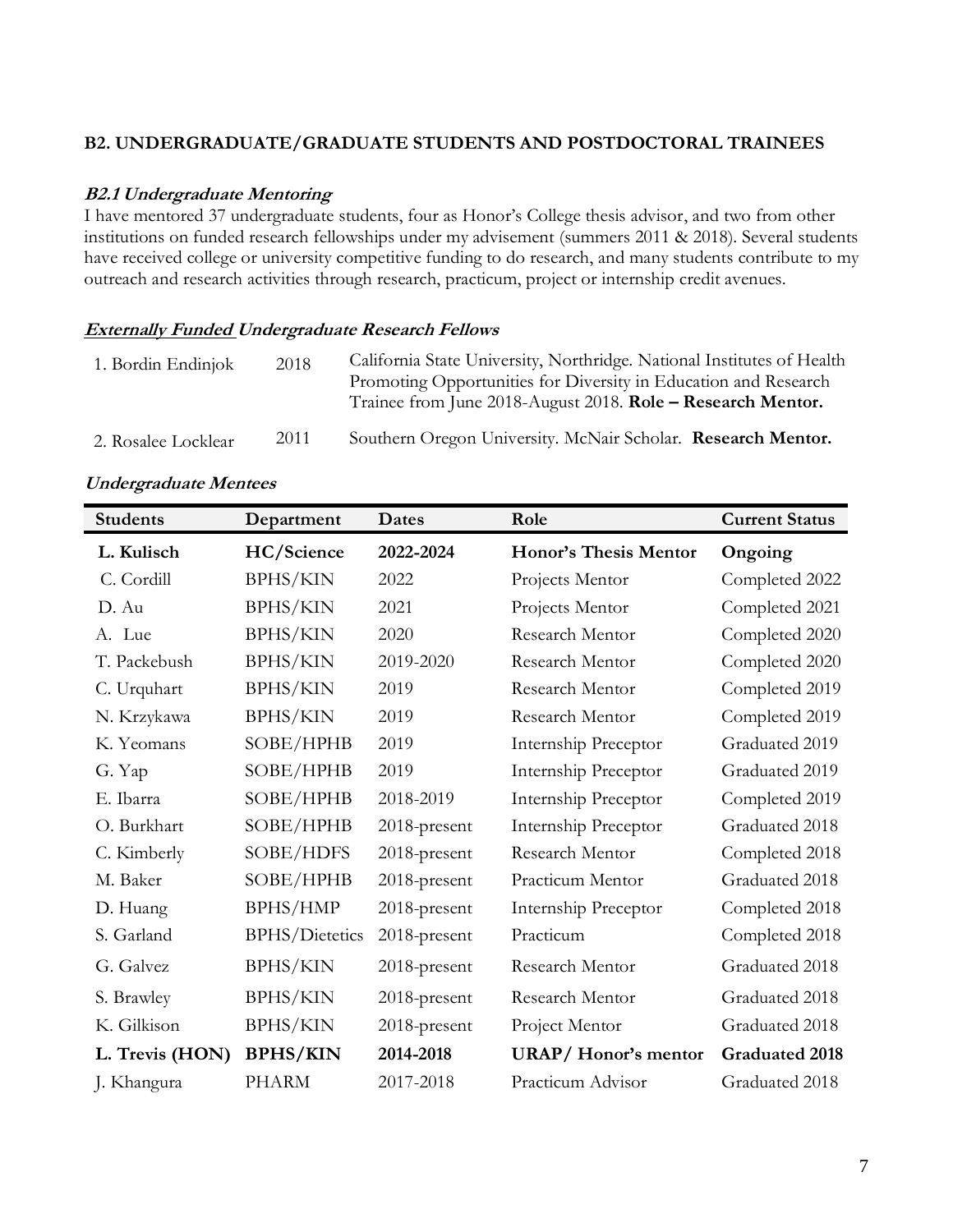| J. Luu            | <b>BPHS/KIN</b>  | 2017 (Fall) | Research Mentor            | Completed 2018        |
|-------------------|------------------|-------------|----------------------------|-----------------------|
| G. Chase          | <b>SCIENCE</b>   | 2017-2018   | Research Mentor            | Completed 2018        |
| S. Raines         | SOBE/HPHB        | 2017 Winter | Internship Preceptor       | Graduated 2018        |
| N. Hobbes         | SOBE/HPHB        | 2017-2018   | Internship Preceptor       | Graduated 2018        |
| E.L. Lowe         | <b>BPHS/KIN</b>  | 2017 (Fall) | Practicum Advisor          | Graduated 2017        |
| C. Booth          | <b>BPHS/NUT</b>  | 2014-2016   | <b>URAP/Honor's mentor</b> | <b>Graduated 2016</b> |
| K. TenBroeck      | <b>BPHS/KIN</b>  | 2014-2016   | Practicum Mentor           | Completed 2015        |
| N. Kobayashi      | BPHS/PH          | 2014-2015   | Practicum Mentor           | Completed 2015        |
| W. Ahn            | <b>BPHS/KIN</b>  | 2014-2015   | Practicum Mentor           | Completed 2015        |
| T. Vixay          | <b>BPHS/HPHB</b> | 2015 W-Su   | Internship Mentor          | Completed 2015        |
| A. Brocket        | <b>BPHS/KIN</b>  | 2014        | <b>URAP</b> Mentor         | Completed 2015        |
| <b>B.</b> Crocker | <b>BPHS/EXSS</b> | 2013-2015   | Practicum Mentor           | Completed 2014        |
| C. Truong         | <b>NES</b>       | 2011-2012   | Project Mentor             | Graduated 2012        |
| N. Mares          | <b>HDFS</b>      | 2010-2011   | <b>URAP/LIFE Mentor</b>    | Graduated 2011        |
| C. Lovemark       | <b>NES</b>       | 2007-2009   | <b>URAP/Honor's mentor</b> | <b>Graduated 2009</b> |
| E. Jederlinich    | <b>NES</b>       | 2008-2009   | <b>URAP</b> Mentor         | Graduated 2009        |
| C. Couey          | <b>HDFS</b>      | 2008-2009   | LIFE Scholar Mentor        | Graduated 2009        |
|                   |                  |             |                            |                       |

**B2.2 Graduate and Postdoctoral Trainee Mentoring and Advising**

| <b>Students</b> | Department          | Role               | Degree | <b>Current Status</b> |
|-----------------|---------------------|--------------------|--------|-----------------------|
| M. Bennett      | <b>BPHS/KIN</b>     | Major Professor    | PhD    | <b>New</b>            |
| E. Hilberg      | <b>BPHS/KIN</b>     | Co-Major Professor | PhD    | Graduated 2019        |
| R. Locklear     | <b>BPHS/KIN</b>     | Major Professor    | M.S.   | Graduated 2017        |
| P. Abi Nader    | <b>BPHS/KIN</b>     | Major Professor    | PhD    | Graduated 2016        |
| K. Friesen      | <b>BPHS/NES</b>     | Major professor    | Ph.D.  | Graduated 2011        |
| A. McNamara     | <b>BPHS/NES</b>     | Major professor    | PhD.   | Graduated 2010        |
| A. Kasianchuk   | <b>BPHS/NES</b>     | Major professor    | M.S.   | Graduated 2010        |
| J. Kim          | <b>BPHS/KIN</b>     | Committee Member   | PhD.   | Ongoing               |
| N. Fiscella     | <b>BPHS/KIN</b>     | Committee Member   | PhD.   | Ongoing               |
| J. Thalken      | <b>BPHS/KIN</b>     | Committee Member   | PhD.   | Ongoing               |
| W. Leung        | <b>BPHS/KIN</b>     | Committee Member   | PhD.   | Ongoing               |
| B. Ku           | <b>BPHS/KIN</b>     | Committee Member   | PhD.   | Graduated 2018        |
| D. Becker       | SOBE/HDFS           | Committee Member   | PhD    | Graduated 2016        |
| J. Jackson      | SOBE/HPHB           | Committee Member   | PhD    | Graduated 2016        |
| P. Allen        | <b>IGERT (HDFS)</b> | Committee Member   | Ph.D.  | Graduated 2016        |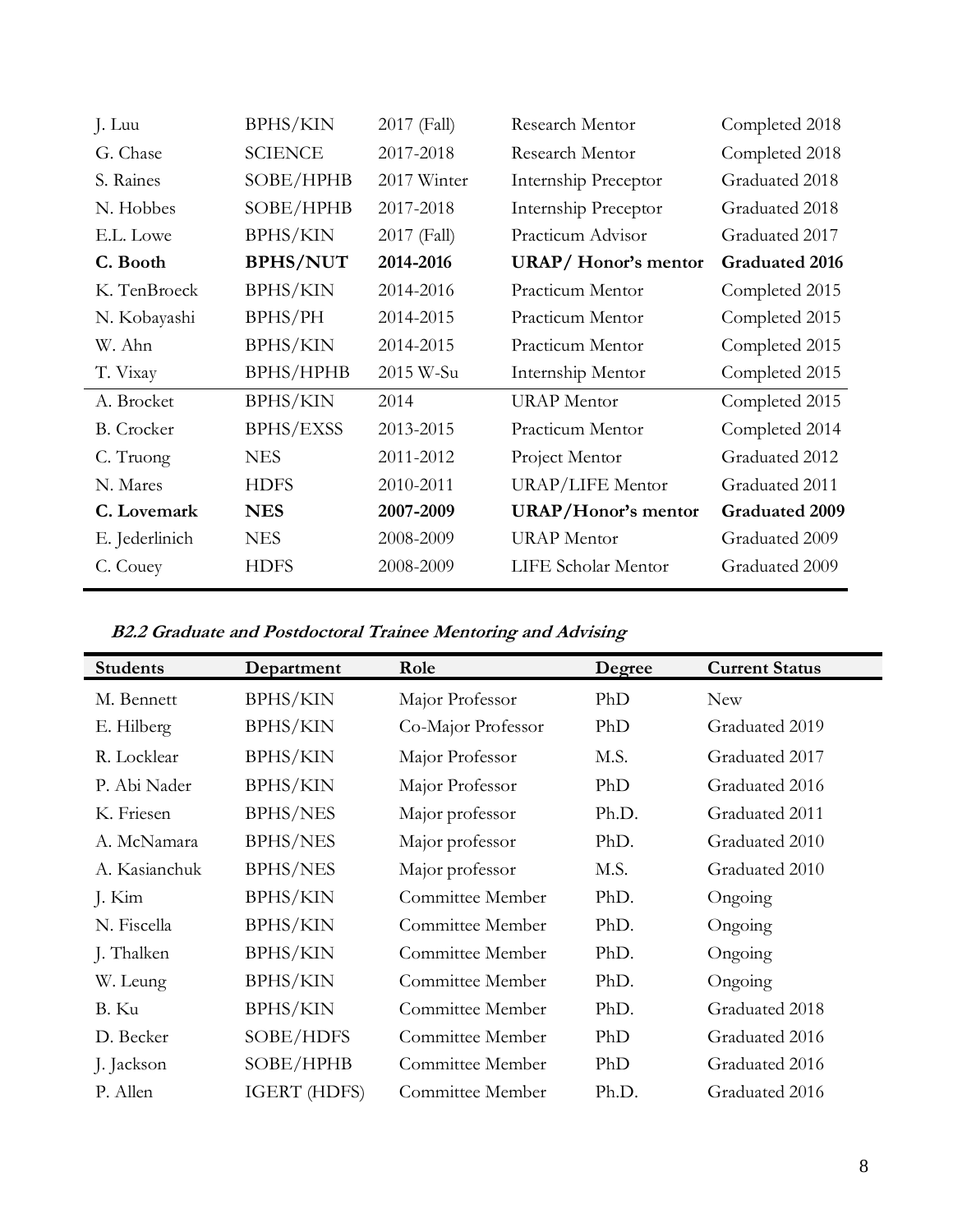| A. Lafrenze | <b>NES</b>   | Committee Member        | Ph.D. | Graduated 2015 |
|-------------|--------------|-------------------------|-------|----------------|
| A. Cohen    | <b>NES</b>   | Committee Member        | Ph.D. | Graduated 2015 |
| G. Haberly  | <b>BPHS</b>  | Committee Member        | M.S.  | Graduated 2013 |
| K. Rice     | <b>NES</b>   | Committee Member        | Ph.D. | Graduated 2012 |
| M. Dinger   | <b>NES</b>   | Committee Member        | M.S.  | Graduated 2010 |
| M. Senso    | <b>NES</b>   | Committee Member        | M.S.  | Graduated 2009 |
| T. Littrell | <b>EXSS</b>  | Committee Member        | PhD.  | Graduated 2005 |
| A. Larson   | SOBE/HPHB    | Graduate Representative | PhD.  | Graduated 2018 |
| D. Dowhower | SOBE/HPE     | Graduate Representative | PhD   | Graduated 2018 |
| A. Molla    | BPHS/GH      | Graduate Representative | PhD   | Graduated 2017 |
| V. McKay    | SOBE/HPHB    | Graduate Representative | PhD   | Graduated 2015 |
| M.J. Seo    | DHE          | Graduate Representative | Ph.D. | Graduated 2012 |
| A. Johnson  | <b>NES</b>   | Graduate Representative | M.S.  | Graduated 2010 |
| D. Yang     | <b>STATA</b> | Graduate Representative | Ph.D. | Graduated 2009 |

## **Master of Public Health Interns**

| <b>Students</b> | Department | Role                        | Degree | Dates       |
|-----------------|------------|-----------------------------|--------|-------------|
| S. Bradley      | SOBE/HPHB  | Internship Preceptor        | MPH    | W2018-S2018 |
| B. Klein        | SOBE/HPHB  | Research/Internship Mentor/ | MPH    | S2011-W2012 |
|                 |            | Preceptor                   |        |             |

# **Postdoctoral Research Fellows/Associates (Externally Funded Research Experiences at OSU)**

| 1. Jennifer Jackson  | $2016 -$<br>2018 | Postdoctoral Research Fellowship USDA NIFA (4/1/16 - 3/31/2018;<br>\$152,000), Promoting Weight-Healthy Behaviors Among Elementary<br>School-age Children: Evaluating the Role of the School Nutrition<br>Environment, K. Gunter (mentor), E. Smit (mentor). Note: Dr.<br>Jackson opted to decline fellowship for OSU faculty position. |
|----------------------|------------------|-----------------------------------------------------------------------------------------------------------------------------------------------------------------------------------------------------------------------------------------------------------------------------------------------------------------------------------------|
| 2. Patrick Abi Nader | 2016             | Postdoctoral Research Associate, USDA Agriculture and Food Research<br>Initiative: Childhood Obesity Prevention NIFA 2011-68001-30020<br>K. Gunter, Mentor                                                                                                                                                                              |
| 3. Jennifer Jackson, | 2016             | Postdoctoral Research Associate, USDA Agriculture and Food Research<br>Initiative: Childhood Obesity Prevention NIFA 2011-68001-30020<br>K. Gunter, Mentor                                                                                                                                                                              |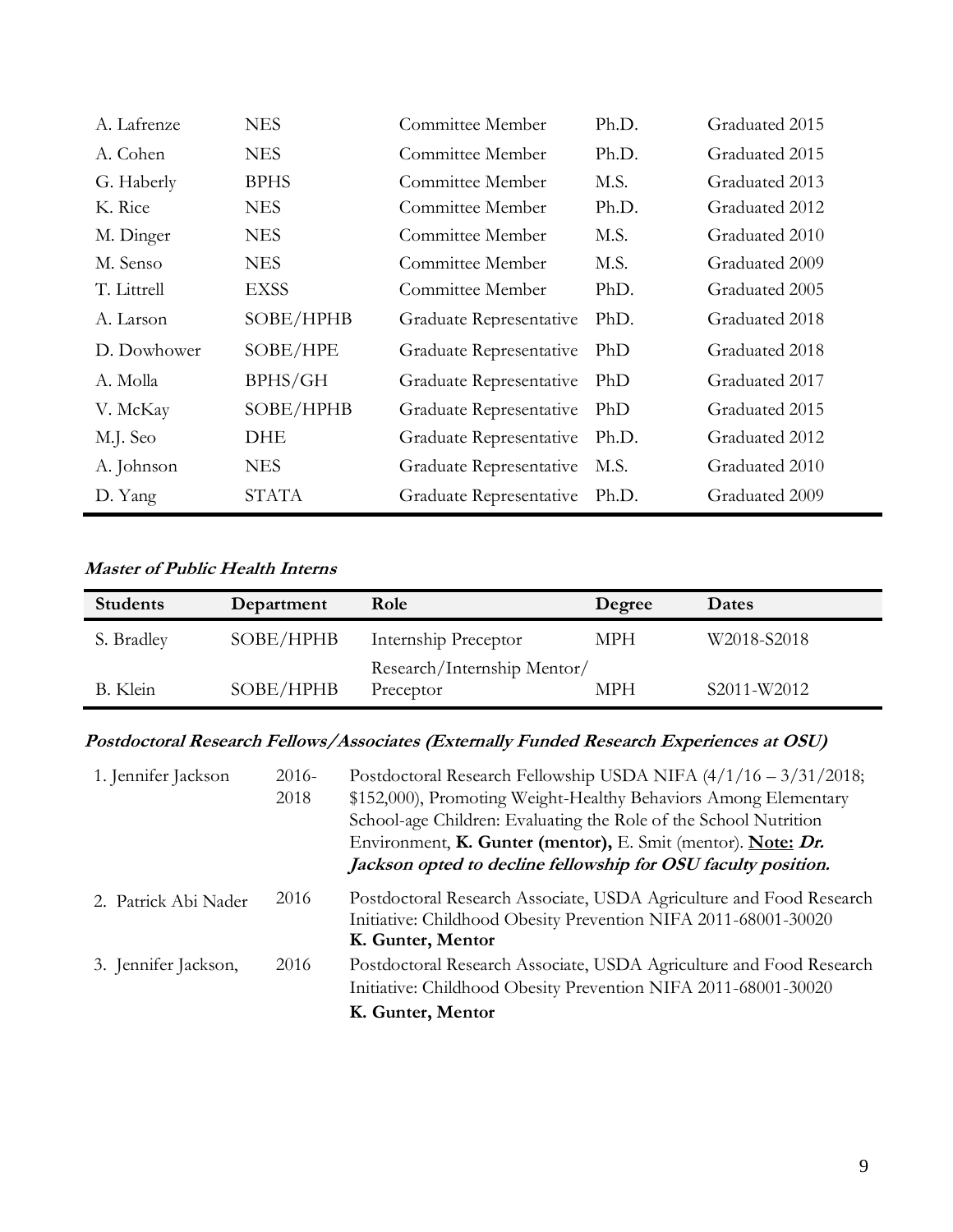## **B3. EXTENSION AND COMMUNITY Education**

## **B3.1 NON-CREDIT COURSES AND WORKSHOPS**

**Description:** As an Extension specialist I provide direct and indirect education to peers, practitioners, and community stakeholders. Direct non-credit education is delivered via presentations, peer trainings, train-thetrainer events, and workshops. Indirect non-credit education is delivered via Gunter-trained trainers, recorded webinars or downloaded Gunter-developed programming. These are further described below.

Evaluation summaries appear in the Citizen Evaluation of Teaching section (CV, p. 21).

1) *Invited Community/Practitioner presentations* on a topic determined by a target audience.

2) *Peer Education* sessions include single events and course series that align with my expertise and core responsibilities and utilize presentation approaches based on the needs of the identified audience.

3) *Teacher Trainings (TT) for BEPA 2.0 Program* trainings delivered to teachers, administrators, after school program specialists, early childhood educators and other providers to implement the BEPA 2.0 program (90-180 minute practical training; direct)

3) *Train-the Trainer (TTT) Sessions* for Better Bones & Balance® trainers (2-day, 16-hour certification trainings) or BEPA Toolkit trainers/teachers (180-minute practical trainings; direct and indirect).

4) *Better Bones & Balance exercise program delivery* typically delivered as 10-week sessions, 2-3 hours per week by Gunter-trained instructors. This category also includes indirect education via purchased program downloads. BBB program participant numbers.

5) *Asynchronous Online (AO)* BEPA and BBB Trainings. These trainings were developed in 2020 and 2021 to meet the continuing education needs of partners and professionals.

# **Overall Non-Credit Instructional Summary Truncated Post-tenure (details in following tables)**

| Non-Credit Courses and Workshops Summary March 2013-January |     |                               |         |  |  |
|-------------------------------------------------------------|-----|-------------------------------|---------|--|--|
| <b>Total Category 1 Courses</b>                             |     | Total Participants Category 1 | 357     |  |  |
| <b>Total Category 2 Courses</b>                             | 14  | Total Participants Category 2 | 623     |  |  |
| Total Category 3 Workshops                                  | 28  | Total Participants Category 3 | 560     |  |  |
| <b>Total Category 4 Class Series</b>                        | 125 | Total Participants Category 4 | 5,600   |  |  |
| <b>Total Classes 2013-2021</b>                              | 175 | Total Participants 2013-2021  | > 7,142 |  |  |

New asynchronous training data not added yet

#### **Post Tenure Non-Credit Instructional Course Detail July 2021-June 2022 (on sabbatical 6/21 – 11/21)**

| <b>Education Program Title/Audience</b> | Type (Category)         | Hours | #  | <b>Contacts</b>                     |
|-----------------------------------------|-------------------------|-------|----|-------------------------------------|
| BEPA 2.0 Training $-$ ODE $(4/28)$      | Direct TT; Remote       | 1.5   |    | Oregon elementary teachers          |
| BEPA 2.0 Training $-$ ODE $(4/22)$      | Direct TT; Remote       | 1.5   |    | Oregon elementary teachers          |
| BEPA 2.0 Training - VA SNAP-Ed (3/22)   | Direct; TTT; Remote 1.5 |       | ## | VA Extension and SNAP-Ed<br>faculty |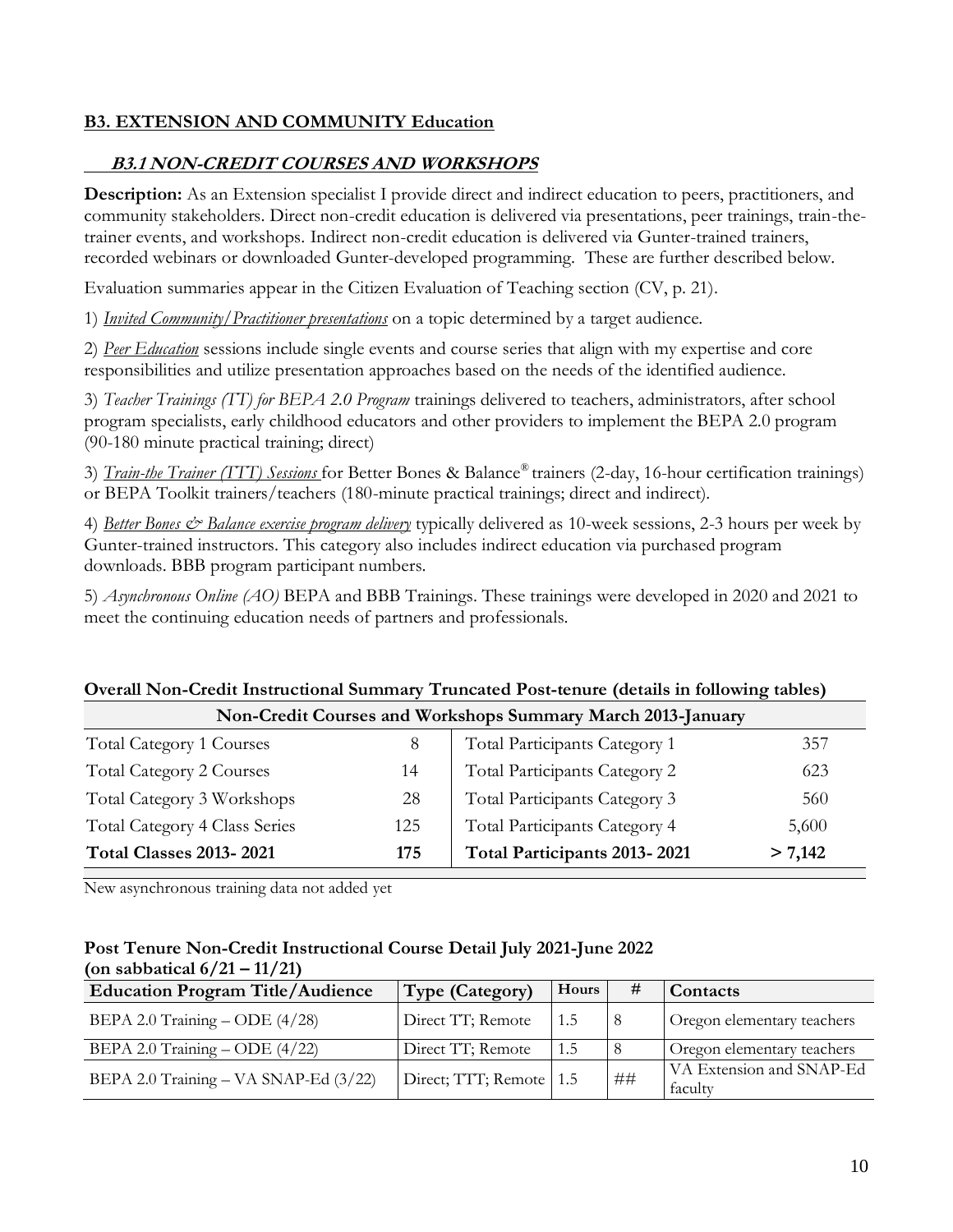| BEPA 2.0 Training – CA SNAP-Ed (2/22)   | Direct; mini TTT;<br>Remote | っ  | ##         | CA SNAP-Ed Faculty               |
|-----------------------------------------|-----------------------------|----|------------|----------------------------------|
| BEPA 2.0 Online Asynchronous Training   |                             |    | 90         | <b>Education Stakeholders</b>    |
| <b>BBB</b> Online Asynchronous Training | Direct; OA                  | 16 | 24         | Health professionals             |
| Better Bones & Balance Program Delivery | Indirect; trainers          |    | <b>TBD</b> | Community members (U.S.)         |
| Better Bones & Balance Program Delivery | Indirect; downloads         |    | TBD        | Community members (U.S.)         |
| 6 Events (26 direct education hours)    |                             |    |            | <b>TBD</b> Total Participants    |
| > 4500 indirect education hours         |                             |    |            | <b>TBD Indirect Participants</b> |

#### **Post Tenure Non-Credit Instructional Course Detail July 2020-June 2021**

Several scheduled trainings were cancelled in response to COVID, including in-person BBB instructor trainings. All school-based trainings scheduled from June 2020-July 2021 were cancelled. We turned our attention to new approaches and began development of online, asynchronous training materials.

| <b>Education Program Title/Audience</b>                        | <b>Type (Category)</b> | Hours | #   | Contacts                         |
|----------------------------------------------------------------|------------------------|-------|-----|----------------------------------|
| Extension PA PSE Model (3/21)                                  | Direct; TT; virtual    |       |     | Western Region Specialists       |
| BBB Instructor Recertification (11/20)                         | Direct; TTT; Remote    | -16   | 21  | Health professionals             |
| How to Deliver BEPA 2.0 Remotely (11/20)                       | Direct; TT; virtual    | 2     | -40 | <b>Extension Educators</b>       |
| Exercise for Fall and Fracture Prevention                      | Direct; TT             | 1.5   | 22  | Bellingham, WA YMCA              |
| Better Bones & Balance Program Delivery                        | Indirect; trainers     |       |     | $>1000$ Community members (U.S.) |
| Better Bones & Balance Program Delivery                        | Indirect; downloads    |       |     | Community members (U.S.)         |
| 91 Total Participants<br>8 Events (28 direct education hours)  |                        |       |     |                                  |
| >1000 Indirect Participants<br>> 4500 indirect education hours |                        |       |     |                                  |

#### **Post Tenure Non-Credit Instructional Course Detail July 2019-June 2020**

| <b>Education Program Title/Audience</b> | <b>Type (Category)</b> | Hours    | #   | Contacts                         |
|-----------------------------------------|------------------------|----------|-----|----------------------------------|
| BEPA 2.0 Zoom Training, Auburn (4/20)   | Direct; TTT            | 1.5      | 120 | Alabama SNAP-Ed                  |
| Whole Child Training (2/20)             | Direct; TT             | $\Omega$ | -9  | Oregon Educators                 |
| BEPA 2.0 Training; Salem (12/19)        | Direct; TT             |          | 30  | Western Ed. Service Dist.        |
| BEPA 2.0 Training; Portland (9/19)      | Direct; TTT            |          | -11 | Extension & stakeholders         |
| *Better Bones & Balance Training (9/19) | Direct; TTT            | 16       | 42  | Health professionals             |
| Better Bones & Balance Program Delivery | Indirect; trainers     |          |     | $>1000$ Community members (U.S.) |
| Better Bones & Balance Program Delivery | Indirect; downloads    |          |     | Community members (U.S.)         |
| 8 Events (28 direct education hours)    |                        |          |     | 212 Total Participants           |
|                                         |                        |          |     | >1000 Indirect Participants      |

#### **Post Tenure Non-Credit Instructional Course Detail July 2018-June 2019**

| <b>Education Program Title/Audience</b> | <b>Type (Category)</b> | Hour | #  | Contacts                       |
|-----------------------------------------|------------------------|------|----|--------------------------------|
|                                         |                        | s    |    |                                |
| BEPA 2.0 Training; multi-region (9/19)  | Direct; TTT            |      | 22 | Community-based school         |
|                                         |                        |      |    | partners; Extension trainers   |
| Fall and Fracture Prevention/BBB (6/19) | Direct: PD training    |      | 25 | Physical Therapists/Good       |
|                                         |                        |      |    | Samaritan Hospital             |
| BEPA NFL Fuel Up Training (6/19)        | Direct; TT             |      | 65 | <b>Education Professionals</b> |
| Whole Child Training Institute $(6/19)$ | Direct; TT             |      | 11 | <b>Education Professionals</b> |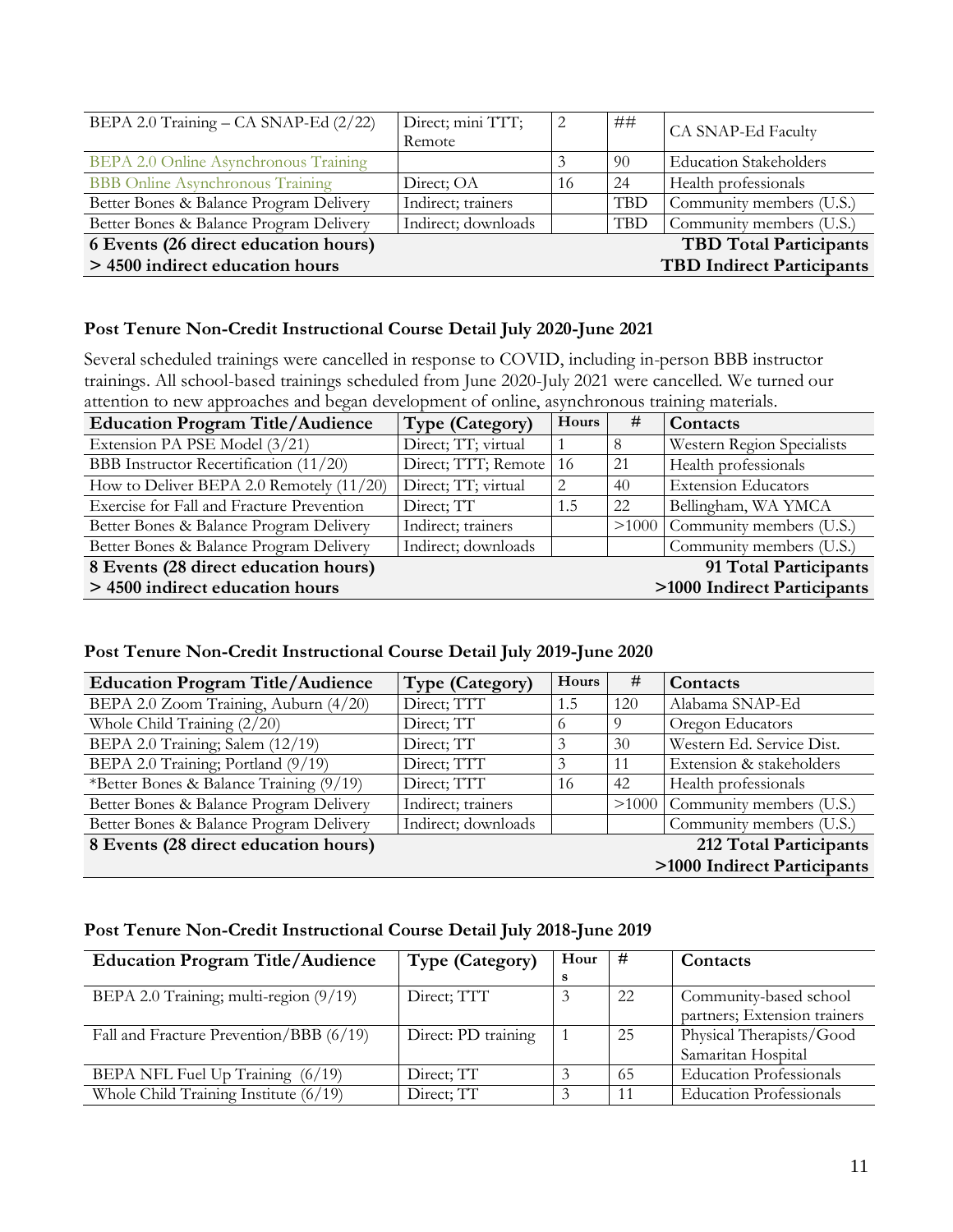| Multnomah Educ. Service District (6/19)  | Direct; TT          | 3   | 14             | Special Education Teachers  |
|------------------------------------------|---------------------|-----|----------------|-----------------------------|
| <b>Implementation Team Presentation</b>  | Direct; present     | 1.5 | $~1$ $\sim$ 60 | <b>Extension Colleagues</b> |
| SNAP-Ed Webinar USDA (2/2019)            | Direct; TT          | .50 | 40             | SW Region SNAP-Ed           |
|                                          |                     |     |                | program coordinators        |
| BEPA 2.0 Training for WISE               | Direct; TT          | .75 | 10             | ODE and OHA                 |
| BEPA 2.0 Training Metro Region (10/18)   | Direct; TTT         | 3   | 9              | Extension peers             |
| BEPA 2.0 Training Update - State (10/18) | Direct; TTT         | 1.5 | 35             | Extension peers             |
| *Better Bones & Balance Training (9/18)  | Direct; TTT         | 16  | 35             | Health professionals        |
|                                          |                     |     |                | Ext peers                   |
| Better Bones & Balance Program Delivery  | Indirect; trainers  |     | >1000          | <b>TBD</b>                  |
| Better Bones & Balance Program Delivery  | Indirect; downloads |     | <b>TBD</b>     | <b>TBD</b>                  |
| 13 Events (37 direct education hours)    |                     |     |                | 326 Total Participants      |
|                                          |                     |     |                | >1000 Indirect Participants |

## **Post Tenure Non-Credit Instructional Course Detail July 2017- June 2018**

| <b>Education Program Title/Audience</b> | <b>Type (Category)</b> | Hours | #                      | Contacts                    |
|-----------------------------------------|------------------------|-------|------------------------|-----------------------------|
| *BEPA 2.0 Training for OR/ID Educators  | Direct; present        | 3     | 27                     | Education professionals     |
| *BEPA 2.0 Training for Malheur County   | Direct; TTT            | 3     | 30                     | Education professionals     |
| *BEPA 2.0 Train-The-Trainer-West Region | Direct; TTT            |       | 8                      | OSU Ext peers               |
| Physical Activity Specialist Update     | Direct; present        |       | 152                    | OSU Ext peers               |
| Tillamook Senior Care Conference        | Direct; present        | 2     | 44                     | Senior stakeholders         |
| *Better Bones & Balance Training        | Direct; TTT            | 16    | 24                     | Health professionals        |
| Better Bones & Balance Program Delivery | Indirect; trainers     | >4500 | $>1000$                | Community members (U.S.)    |
| Better Bones & Balance Program Delivery | Indirect; downloads    |       | 250                    | Community members (U.S.)    |
| 8 Events (28 direct education hours)    |                        |       | 285 Total Participants |                             |
| > 4500 indirect education hours         |                        |       |                        | >1250 Indirect Participants |

## **Post Tenure Non-Credit Instructional Course Detail July 2016- June 2017**

| <b>Education Program Title/Audience</b>                        | Type (Category)     | Hours | #                           | Contacts                         |
|----------------------------------------------------------------|---------------------|-------|-----------------------------|----------------------------------|
| FCH Strategic Plan Implementation                              | Direct; co-present  | 2     | 124                         | OSU Ext peers                    |
| Wellness Summit - Tillamook County                             | Direct; present     | 2     | 46                          | Public health, social service    |
|                                                                |                     |       |                             | professionals, community         |
| Unpacking PE Legislation in Oregon                             | Direct; present     |       | 50                          | OSU Ext peers                    |
| *Better Bones & Balance Training                               | Direct; TTT         | 16    | 32                          | Health professionals             |
|                                                                |                     |       |                             | Ext peers                        |
| Better Bones & Balance Program Delivery                        | Indirect; trainers  | >4000 |                             | $>1000$ Community members (U.S.) |
| Better Bones & Balance Program Delivery                        | Indirect; downloads |       | 252                         | Community members (U.S.)         |
| 6 Events (22 direct education hours)<br>252 Total Participants |                     |       |                             |                                  |
| > 4000 indirect education hours                                |                     |       | >1252 Indirect Participants |                                  |

## **Post Tenure Non-Credit Instructional Course Detail July 2015- June 2016**

| <b>Education Program Title/Audience</b> | Type (Category)      | Hours | #     | Contacts             |
|-----------------------------------------|----------------------|-------|-------|----------------------|
| *Demystifying the U.S. PA Guidelines    | Direct; present      |       | 125   | OSU Ext peers        |
| Moving the Dial on PA Promotion in      | Direct; present      | 1.5   | 125   | OSU Ext peers        |
| Oregon                                  |                      |       |       |                      |
| Promoting Active School Environments    | Direct/Indirect; web |       | $10+$ | OSU Ext peers        |
| Obesity Summit: Preventing Obesity in   | Direct; present      | 1.5   | 38    | Health and education |
| Family and School Settings              |                      |       |       | professionals        |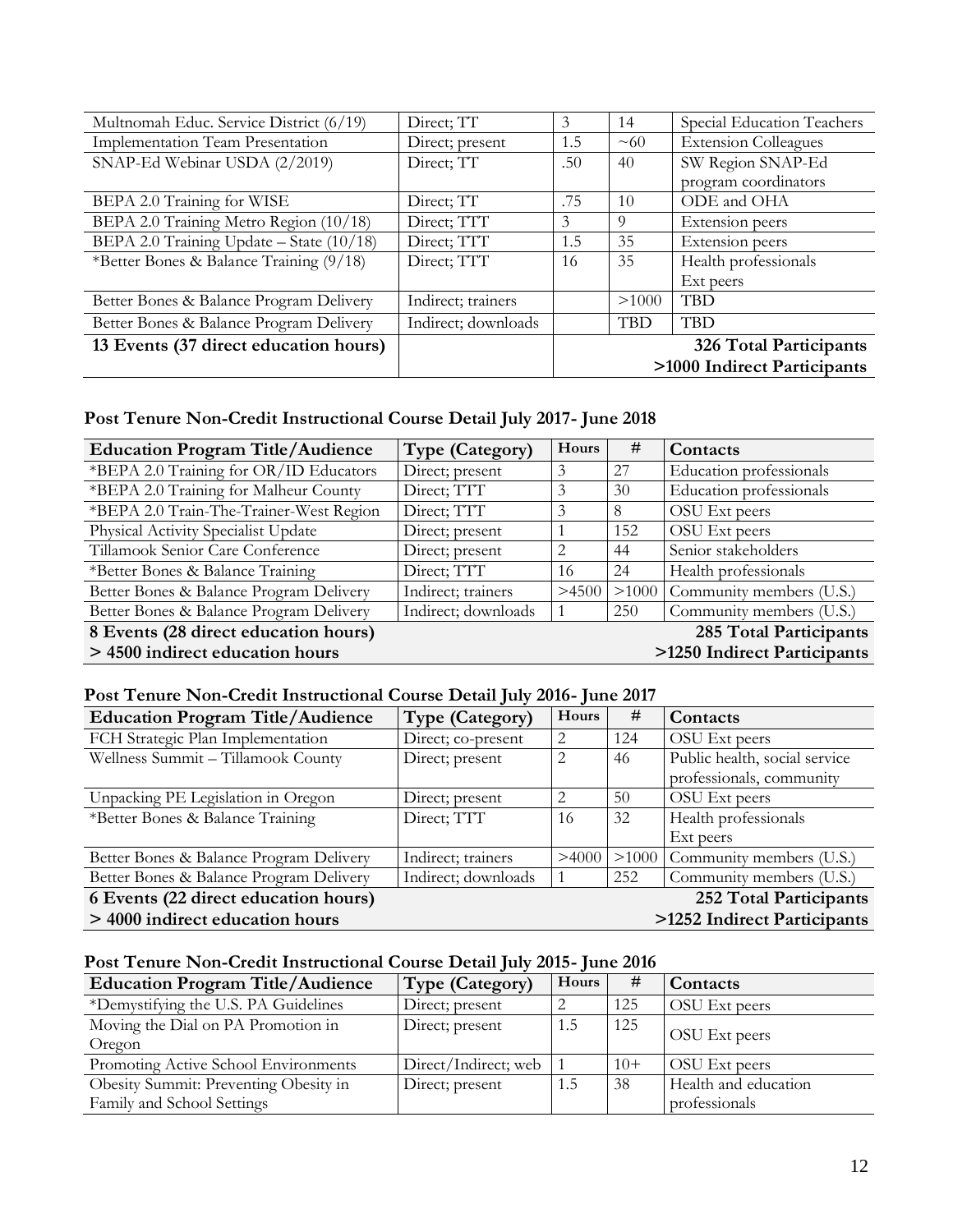| *Better Bones & Balance Training        | Direct; TTT         | 16 | 27  | Health professionals                         |
|-----------------------------------------|---------------------|----|-----|----------------------------------------------|
|                                         |                     |    |     | Ext peers                                    |
| Better Bones & Balance Program Delivery | Indirect; trainers  |    |     | $>3500$   $>1000$   Community members (U.S.) |
| Better Bones & Balance Program Delivery | Indirect; downloads |    | 167 | Community members (U.S.)                     |
|                                         |                     |    |     |                                              |
| 7 Events (22 direct education hours)    |                     |    |     | 325 Total Participants                       |
| > 3500 indirect education hours         |                     |    |     | >1167 Indirect Participants                  |

#### **Post Tenure Non-Credit Instructional Course Detail July 2014-June 2015**

| <b>Education Program Title/Audience</b>                          | <b>Type (Category)</b> | Hours | #   | Contacts                         |
|------------------------------------------------------------------|------------------------|-------|-----|----------------------------------|
| Obesity Summit: Promoting Policy to                              | Direct; present        |       | 100 | Health professionals             |
| Prevent Obesity                                                  |                        |       |     |                                  |
| <b>IGNITING Integration Seminar</b>                              | Direct; Co-present     |       | 62  | OSU peers (Ext and               |
|                                                                  | Develop/Facilitate     |       |     | Academic)                        |
| *BEPA Toolkit Training                                           | Direct; TTT            | 1.5   | 94  | OSU Ext peers                    |
| <b>HEAL Research Core Ignite</b>                                 | Direct; Co-present     |       | 12  | Ext/Academic peers               |
| *Better Bones & Balance Training                                 | Direct; TTT            | 16    | 24  | Health professionals             |
|                                                                  |                        |       |     | Ext peers                        |
| Better Bones & Balance Program Delivery                          | Indirect; trainers     | >3000 |     | $>1000$ Community members (U.S.) |
| Better Bones & Balance Program Delivery                          | Indirect; downloads    |       | 60  | Community members (U.S.)         |
|                                                                  |                        |       |     |                                  |
| 7 Events (19.5 direct education hours)<br>230 Total Participants |                        |       |     |                                  |
| > 3000 indirect education hours                                  |                        |       |     | >1167 Indirect Participants      |

#### **Post Tenure Non-Credit Instructional Course Detail March 2013- June 2014**

| <b>Education Program Title/Audience</b>                              | <b>Type (Category)</b> | Hours | #                      | Contacts                     |
|----------------------------------------------------------------------|------------------------|-------|------------------------|------------------------------|
| Gerontology Conference - Optimal Skeletal<br>Health Through Exercise | Direct; present        |       | 40                     | Clinicians and Practitioners |
| engAGE event: Fall and Fracture Prevention                           | Direct; present        | 1.5   | 40                     | Seniors and Caregivers       |
| *BEPA In-Service Training                                            | Direct; TTT            |       | 58                     | <b>Ext Peers</b>             |
| BEPA Train-The-Trainer-Pilot Training                                | Direct; TTT            | 2     | 6                      | Ext peers                    |
| SPAN-ET and HEAL MAPPS Training                                      | Direct; TTT            | 4     | 35                     | Ext peers                    |
| *Better Bones & Balance Training                                     | Direct; TTT            | 16    | 27                     | Health professionals         |
| Better Bones & Balance Program Delivery                              | Indirect; trainers     | >2500 | >1000                  | Community members (U.S.)     |
| Better Bones & Balance Program Delivery                              | Indirect; downloads    |       | 196                    | Community members (U.S.)     |
| 8 Events (25.5 direct education hours)                               |                        |       | 207 Total Participants |                              |
| >2500 indirect education hours                                       |                        |       |                        | >1196 Indirect Participants  |

#### **B3.2 Published Extension Curricula and Training Resources (Title, publication dates)**

#### 1. **BE Physically Active 2Day Toolkit (BEPA 2.0) (updated 2018, 2019, 2020, 2022)**

**Gunter, KB.** In response to the passage of Senate Bill (SB) 4, requiring 150 minutes/week of physical education (PE) in all Oregon public elementary schools, I adapted the BEPA Toolkit and developed the **BE P**hysically **A**ctive **2**Day (BEPA 2.0) Program to fill a statewide gap in resources available to classroom teachers who, under the new legislation (SB 4), can deliver up to 45 min/week of PE standard-aligned physical activity (PA) breaks. To our knowledge, BEPA 2.0 is the only PA-break curriculum aligned to Oregon PE standards. The curriculum was informed and reviewed by Oregon Department of Education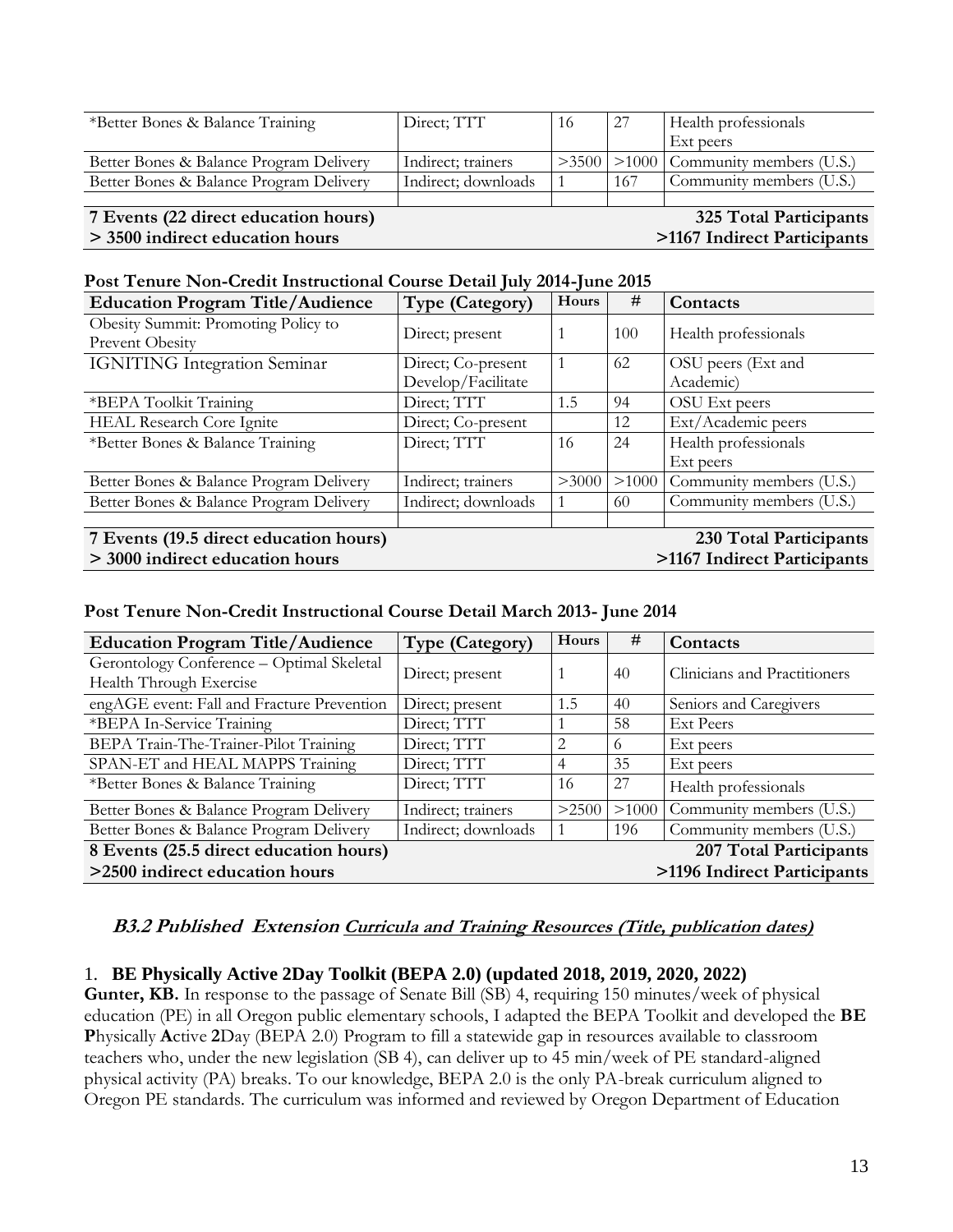(ODE) stakeholders, PE pedagogy specialists, and experts in the fields of PA promotion and assessment. **Since the program launch in 2018, we have trained 70 Extension Master trainers, delivered trainings to 97 schools, reached 1,245 teachers, and provided access to new physical activity opportunities for over 57,000 children during the school day.**

2. **Sea Fisicamente Activo Hoy! Spanish language version of BE Physically Active 2Day (2021).**  Gunter, K.B. Translated by Marquez, Y., Cardenas, D., Illescas, E., Santana, R., & Senior J. The Spanish version was supported by a Providence Community Grant obtained by Yolanda Marquez and Erin Devlin, Extension faculty in Clackamas County.

## 3. **Balanced-Energy Physical Activity Tool Kit (BEPA-Tool Kit™) (updated 2012, 2015, 2017)**

**Gunter, K.B.** and Klein, B.\* This curriculum and associated tool kit was originally published in 2012 with support from the USDA and SNAP-Ed. What follows is a chronological description of scholarly outputs associated with BEPA-Toolkit curriculum revisions and evaluation outcomes from 2012-2018.

In **2014-2015** I responded to the SNAP-Ed program's need to meet new expectations diverting more effort toward policy, system, and environmental efforts (PSE) in conjunction with direct education efforts. I developed a train-the-trainer toolkit including a scripted PowerPoint presentation, website supports, relevant handouts, and reporting templates and presented these to the SNAP-Ed staff in a training workshop in March 2014 and 2015. The training workshop includes information to help SNAP-Ed educators' train elementary teachers to use the BEPA-Toolkit to implement classroom physical activity breaks. All materials are available upon request on a password protected SNAP-Ed training website.

In **2015-2016** we conducted an evaluation of the BEPA-Toolkit train-the-trainer model. We surveyed teachers' ( $n = 60$ ) use of the BEPA-Toolkit, and the association of use to child ( $n = 1197$ ) objectively measured PA. Over 80% of survey responders reported the BEPA-Toolkit provided additional opportunities for PA, and children regularly exposed to the BEPA-Toolkit were more active compared to children who had less BEPA-Toolkit exposure;  $p<0.05$ . The evaluation results were published and are available at: [https://www.joe.org/joe/2017april/a5.php.](https://www.joe.org/joe/2017april/a5.php)

In **2016-2018** BEPA-Toolkit adoption and implementation expanded across the state. In 2016, the BEPA-Toolkit was formally reviewed by the USDA and the National Coalition of Childhood Obesity Researchers (NCCOR) and included in the USDA's SNAP-Ed Toolkit: [https://snapedtoolkit.org/interventions/programs/bepa-toolkit/.](https://snapedtoolkit.org/interventions/programs/bepa-toolkit/) In 2018 we aligned the BEPAT curriculum with Oregon PE grade-level standards and revised the curriculum as BEPA 2.0 (below).

4. **Better Bones & Balance (BBB) Online Recertification Training Program (2021). Gunter, K.B., Packebush, T., Radcliffe, E.** In response to an urgent need to recertify instructors with expiring licensure, we developed a live-remote and asynchronous hybrid training in 2020, which was adapted and made fully asynchronous in 2021. This creates an easy mechanism for certified instructors to renew their certification and obtain professional development. Embedded evaluations indicate instructors feel confident, skilled and prepared to continue delivering BBB programming both in-person and via remote, online modalities.

## 5. **Better Bones & Balance® Instructor Training Program (2010, 2012, 2014, 2016, 2018, 2019)**

**Gunter, KB.** The BBB Instructor training curriculum was developed in 2010 to support translation of this novel fall and fracture risk reduction exercise program developed initially by Christine Snow, PhD (my thesis advisor) and Janet Shaw, PhD. I developed the instructor training content, including assessment and evaluation components. Ancillary materials accompany the training such as curriculum guides (depicting and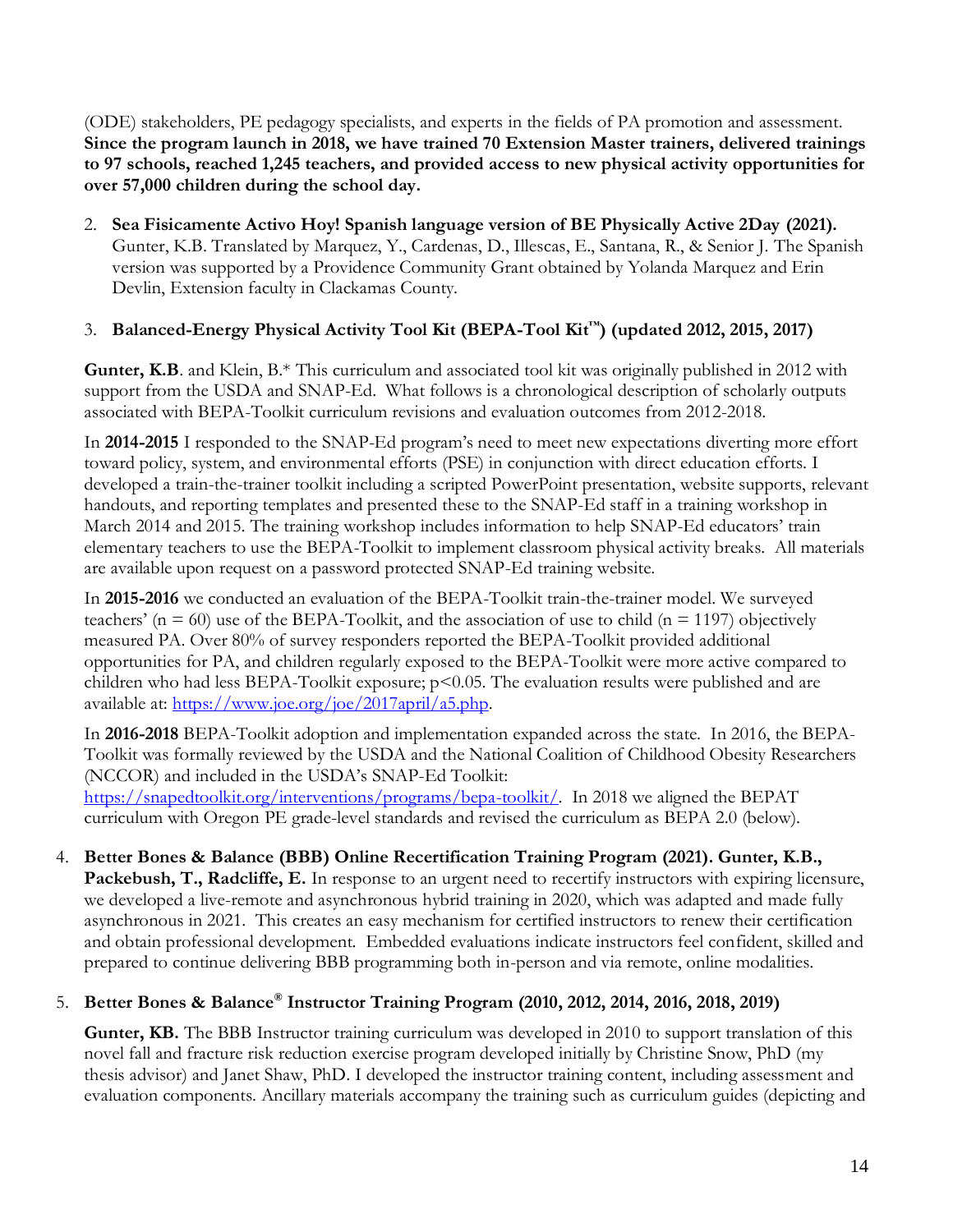describing all program exercises), a BBB program DVD, and website support. The BBB Instructor training curriculum is revised annually to incorporate best practice findings in the field and/or findings from ongoing BBB research projects and program evaluations.

Since 2013 (post tenure), 134 instructors have been trained and thousands of individuals participate in BBB community-based exercise programs each year. Locally, in Oregon's Linn and Benton Counties, approximately 300 adults are enrolled in classes at any given time across the calendar year. There are over 25 organizations that offer Better Bones & Balance® across Oregon, Arizona, Washington, and California many of which are listed on our website: [https://extension.oregonstate.edu/bbb/established-bbb-programs.](https://extension.oregonstate.edu/bbb/established-bbb-programs)

The curriculum has been shared widely through annual instructor training workshops, professional development seminars, and publications. Exercise content (but not training materials) is accessible via the Better Bones & Balance® website created in 2009, revised in 2014, and updated in 2018.

## **4. Better Bones & Balance® (BBB) Exercise Program - Online PACE program (2017)**

**Gunter, KB.** The BBB online course allows greater dissemination and expanded BBB program reach. Launched in fall 2017 this course permits BBB program participants the option to download or stream the exercise program and enables participation at home or wherever participants can stream or power up a digital device. Available at: [https://pace.oregonstate.edu/catalog/better-bones-balance.](https://pace.oregonstate.edu/catalog/better-bones-balance)

## **5. Eating Smart Being Active (ESBA) Physical Activity Curriculum Content (2017)**

**Gunter, K.,** Harden, S., Baker, S., McGirr, K. **(2017).** This 2-year project was completed in late spring of 2017. Colorado State University Extension EFNEP, Colorado State University, Copyright 2017 (76 pages). [www.eatingsmartbeingactive.com.](http://www.eatingsmartbeingactive.com/)

Dr. Susan Baker (CSU) is the original author (2005) of the ESBA curriculum and lead author on the revised 2017 version. I am first author on Lesson Two "Get Moving!" and contributing author on lessons 3-9 (see below) in the revised ESBA curriculum (2017). ESBA is the most widely adopted and implemented adult nutrition education curriculum in the United States.

## **ESBA Curriculum Components**

- 1. **Gunter, K.,** Harden, S., Baker, S., McGirr, K. (2017). Lesson 2 *Get Moving*
- 2. Baker, S., McGirr, K., Harden, S., **Gunter, K.** Lesson 3 *Plan, Shop, \$ave*
- 3. Baker, S., McGirr, K., Harden, S., **Gunter, K.** Lesson 4 *Fruits & Veggies: Half Your Plate*
- 4. Baker, S., McGirr, K., Harden, S., **Gunter, K.** Lesson 5 *Make Half Your Grains Whole*
- 5. Baker, S., McGirr, K., Harden, S., **Gunter, K.** Lesson 6 *Build Strong Bones*
- 6. Baker, S., McGirr, K., Harden, S., **Gunter, K.** Lesson 7 *Go Lean with Protein*
- 7. Baker, S., McGirr, K., Harden, S., **Gunter, K.** Lesson 8 *Make a Change*

8. Baker, S., McGirr, K., Harden, S., **Gunter, K.** Lesson 9 *Celebrate! Eat Smart and Be Active*

**Note:** I was not an author on Lesson 1 *Welcome to Eating Smart Being Active*

## **6. Better Bones & Balance® (BBB) Exercise For Lifetime Health Program - DVD (2014)**

Gunter, KB. This instructional video includes a program overview, instructions for weighted vest use, exercise demonstrations, and a full 50-minute BBB exercise program. Total program length is approximately 96 minutes. The BBB DVD program allows greater dissemination and expanded BBB program reach. Released in spring 2014 this DVD-based course permits BBB program participants the option to purchase and view the exercise program at home or wherever participants can access a DVD player. We began tracking sales in September 2014 and since that time, have sold 726 DVDs. We have also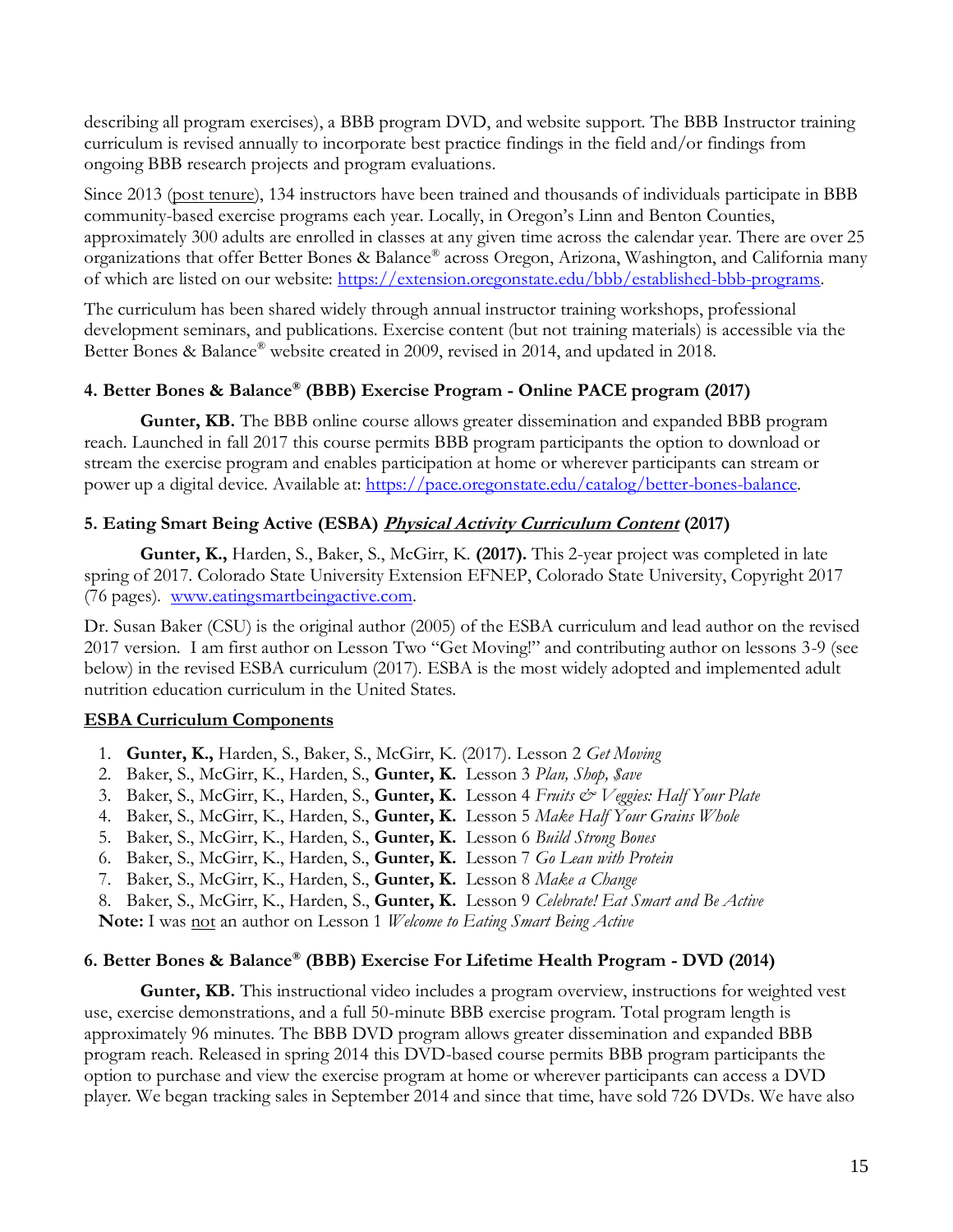given away hundreds more at outreach and educational events. **Available at:**  [https://secure.touchnet.net/C20159\\_ustores/web/classic/product\\_detail.jsp?PRODUCTID=1793](https://secure.touchnet.net/C20159_ustores/web/classic/product_detail.jsp?PRODUCTID=1793)

#### **7. School Physical Activity & Nutrition-Environment Tool (SPAN-ET™) Instructional Manual and Web-based Resource Guide © OSU Extension (2013).**

John D.H., Jackson J., & **Gunter, KB.** The *School Physical Activity & Nutrition-Environment Tool* (SPAN-ET) assessment and intervention instrument, instructional manual and electronic resource guide were developed as part of the GROW Healthy Kids and Community project, funded by the USDA National Institute of Food and Agriculture, grant #2011-68001-30020. Materials were published by Oregon State University. The SPAN-ET was written into the SNAP-Ed Western regional evaluation plan, and included as a component of several federal grants in Oregon, South Dakota, Washington, and Ohio in 2014-2015. In 2016, the SPAN-ET was reviewed by the USDA and the National Coalition of Childhood Obesity Researchers, and added to the SNAP-Ed Obesity Prevention Toolkit for national adoption and implementation [https://snapedtoolkit.org/interventions/programs/span-et/.](https://snapedtoolkit.org/interventions/programs/span-et/)

#### **Pre-Tenure Published Curricula still in use**

## **8. HEAL MAPPS™ Training Manual (2012)**

John DH**, Gunter, KB**, Etuk L. The purpose of this training manual is to introduce the *Healthy Eating Active Living: Mapping Attributes using Participatory Photographic Surveys (HEAL MAPPS™)* program, and to train users to apply the MAPPS™ process and tools collaboratively with community-based research partners. The development was funded by USDA NIFA grant #2011-68001-30020 to support communitylevel resource needs assessment and environmental interventions. HEAL MAPPS™ was awarded the Jeanne M. Priester Award in Innovation at the 2017 National Health Outreach Conference; 2017 OSUES Search for Excellence Award; disseminated via peer-reviewed publication, and was a featured article in the *Progress in Community Health Partnerships (Summer 2017).*

#### **9. Journey to a Healthy Child Care Home Training Program (2010)**

**Gunter, KB.**, Rice, KR., Daeschel, I., Sorte, J., and Trost, SG. This program was developed as part of a USDA-funded project (Trost, SG, PI; National Institute of Food and Agriculture 2008-04423) to support family home child care providers create and/or sustain healthful practices related to eating and physical activity behaviors among children in their care. The program addresses key nutrition and physical activity target areas. Resources include Let's Go Play!, Let's Go Eat Healthy!, and Let's Go Cook! These resource manuals are still currently (2017-2018) implemented as part of SNAP-Ed and EFNEP programming.

## **C. RESEARCH, SCHOLARSHIP and CREATIVE ACTIVITY**

#### **C.1 PUBLICATIONS**

#### **C.1.1 Peer-reviewed Journal Articles** *(\*denotes students under my advisement)*

1. Thompson, P.N., Tomayko, E.J., **Gunter, K.B**., & Schuna, J. (2021). Impacts of the Four-Day School Week on High School Achievement and Educational Engagement. *Education Economics*, DOI: 10.1080/09645292.2021.2006610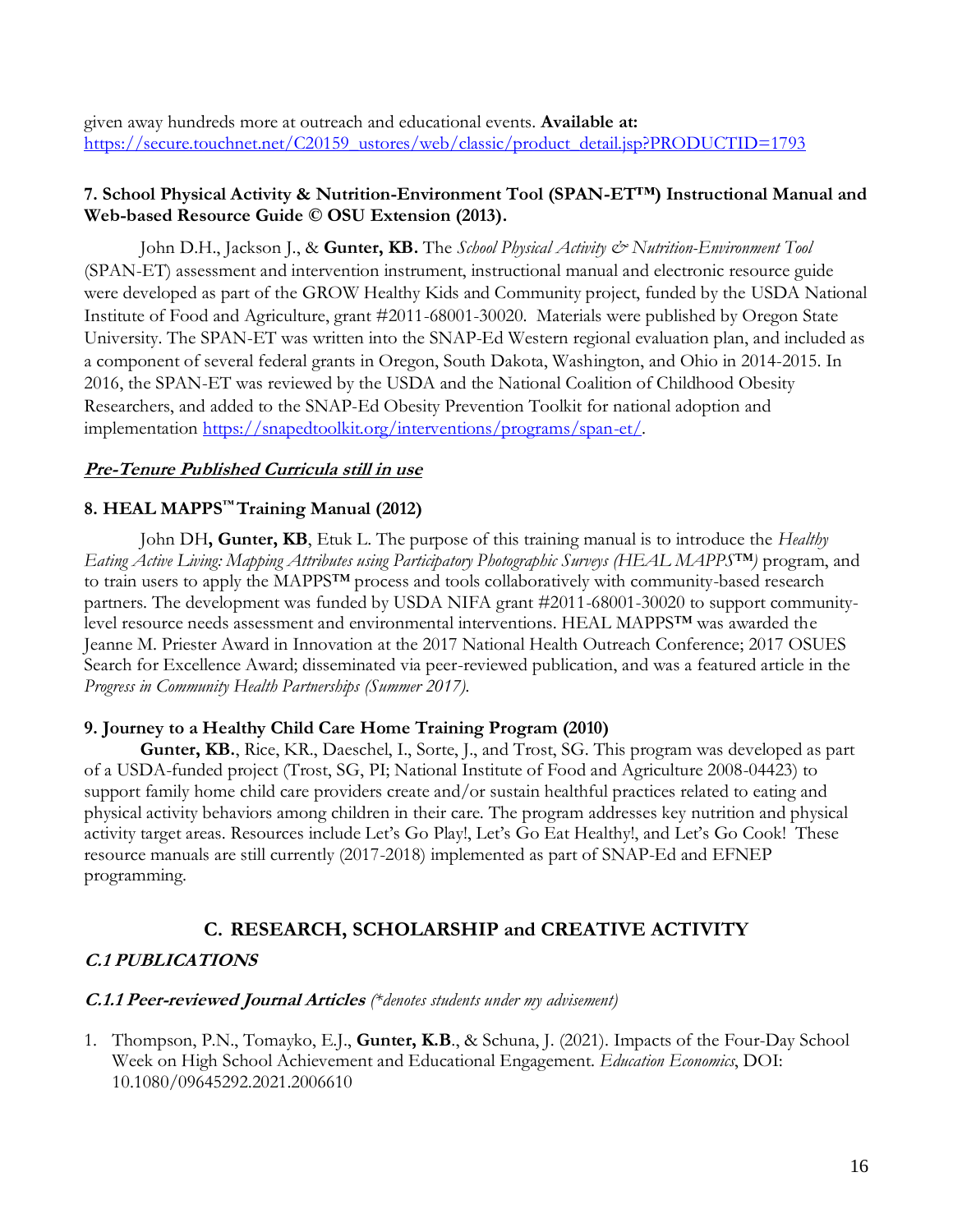- 2. Tomayko, E.J., Thompson, P.N., Smith, M.C., **Gunter, K.B.,** Schuna, J.M., Jr. (2021), Impact of Reduced School Exposure on Adolescent Health Behaviors and Food Security: Evidence From 4-Day School Weeks. *Journal of School Health,* 91: 1055-1063. <https://doi.org/10.1111/josh.13095>
- 3. Taylor, N\*., Packebush, T\*., Winfield, T., & **Gunter, K**. (2021). Examining the Feasibility of Partnering with Cooperative Extension to Advance Statewide Physical Education Policies in Oregon. *Journal of Human Sciences and Extension*, *9*(2), 135-145. Retrieved from https://www.jhseonline.com/article/view/882
- 4. Tomayko, E. J., **Gunter, K. B**., Schuna, J. M., Thompson, P. N. (2020). "Effects of Four-Day School Weeks on Physical Education Exposure and Childhood Obesity". *Journal of Physical Activity and Health*. Advance online publication.<https://doi.org/10.1123/jpah.2019-0648> (Impact Factor: 1.993)
- 5. Harden, S.M., Balis, L., Strayer, T., Prosch, N., Carlson, B., Lindsay, A., Estabrooks, P., Dzewaltowski, D., **Gunter, K**. Strengths, Challenges, and Opportunities for Physical Activity Promotion in the Century-old National Cooperative Extension System. *Journal of Human Sciences and Extension,* [On-line], 2020; 8(3):104-124.
- 6. Thompson, P.N., Schuna, J.M., **Gunter, K.B.,** Tomayko, E.J. Are All Four-Day School Weeks Created Equal? A Descriptive Analysis of Four-Day School Weeks Across the United States, 1999-2019. *Education Finance and Policy*. Online, May 14, 2020. DOI: 10.1162/edfp.a.00316. Available at: [https://doi.org/10.1162/edfp\\_a\\_00316](https://doi.org/10.1162/edfp_a_00316)
- **7.** Ku, B., MacDonald, M., Yun, J., Hatfield B.E**., Gunter K.** Parental Influence on the Physical Activity. of Young Children with Developmental Disabilities. *Adapted Physical Activity Quarterly*. 2020, 37(4):441-460. DOI: <https://doi.org/10.1123/apaq.2019-0120>
- 8. Ku, B., Macdonald, M., Hatfield, B., **Gunter, K.** Parental Influences on Parent-Reported Motor Skills in Young Children with Developmental Disabilities. *Disability and Health Journal*. 13(3):100910. DOI: [10.1016/j.dhjo.2020.100910](https://www.researchgate.net/deref/http%3A%2F%2Fdx.doi.org%2F10.1016%2Fj.dhjo.2020.100910?_sg%5B0%5D=KrRGevyhpurWqmoWVmNjXNKw8Ab7d2Iv81g3MJ6UAdCtNmpTtOO6nozej_vXCXDN8Hwh52T9LSOs2ZzlmAaXrVfs1A.3FC-pDRC5uE3WbXpNY9tGNPs3-7L1-Y1E-EmwN9qed-Dxj6FM_xUT6dXn0k3-vSXsS1cpeyT8FbhbEBbcGCjtA)
- 9. John DH, Nader PA, Gunter K. Using Mixed Methods to Explore Older Residents' Physical Activity and Experiences of Community Active Aging Friendliness. *OBM Geriatrics* **2020**;4(1):16; doi:10.21926/obm.geriatr.2001098.
- 10. Lindsay AR, Coughenour C, Gatzke H, Baker-Tingey J, Lewis S, Ciulei MA, **Gunter K,** John DH. Engaging Rural Nevadans in Participatory Research to Explore and Explain the Community Food and Physical Activity Context. *J. of Rural Social Sci.* 2019*,* 34(2): Article 4. Available at: [https://egrove.olemiss.edu/jrss/vol34/iss2/4.](https://egrove.olemiss.edu/jrss/vol34/iss2/4)
- 11. Abi Nader P\*, Hilberg E\*, Schuna Jr. JM, John DH, **Gunter KB**. Association of teacher-level factors with implementation of classroom-based physical activity breaks. *J Sch Health*. 2019; DOI: 10.1111/josh.12754. (5-year impact factor, **1.749**)
- 12. Harden, S, Lindsay, A, and **Gunter, KB.** Translating Evidence-based Physical Activity Programs Via Cooperative Extension. *The Translational Journal of the American College of Sports Medicine*, August 1, 2018 3(15): 113–18. doi: 10.1249/TJX.0000000000000066. (new journal, no journal statistics available)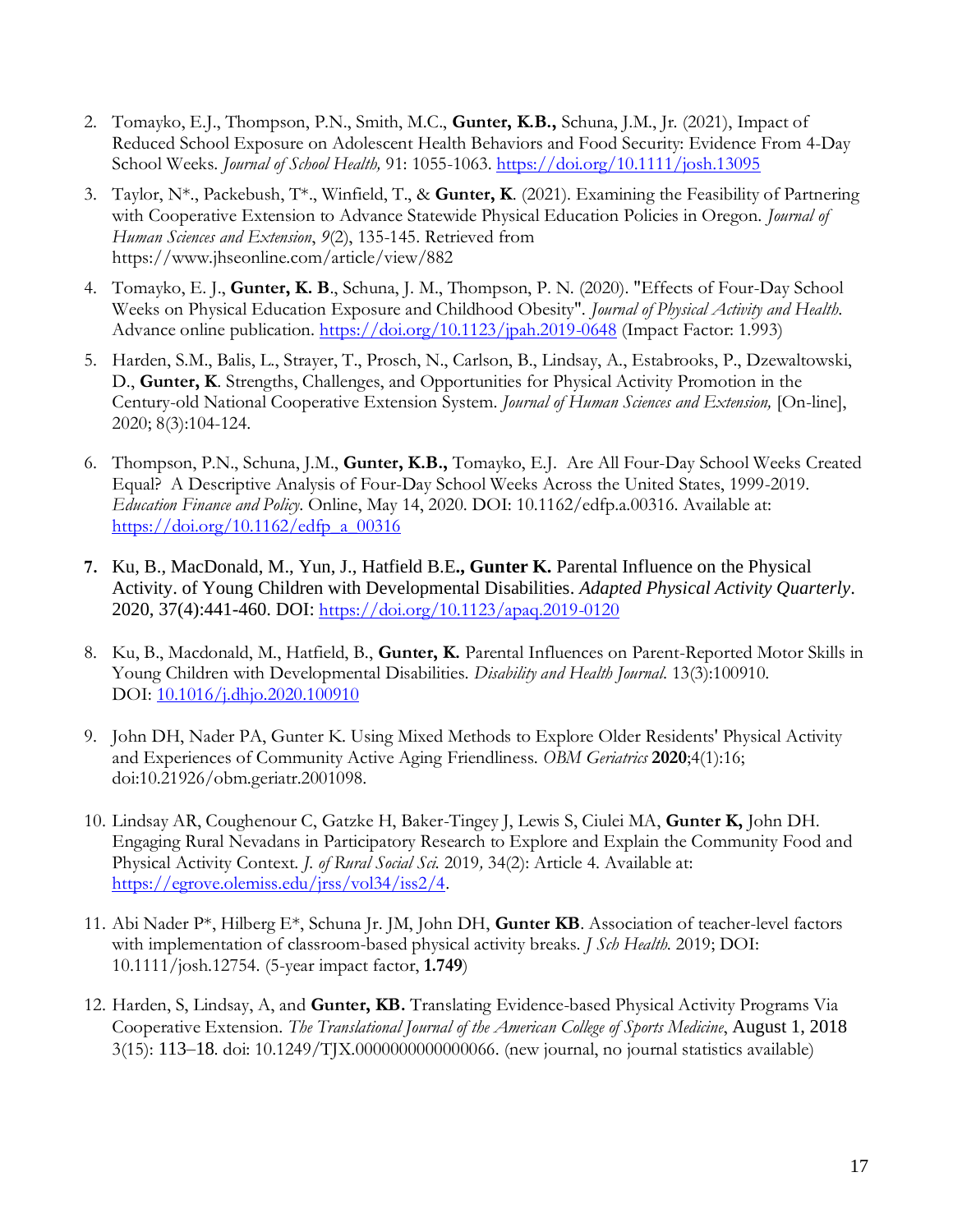- 13. Abi-Nader P\*, Hilberg, E\*., Schuna, J, John, D., **Gunter, KB**. Teacher-level factors, classroom physical activity opportunities, and children's physical activity levels. *[J Phys Act Health.](https://www.ncbi.nlm.nih.gov/pubmed/29584527)* 2018 Sep 1;15(9):637-643. doi: 10.1123/jpah.2017-0218. (3-year impact factor, **0.91**)
- 14. **Gunter KB**, Jackson, JJ\*, Abi Nader, P\*, John, DH. The association of rural elementary school environmental characteristics with children's physical activity levels at school. *International Journal of School Health*, (Online ahead of print), 2018. (**current acceptance rate, 36%**)
- 15. Becker, DR, McClelland, M, Geldhof, JG, **Gunter, KB,** MacDonald, M. Open-Skilled Sport, Sport Intensity, Executive Function, and Academic Achievement in Grade School Children. *Early Education and Development*, (Online ahead of print), [https://doi.org/10.1080/10409289.2018.1479079,](https://doi.org/10.1080/10409289.2018.1479079) 2018. (3-year impact factor, **1.65**
- 16. **Gunter K,** Jackson JJ\*, Tomayko EJ, John DH. Food Insecurity and Physical Activity Insecurity among Rural Oregon Families, *Preventive Medicine Reports*, 2017; (8): 38-41. (3-year CiteScore, **1.89**)
- 17. **Gunter, K.B.**, Abi Nader, P\*., Armington, A., Hicks, JC\*., John, D. Evaluation of an Extension-Delivered Resource to Accelerate Progress in Childhood Obesity Prevention: The BEPA-Toolkit. *Journal of Extension*, 2017 *55*(1), Article 2FEA5. Available at: <https://www.joe.org/joe/2017april/a5.php> (**current acceptance rate, 29.5%**)
- 18. Jackson JA\*, Smit E, Branscum A, Harvey SM, John D, Manore MM, **Gunter KB.** The family-home environment, body mass index, and food insecurity in rural children. *Health Education and Behavior.* [Online] January 26, 2017. DOI: <https://doi.org/10.1177/1090198116684757> (3-year impact factor, **2.312**)
- 19. John, D., Langallotto, G., Winfield, T., Hystad, P., **Gunter, KB**. Community-Engaged Attribute Mapping: Exploring Resources and Readiness to Change the Rural Context for Obesity Prevention." *Progress in Community Health Partnerships: Research, Education, and Action*, vol. 11 no. 2, 2017, pp. 183-196. (5-year impact factor, **0.864**)
- 20. Harden, SM, Lindsay, A, Everette, A, and **Gunter, KB**. Systematic Review of Physical Activity Objectives in Cooperative Extension Strategic Plans: Findings and Implications for Improved Public Health Impact. *Journal of Extension*, 2016; 54(5), Article 5RIB2. Available at: [https://joe.org/joe/2016october/rb2.php.](https://joe.org/joe/2016october/rb2.php) (**current acceptance rate, 29.5%**)
- 21. John, DH**, Gunter, KB**, Jackson, J\*, Manore, M. Developing the School Physical Activity and Nutrition Environment Tool to Measure Qualities of the Obesogenic Context. *Journal of School Health*, 2016, 86(1):39-47. DOI: 10.1111/josh.12348 (5-year impact factor, **1.749**)
- 22. Jackson, JA\*, Smit, E, Manore, MM, John, D, **Gunter, K**. The Family-Home Nutrition Environment and Dietary Intake in Rural Children. *Nutrients,* 2015; 7(12):9707-20 (5-year impact factor, **4.603**)
- 23. **Gunter, KB**, Abi-Nader, P\*, John DH. Physical Activity Levels and Obesity Status of Oregon Rural Elementary School Children. *Preventive Medicine Reports*, 2015; 2: 478-82. Available at: http://www.sciencedirect.com/science/article/pii/S2211335515000510. (3-year CiteScore, **1.89**)
- 24. John D.H. and **Gunter K.B.** engAGE in Community: Using Mixed Methods to Mobilize Older People to Elucidate the Age-Friendly Attributes of Urban and Rural Places. *J Appl Gerontol*. 2015 Jan 21. pii: 0733464814566679. (3-year impact factor, **1.992**)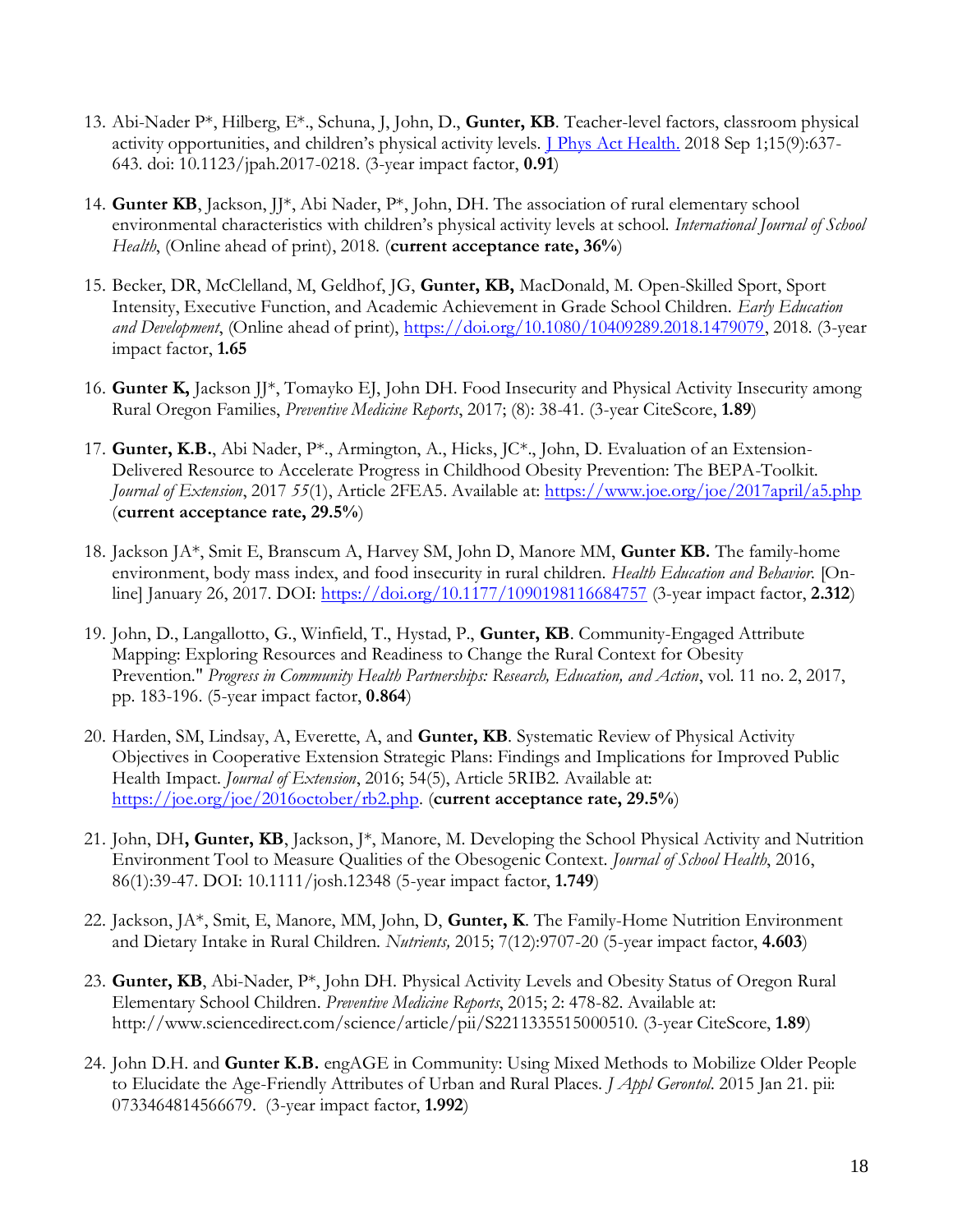- 25. Jackson, J\*, Branscum, A, John, D, Smit, E, and **Gunter, K**. Healthy Eating, Physical Activity, and Learning Behaviors. *Health Behavior and Policy Review*, 2015; 2(1):24-34. (**current acceptance rate, 20%**)
- 26. **Gunter, KB**, Abi-Nader, P\*, Klein, B\*, John, DH. Assessing Family Level Behaviors for Obesity Prevention: Development and Preliminary Validation of the Family Stage of Change Tool. *Journal of Human Sciences and Extension,* [On-line], 2014; 2(3):45-58.
- 27. Moore, K\*, Penry, J, **Gunter, KB**. Development of a Walking Aerobic Capacity Test for Structural Firefighters. *Journal of Strength and Conditioning Research*, 2014; 28(8):2346-52. 10.1519/JSC.0000000000000433. (5-year impact factor**, 2.325**).
- 28. Braverman, M, **Gunter, KB**, Galloway, R, Moore, K\*, Hoel, B, Rennekamp, D. Development of a University Undergraduate Course Sequence about the Extension System. *Journal of Extension* [On-line], 2014; 52(2), Article 2FEA3 Available at:<http://www.joe.org/joe/2014april/a3.php> (**current acceptance rate, 29.5%**)
- 29. **Gunter, KB** and John, DH. Feasibility of a Brief Community-Based Train-the-Trainer Lesson to Reduce the Risk of Falls among Community Dwelling Older Adults. *Journal of Extension*, 2014, 52(1), Article 1IAW5. Available at: [http://www.joe.org/joe/2014february/iw5.php.](http://www.joe.org/joe/2014february/iw5.php) (**current acceptance rate, 29.5%**)
- 30. McNamara, A\*, Pavol, M and **Gunter, KB**. Meeting Physical Activity Guidelines Through Community Based Group Exercise: Quantifying the Physical Activity Dose from Participation in Better Bones & Balance. *Journal of Aging and Physical Activity*, 2013; 21(2):155-66. (5-year impact factor, **2.038**)
- 31. John, D. & **Gunter, K**. engAGE in Community. *Northwest Public Health* [On-line], 2012; 29 (1). Available at: [http://www.nwpublichealth.org/archives/s2012/engage-in-community.](http://www.nwpublichealth.org/archives/s2012/engage-in-community)
- 32. **Gunter, KB**, Rice, KR, Trost, SG. Nutrition and Physical Activity Policies and Practices in Family Child Care Homes in Oregon: Baseline Findings from the Healthy Home Child Care Project. *Journal of Extension* [On-line], 2012; 50(3), Article 3FEA3. Available at: [http://www.joe.org/joe/2012june/a3.php.](http://www.joe.org/joe/2012june/a3.php) (**current acceptance rate, 29.5%**)
- 33. McNamara, A.\* and **Gunter, KB**. The Influence of Participation in Better Bones & Balance™ on Skeletal Health: Evaluation of a Community-Based Exercise Program to Reduce Fall and Fracture Risk. *Osteoporosis International*, 2012, 23(6): 1813-1822. (5-year impact factor, **4.966**)
- 34. **Gunter, KB**, Rice, KR, Ward, DS, Trost, SG. Factors Associated with Physical Activity in Children Attending Family Child Care Homes. *Preventive Medicine,* 2012; 54(2):131-3. (5-year impact factor, **3.703**)
- 35. **Gunter, KB**, Almstedt, HC, Janz, KJ. Physical Activity in Childhood May Be the Key to Optimizing Lifespan Skeletal Health. *Exercise and Sport Science Reviews*, 2012; 40(1):13-21. (5-year impact factor, **2.013**)
- 36. **Gunter, KG**, Almstedt, HC, Baptista, F, Janz, KJ. The Importance of Physical Activity for Optimal Lifelong Bone Health. *President's Council on Fitness, Sports and Nutrition Research Digest,* Series 12 (4), December 2011. Available at: <https://www.presidentschallenge.org/informed/digest/docs/201112digest.pdf>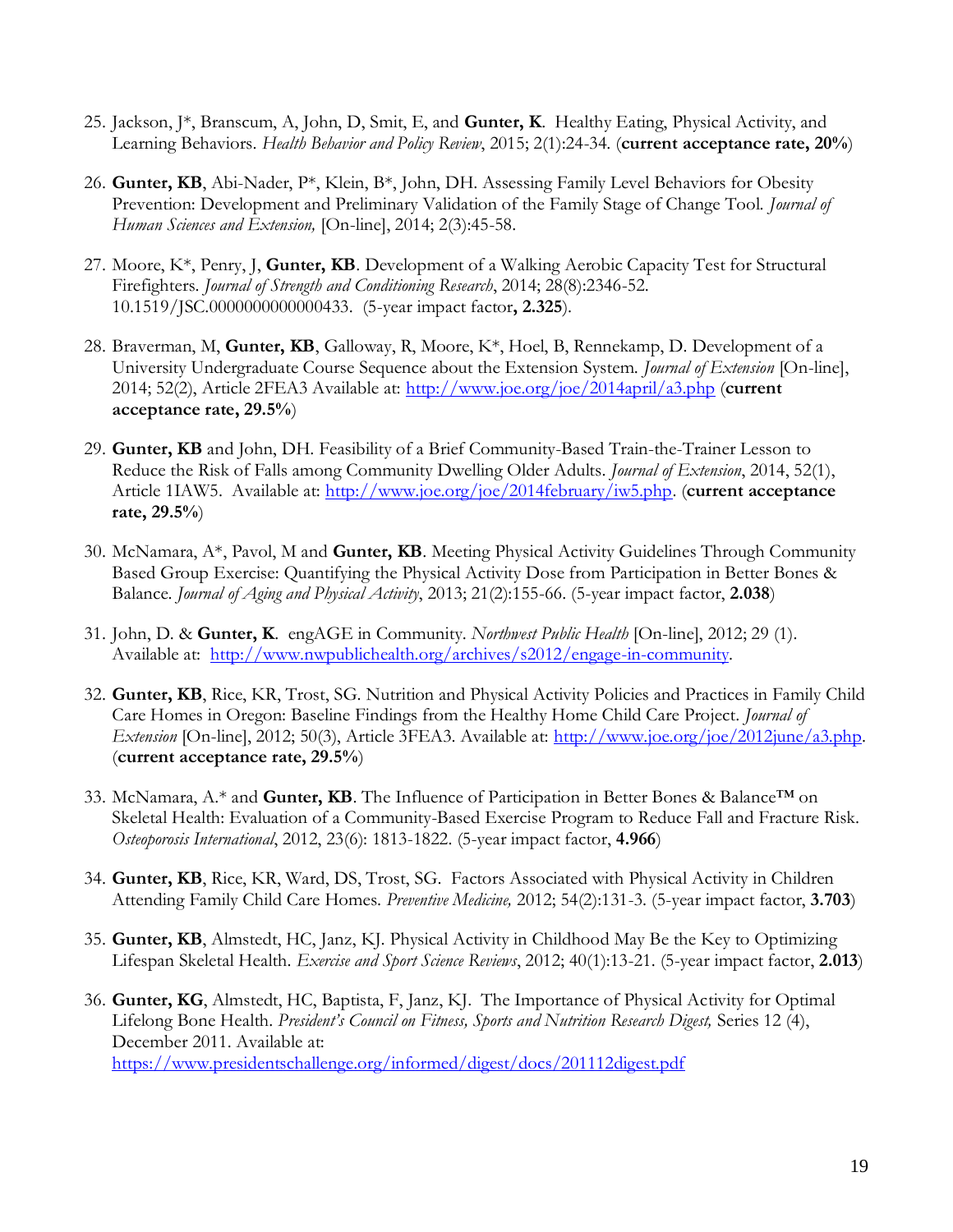- 37. Friesen, KJ\*, Rozenek, R, Clippinger, K, Russo, AC, Sklar, SD, **Gunter, KB**. Bone Mineral Density and Body Composition of Collegiate Modern Dancers. *Journal of Dance Medicine and Science*, 2011; (15)1:31-36.
- 38. Dodge, JE, Metoyer, RA, and **Gunter, KB.** Implications for an exercise prescription authoring notation. Visual Languages and Human-Centric Computing, 2009. VL/HCC 2009. IEEE Symposium on 20-24 Sept:pp.7–14.
- 39. **Gunter KB**, Baxter-Jones ADG, Mirwald RL, Almstedt HC, Fuchs, RK, Durski SL, Snow CM. Impact Exercise Increases BMC During Growth: An 8-Year Longitudinal Study. *J Bone Miner Res*, 2008; 23(7):986-993. (5-year impact factor, **6.459**)
- 40. **Gunter KB**, Baxter-Jones ADG, Mirwald RL, Almstedt HC, Fuller AA, Durski SL, Snow CM. Jump starting skeletal health: a 4-year longitudinal study assessing the effects if jumping on skeletal development in pre and circum pubertal children. *Bone*, 2008; 42:710–718. (5-year impact factor, **4.463**)
- 41. Dobek J\*, White K, **Gunter KB**. The Effect of a Novel ADL-Based Training Program on Performance of Activities of Daily Living and Physical Fitness. *Journal of Aging and Physical Activity,* 2007; 15(1):13-25. (5-year impact factor, **2.013**)
- 42. Ko S, **Gunter KB**, Costello M, Aum H, MacDonald S, White KN, Snow CM, Hayes, WC. Stride width discriminates gait of side-fallers compared to other-directed fallers during overground walking. *Journal of Aging and Health*, 2007; 19(2):200-212. (5-year impact factor, **1.936**)
- 43. **Gunter K**, DeCosta J, White K, Hooker K, Hayes W., Snow C. Balance Self-Efficacy Predicts Risk Factors for Side Falls and Frequent Falls in Community-Dwelling Elderly. *Journal of Aging and Physical Activity*, 2003; 11(1):28-39. (5-year impact factor, **2.013**)
- 44. White KN, **Gunter KB**, Snow CM, Hayes WC. The Quick Step: A New Test for Measuring Reaction Time and Lateral Stepping Velocity. *Journal of Applied Biomechanics*, 2002; 18:271-277. (5-year impact factor, **1.264**)
- 45. Knutzen KM, Brilla L, Caine D, Chalmers G, **Gunter K**, Schot P. Absolute vs. relative machine strength as predictors of function in older adults. *J Strength Cond Res*, 2002; 16(4):628-40. (5-year impact factor, **2.338**)
- 46. **Gunter KB**, White KN, Hayes WC, Snow CM. Functional Mobility Discriminates Non-Fallers from One-Time and Frequent Fallers. *Journal of Gerontology A: Biological Sciences, Medical Sciences*, 2000; 55: M672- 676. (5-year impact factor, **4.726**)
- 47. Brilla, LR and **Gunter, KB**. Effect of magnesium supplementation on exercise time to exhaustion. *Medicine, Exercise, Nutrition and Health*, 1995; 4:230-233.

#### **C1.2 Book Chapters (Editorial Review)**

1. John, D. and **Gunter, K**. Chapter 10. Physical Activity among Rural Populations, 2018. In M. Bopp, (Ed.), *Physical Activity and Diverse Populations: Evidence and Practice*. Taylor and Francis (Routledge): New York, NY.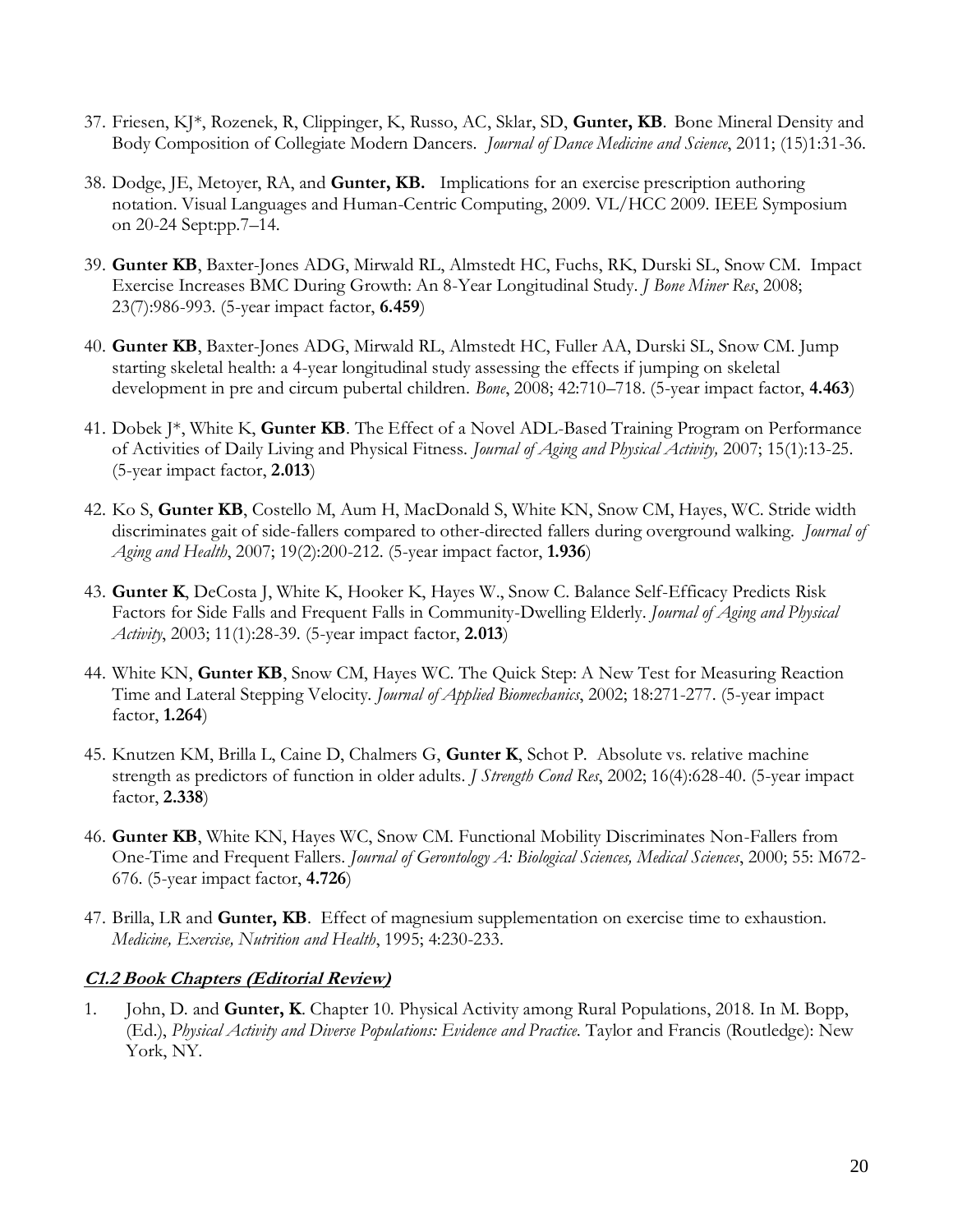2. Almstedt, HC and **Gunter, KB**. Impact Exercise for Optimal Bone Health in Growing Children: An Evidence-Based Approach to Exercise Prescription, 2012. In Handbook of Growth Monitoring in Health and Disease, Ed. Victor Preedy. New York: Springer, Part 12, Pages 2413-2426.

## **C1.3 Invited Research Publications (Editorial Review)**

- **1.** Brody, B. and **Gunter, K.B.** Resource Review: The Balanced Energy Physical Activity Toolkit. Positive Youth Development, Vol. 13 Issue 3 DOI 10.5195/jyd.2018.646.
- **2. Gunter, KB.** Active Voice: Fighting Osteoporosis The Best Defense is a Good Offense! *Sports Medicine Bulletin*, 2012; available at: <http://multibriefs.com/briefs/acsm/ACSM032612.php#1>

## **C1.4 Papers in Progress (targeted submission date)**

- 1. Evaluating Extension-supported Implementation of a Classroom-based Physical Activity Program in Under-resourced Schools (*with Thomas Packebush\**) May 2022
- 2. Advancing Physical Activity Promotion Efforts via Online Professional Development Trainings for Teachers. Tools of the Trade. *(with Barbara Brody, Katie Ahern, Ellen Radcliffe, Thomas Packebush\*)* May 2022.
- 3. The Effects of Four-Day School Weeks on Food Security (*with Paul Thompson, John Schuna, and Emily Tomayko*), June 2022
- 4. The Effects of Four-Day School Weeks on Adolescent Health Behaviors (*with Paul Thompson, John Schuna, and Emily Tomayko*), June 2022
- 5. The Effects of Four-Day School Weeks on Juvenile Crime (*with Paul Thompson, Rafi Najam, John Schuna, and Emily Tomayko*)
- 6. The Effects of Four-Day School Weeks on Physical Education and BMI (*with Paul Thompson, John Schuna, and Emily Tomayko*)
- 7. The Effects of Four-Day School Weeks on Early Elementary Outcomes (*with Paul Thompson, John Schuna, and Emily Tomayko*)

## **C2. Extension Publications**

## **C2.1 Websites Including Informational and Educational Resources**

- **1. Physical Education [Policy Clearinghouse for Oregon Department of Education](https://health.oregonstate.edu/hallie-ford/heal/policy/physical-education) (published in November 2019). Oregon Healthy Schools Grant (ODE and OHA)** funded project to support Oregon teachers' ability to comply Oregon's new physical education laws and requirements, and find resources to implement approved, evidence-based programs and curricula.
- **2. [Better Bones and Balance Website](https://extension.oregonstate.edu/bbb) (Published 2013, updated 2022).** The Better Bones and Balance website shares a wealth of information including research, exercise program information, video tutorials, instructor training content, instructor certification information, links to digital program content and more. Website address:<https://extension.oregonstate.edu/bbb>
- **3. [BE Physically Active 2Day Website \(BEPA 2.0\)](https://extension.oregonstate.edu/bepa) (Published 2013, updated 2022).** The Balanced Energy Physical Activity Toolkit website shares BEPA program information including program information, activity cards, BEPA activity videos, BEPA implementation manual, training materials and links to related informative content.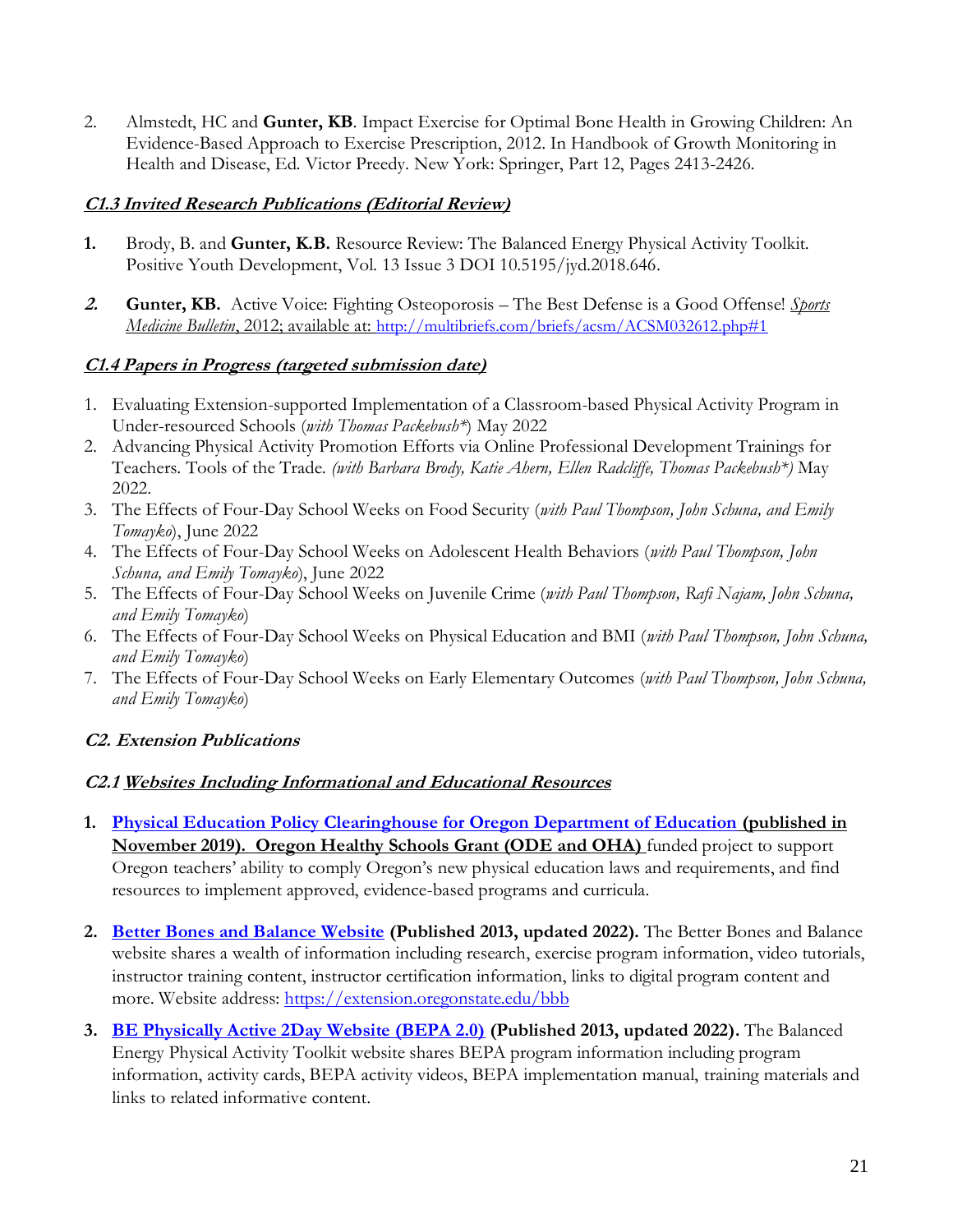## **C2.2 Extension Community-Engaged Research Reports Truncated to Post-Tenure 2014**

#### **GROW Healthy School Reports**

- 1. **Gunter, KB.,** Abi-Nader, P., Jackson, J., Hicks, J., Armington, A., John, D.H. (2016). GROW Healthy Schools Final Report 2102-2016: Molalla Elementary.
- 2. **Gunter, KB**., Abi-Nader, P., Jackson, J., Hicks, J., Armington, A., John, D.H. (2016). GROW Healthy Schools Final Report 2102-2016: Clackamas River Elementary (Estacada).
- 3. **Gunter, KB**., Abi-Nader, P., Jackson, J., Hicks, J., Armington, A., John, D.H. (2016). GROW Healthy Schools Final Report 2102-2016: Clatskanie Elementary.
- 4. **Gunter, KB.,** Abi-Nader, P., Jackson, J., Hicks, J., Armington, A., John, D.H. (2016). GROW Healthy Schools Final Report 2102-2016: Hudson Park Elementary (Rainier).
- 5. **Gunter, KB**., Abi-Nader, P., Jackson, J., Hicks, J., Armington, A., John, D.H. (2016). GROW Healthy Schools Final Report 2102-2016: Bonanza Elementary.
- 6. **Gunter, KB.,** Abi-Nader, P., Jackson, J., Hicks, J., Armington, A., John, D.H. (2016). GROW Healthy Schools Final Report 2102-2016: Chiloquin Elementary.
- 7. Jackson, J., Rudolph, J, **Gunter, K**, & John, D.H. (2016). School Physical Activity and Nutrition Environmental Assessment (SPAN-ET) 3-Year Report: Clatskanie Elementary, Hudson Park Elementary (Rainier).
- 8. Halverson, B, Devlin, E, **Gunter, K,** & John, D.H. (2016). School Physical Activity and Nutrition Environmental Assessment (SPAN-ET) 3-Year Report: Molalla Elementary and Clackamas River Elementary (Estacada).
- 9. Case, P, **Gunter, KB**, & John, D.H. (2016). School Physical Activity and Nutrition Environmental Assessment (SPAN-ET) 3-Year Report: Bonanza Elementary and Chiloquin Elementary.
- 10. **Gunter, KB**., Abi-Nader, P., Jackson, J., John, D. (2015). Promoting Healthy Active Schools: Molalla Elementary School Physical Activity and Nutrition Report.
- 11. **Gunter, KB**., Abi-Nader, P., Jackson, J., John, D. (2015). Promoting Healthy Active Schools: Clackamas River Elementary School Physical Activity and Nutrition Report.
- 12. **Gunter, KB**., Abi-Nader, P., Jackson, J., John, D. (2015). Promoting Healthy Active Schools: Hudson Park Elementary School Physical Activity and Nutrition Report.
- 13. **Gunter, KB**., Abi-Nader, P., Jackson, J., John, D. (2015). Promoting Healthy Active Schools: Clatskanie Elementary School Physical Activity and Nutrition Report.
- 14. **Gunter, KB**., Abi-Nader, P., Jackson, J., John, D. (2015). Promoting Healthy Active Schools: Bonanza Elementary School Physical Activity and Nutrition Report.
- 15. **Gunter, KB**., Abi-Nader, P., Jackson, J., John, D. (2015). Promoting Healthy Active Schools: Chiloquin Elementary School Physical Activity and Nutrition Report.
- 16. Jackson, J., John, D., **Gunter, KB**. (2014). School Physical Activity and Nutrition Environmental Assessment (SPAN-ET) Report: Molalla Elementary
- 17. Jackson, J., John, D., **Gunter, KB.** (2014). School Physical Activity and Nutrition Environmental Assessment (SPAN-ET) Report: Clackamas River Elementary (Estacada)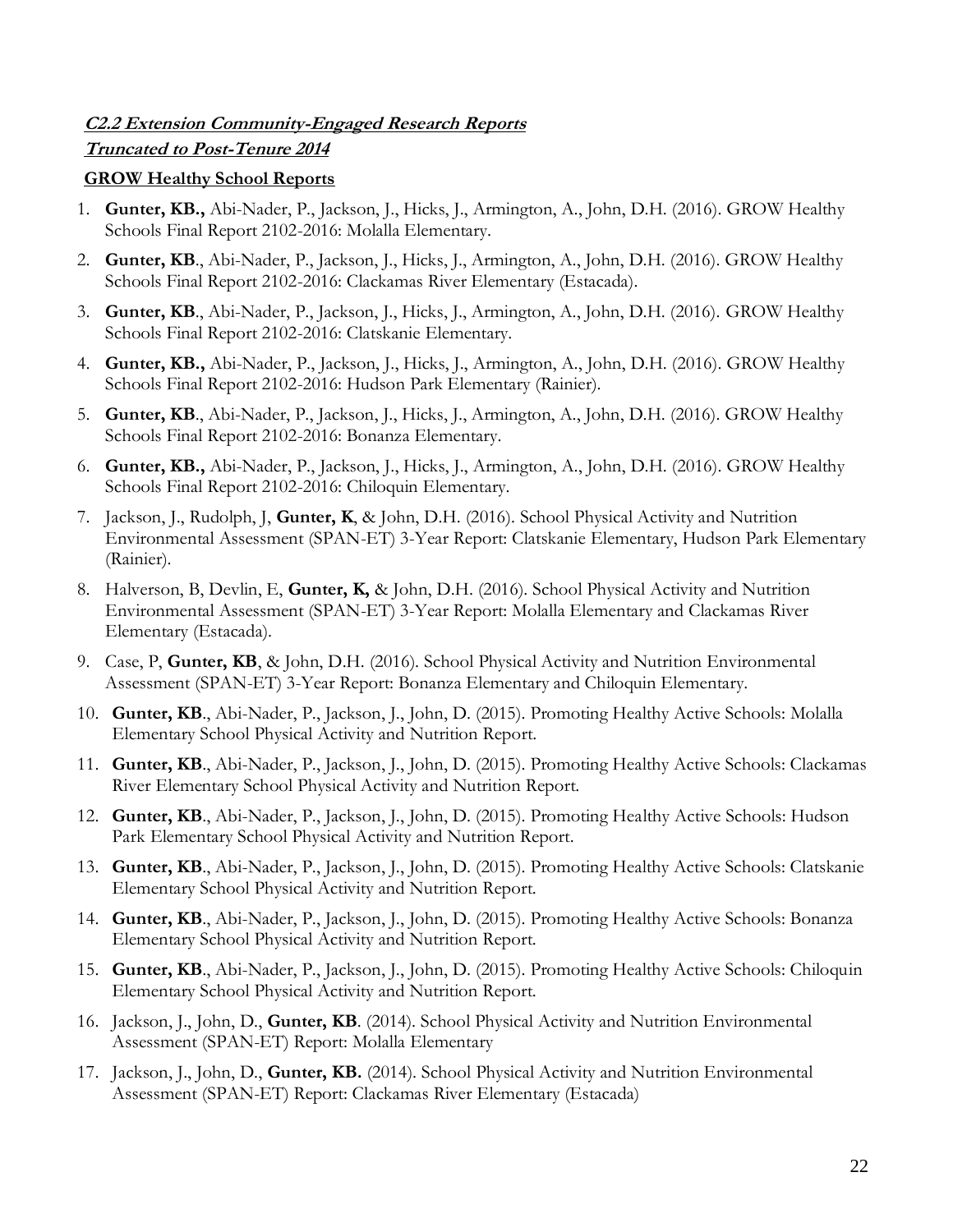- 18. Jackson, J., John, D., **Gunter, K**. (2014). School Physical Activity and Nutrition Environmental Assessment (SPAN-ET) Report: Clatskanie Elementary
- 19. Jackson, J., John, D., **Gunter, KB**. (2014). School Physical Activity and Nutrition Environmental Assessment (SPAN-ET) Report: Hudson Park Elementary (Rainier)
- 20. Jackson, J., John, D., **Gunter, KB**. (2014). School Physical Activity and Nutrition Environmental Assessment (SPAN-ET) Report: Bonanza Elementary
- 21. Jackson, J., John, D., **Gunter, KB**. (2014). School Physical Activity and Nutrition Environmental Assessment (SPAN-ET) Report: Chiloquin Elementary

#### **Family Physical Activity Reports**

**Gunter, K**, Hicks, J, Abi Nader, P, John, D. (2015). Family Physical Activity Summary Report. Reports were developed and mailed to every child and parent/guardian dyad who participated in the 2014 GROW HKC Physical Activity Assessment at the family level. Sample report available at: [https://growhkc.extension.oregonstate.edu/sites/default/files/grow\\_familyphysicalactivity\\_summary\\_example.pdf](https://growhkc.extension.oregonstate.edu/sites/default/files/grow_familyphysicalactivity_summary_example.pdf)

#### **County Impact Reports**

- 1. **Gunter, KB,** Armington, A, Hicks, J., John D.H. (2016). Clackamas County Impact Report.
- 2. **Gunter, KB,** Armington, A, Hicks, J., John D.H. (2016). Columbia County Impact Report.
- 3. **Gunter, KB,** Armington, A, Hicks, J., John D.H. (2016). Klamath County Impact Report.
- 4. **Gunter, KB**, Hicks, J., John D. (2015). Clackamas County Impact Report.
- 5. **Gunter, KB**, Hicks, J., John D. (2015). Columbia County Impact Report.
- 6. **Gunter, KB**, Hicks, J., John D. (2015). Klamath County Impact Report.

#### **Community Reports**

- 1. John, D.H., Winfield, T, Halverson, B, Devlin, E, **Gunter, KB.** (2016). **Estacada and Molalla** (**n=2**) HEAL MAPPS Community Report.
- 2. John, D.H., Winfield, T, Rudolph, J, Harden, L, **Gunter, KB**. (2016). **Rainier and Clatskanie** (**n=2**) HEAL MAPPS Community Report
- 3. John, D.H., Winfield, T, Case, P, Rojina, J, **Gunter, KB**. (2016). **Chiloquin and Bonanza** (**n=2**) HEAL MAPPS Community Report.
- 4. John, D, Winfield, T, Ghavami, A, **Gunter, KB**. (2016). Molalla Community Food and Physical Activity Environmental Resource Spatial Audit Report.
- 5. John, D, Winfield, T, Ghavami, A, **Gunter, KB.** (2016). Estacada Community Food and Physical Activity Environmental Resource Spatial Audit Report.
- 6. John, D, Winfield, T, Ghavami, A, **Gunter, KB.** (2016). Clatskanie Community Food and Physical Activity Environmental Resource Spatial Audit Report.
- 7. John, D, Winfield, T, Ghavami, A, **Gunter, KB.** (2016). Rainier Community Food and Physical Activity Environmental Resource Spatial Audit Report.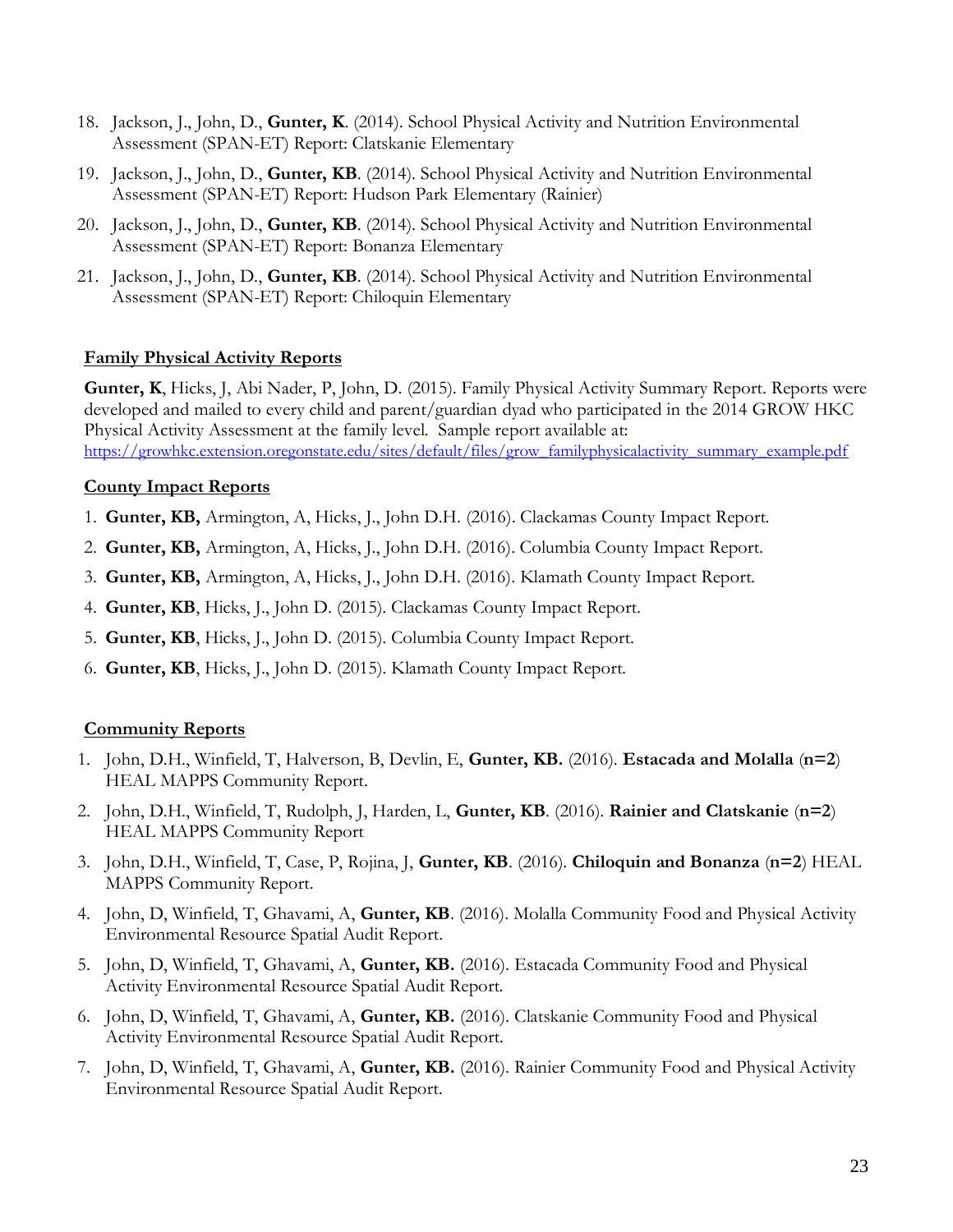- 8. John, D, Winfield, T, Ghavami, A, **Gunter, KB.** (2016). Bonanza Community Food and Physical Activity Environmental Resource Spatial Audit Report.
- 9. John, D, Winfield, T, Ghavami, A, **Gunter, KB.** (2016). Chiloquin Community Food and Physical Activity Environmental Resource Spatial Audit Report.
- 10. John, D, Winfield, T, Ghavami, A, **Gunter, KB**. (2014). Molalla Community Food and Physical Activity Environmental Resource Spatial Audit Report.
- 11. John, D, Winfield, T, Ghavami, A, **Gunter, KB.** (2014). Estacada Community Food and Physical Activity Environmental Resource Spatial Audit Report.
- 12. John, D, Winfield, T, Ghavami, A, **Gunter, KB.** (2014). Clatskanie Community Food and Physical Activity Environmental Resource Spatial Audit Report.
- 13. John, D, Winfield, T, Ghavami, A, **Gunter, KB.** (2014). Rainier Community Food and Physical Activity Environmental Resource Spatial Audit Report.
- 14. John, D, Winfield, T, Ghavami, A, **Gunter, KB.** (2014). Bonanza Community Food and Physical Activity Environmental Resource Spatial Audit Report.
- 15. John, D, Winfield, T, Ghavami, A, **Gunter, KB.** (2014). Chiloquin Community Food and Physical Activity Environmental Resource Spatial Audit Report.

#### **State Partner Reports (n=7)**

**Nevada:** Data collected by rural residents via HEAL MAPPS in partnership with GROW HKC. Reports disseminated in collaboration with University of Nevada Extension were used by Community Action Teams to obtain funding for implementation funds (\$2500 per community).

- 1. Gatzke, H, Coughenour, C, Lindsay, A**.** with **Gunter, K.**, John, D.H**.** (2016). HEAL MAPPS Community Report CAT FA - Caliente, NV (Approved; \$2500).
- 2. Lewis, S, Coughenour, C, Lindsay, A. with **Gunter, K**., John, D.H**.** (2016). HEAL MAPPS Community Report CAT FA - Gardnerville-Minden, NV (Approved; \$2500).

**Idaho:** Reports were developed and disseminated in collaboration with University of Idaho Extension using data collected by rural residents during HEAL MAPPS in partnership with GROW HKC.

- 3. Peutz, J, Winfield, T, **Gunter K**, John, D. (2016). HEAL MAPPS Community Report: Fruitland, ID.
- 4. Sant, L, Winfield, T, **Gunter K**, John, D. (2016). HEAL MAPPS Community Report: Preston, ID.
- 5. Jensen, K, Tifft, K, Winfield, T, **Gunter, K**, John, D.H (2016). HEAL MAPPS Community Report Grangeville, ID.

Idaho reports disseminated in collaboration with University of Idaho Extension were used by CATs to submit funding applications (FA) for implementation funds (\$2500 per community).

6. Sant, L with **Gunter, K**, John, D.H. (2016). HEAL MAPPS Community Report CAT FA – Preston, ID (Approved; \$2500).

**New Mexico**: Reports disseminated in collaboration with New Mexico State University Extension were used by CATs to submit funding applications (FA) for implementation funds (\$2500 per community).

7. Bishop, B, Koukel, S with **Gunter, K.** & John, D.H. (2016). HEAL MAPPS Community Report CAT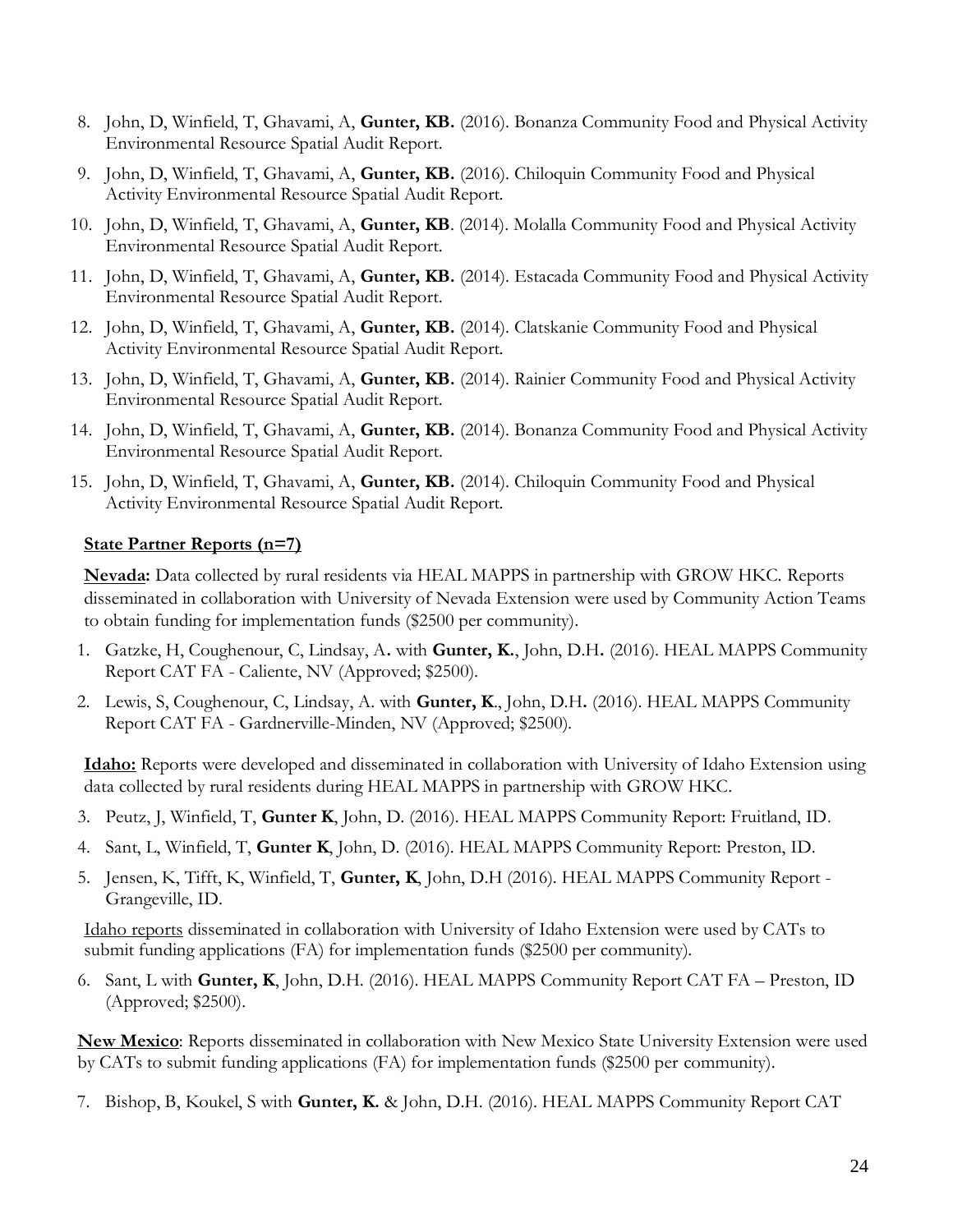## FA – Tucumcari, NM (Approved; \$2500).

## **C2.3 Extension Fact-Sheets**

- **1. Gunter, K.B.,** Packebush, T., Radcliffe, E. (2020). Physical Activity for Health Fact Sheets. A series of 12 fact sheets presenting the effects of physical activity on immune function, disease prevention, mental health and more. Each fact sheet in the series included a brief evidence-based statement, links to original sources, and easy to implement activities to start or sustain physical activity at home, or while maintaining social distance during the COVID-19 pandemic.
- 2. **Gunter, KB.**, Hicks, J., Abi Nader, P., John, D. (2015). Active Children: physical activity among Oregon elementary students. Available at: [http://extension.oregonstate.edu/growhkc/sites/default/files/grow\\_bmi\\_physicalactivity\\_infographic.pdf](http://extension.oregonstate.edu/growhkc/sites/default/files/grow_bmi_physicalactivity_infographic.pdf)
- 3. Jackson, J.J, Abi Nader, P., Manore, M.M., Armington, A., Hicks, J., **Gunter, K.B.** (2015). GROW Healthy Kids and Communities Growing Family Newsletter; Winter/Spring Supplement; 2 pages. Available online at [http://extension.oregonstate.edu/growhkc/sites/default/files/grow-gardening](http://extension.oregonstate.edu/growhkc/sites/default/files/grow-gardening-newsletter.pdf)[newsletter.pdf.](http://extension.oregonstate.edu/growhkc/sites/default/files/grow-gardening-newsletter.pdf)
- 4. Jackson, J.J, Abi Nader, P., Manore, M.M., Armington, A., Hicks, J., **Gunter, K.B.** (2014). GROW Healthy Kids and Communities Active/Healthy Family Newsletter; Summer (1); 2 pages. Available online at [http://extension.oregonstate.edu/growhkc/sites/default/files/grow-summer-newsletter](http://extension.oregonstate.edu/growhkc/sites/default/files/grow-summer-newsletter-volume-1.pdf)[volume-1.pdf.](http://extension.oregonstate.edu/growhkc/sites/default/files/grow-summer-newsletter-volume-1.pdf)
- 5. **Gunter, K.B.,** Abi Nader, P., Jackson, J.J, Armington, A., Hicks, J., (2014). GROW Healthy Kids and Communities Active Family Newsletter; Spring (6); 2 pages. Available online at <http://extension.oregonstate.edu/growhkc/sites/default/files/grow-spring-newsletter-volume-7.pdf>
- 6. Jackson, J.J, Abi Nader, P., Manore, M.M., Armington, A., Hicks, J., **Gunter, K.B.** (2014). GROW Healthy Kids and Communities Active/Healthy Family Newsletter; Fall/Winter (2); 2 pages. Available online at [http://extension.oregonstate.edu/growhkc/sites/default/files/grow-autumn-newsletter](http://extension.oregonstate.edu/growhkc/sites/default/files/grow-autumn-newsletter-volume-2.pdf)[volume-2.pdf.](http://extension.oregonstate.edu/growhkc/sites/default/files/grow-autumn-newsletter-volume-2.pdf)

## **C3 PROFESSIONAL PRESENTATIONS**

## **C3.1Peer-Reviewed Published Presentations** *(\*denotes current and former student advisees/mentees)*

## **Presentation lists truncated to post-tenure period (2013-)**

- 1. Packebush, T.\*, **Gunter, K.B.** (2020). Extension support of a school-based physical activity program in elementary school settings. *Oregon Public Health Association Conference*. Winner, Outstanding Student Poster Award.
- 2. Packebush, T.\*, **Gunter, K.B.,** Winfield, T. (2020). Evaluating Extension-supported Implementation of a Classroom-based Physical Activity Program in Under-resourced Schools. *Medicine & Science in Sports & Exercise*. 52(5 Suppl.):S780.
- 3. **Gunter, K.B.,** Taylor, N.,\* & Packebush, T.\* (2020). Partnering with Cooperative Extension to Advance Physical Education Policies and Practice: Evaluating the Train-the-trainer Approach. *Medicine & Science in Sports & Exercise*. 52(5 Suppl.):S220.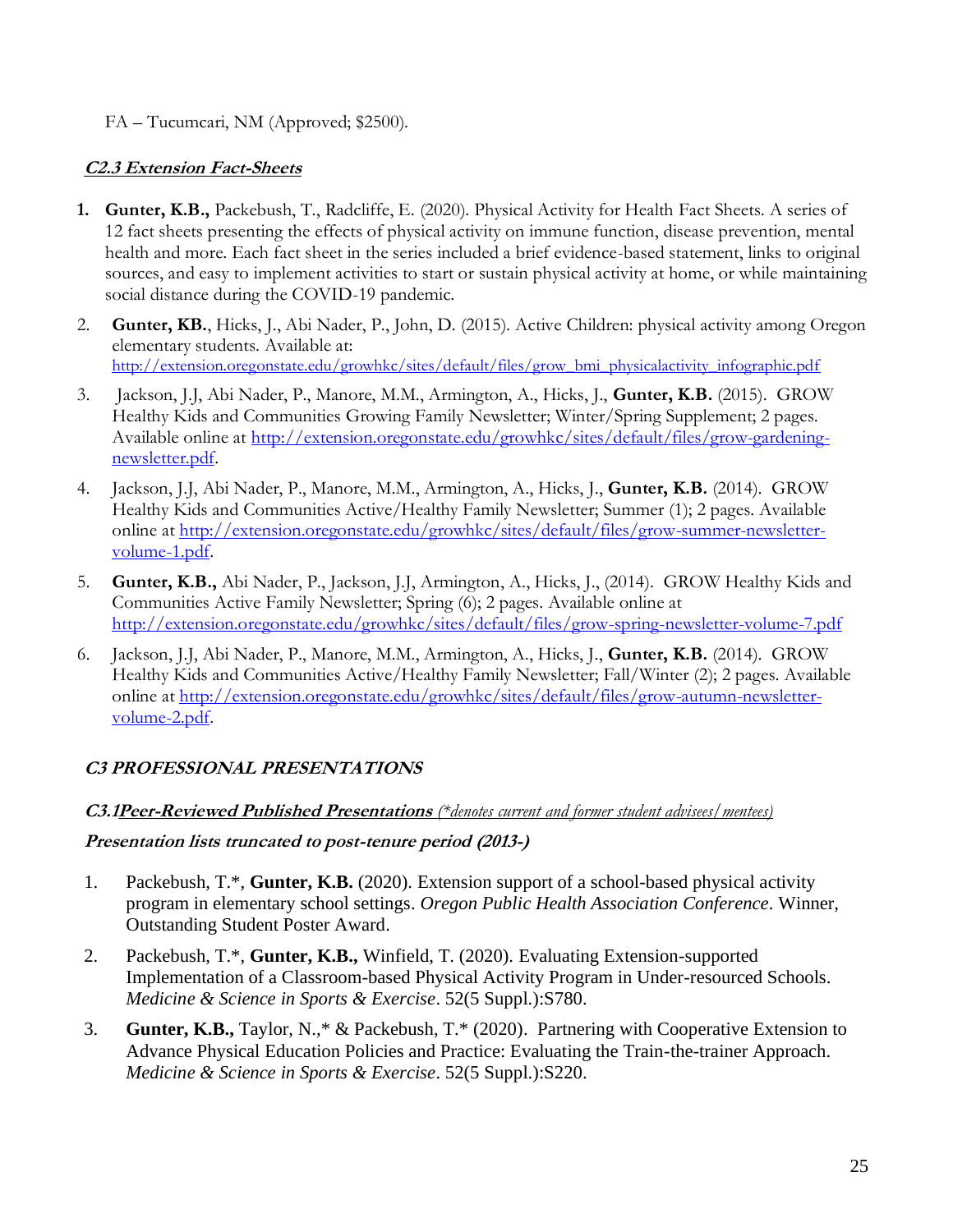- 4. Tomayko, E.J., Thompson, P.N., Schuna, J.M., **Gunter, K.B.** (2020). Effects of Four-day School Weeks on Physical Education Exposure and Childhood Obesity. *Medicine & Science in Sports & Exercise*. 52(5 Suppl.):S781.
- 5. Schuna, J.M., Tomayko, E.J., Thompson, P.N., **Gunter, K.B**. (2020). Time-Based Changes in Physical Education Offereing in Response to a Legislative Mandate. *Medicine & Science in Sports & Exercise*. 52(5 Suppl.):S220.
- 6. Taylor, N.\* and **Gunter, K.B.** (2019). Examining the Feasibility of Partnering with Cooperative Extension to Advance Statewide Physical Education Policies in Oregon. Presented at the Oregon Public Health Association Annual Conference, Corvallis, OR. October 2019.
- 7. Hilberg, E.\*, **Gunter, KB**, Abi Nader, P.\* (2019). Sex Differences in Physical Activity at School among Rural Elementary School Students. *Medicine & Science in Sports & Exercise*. 51(S6):528, June 2019. Presented at Annual Meeting, World Congress on Exercise is Medicine®, American College of Sports Medicine Orlando, FL, May 28-June 1, 2019.
- 8. **Gunter, KB**, Harden, S., Lindsay, A, John, DH, Ball, S, Satterlee, D, Morgan, K. Promoting Physical Activity Via Cooperative Extension: What do the Data Tell Us? (2018). *Medicine & Science in Sports & Exercise*. 50(5S):64, May 2018. Annual Meeting, World Congress on Exercise is Medicine®, American College of Sports Medicine Minneapolis, MN, May 29-June 2, 2018.
- 9. **Gunter, KB**, Jackson, JJ, Tomayko, E, John, D. (2017). Food Insecurity and Physical Activity Insecurity among Rural Oregon Families. *Medicine & Science in Sports & Exercise*. Volume 49; Issue 5S; Pages 232; 2017. Annual Meeting, World Congress on Exercise is Medicine®, American College of Sports Medicine Denver, Colorado, May 30-June 3, 2017.
- 10. Abi Nader, P, Hilberg, E, Schuna, JM Jr., John, D, **Gunter, KB**. Comparison Of Accelerometer and Pedometer Measured Physical Activity In Rural Elementary Schools. *Medicine & Science in Sports & Exercise.* Volume 49; Issue 5S; Pages 477; 2017. Presented at the 2017 Annual Meeting, World Congress on Exercise is Medicine®, American College of Sports Medicine Denver, Colorado, May 30- June 3, 2017.
- 11. **Gunter, KB,** Lindsay, AR, Harden, S. Squat, Curl, Flexion, EXTENSION: How the USDA Promotes Physical Activity. Presented at the 2017 Annual Meeting, World Congress on Exercise is Medicine®, American College of Sports Medicine Denver, Colorado, May 30-June 3, 2017.
- 12. Hilberg, E, Abi Nader, P, Schuna, JM, **Gunter, KB**. Using Accelerometry To Measure Physical Activity Opportunities During The School Day In Rural Elementary Schools. *Medicine & Science in Sports & Exercise.* 49(5S):164, May 2017. Presented at the Annual Meeting, World Congress on Exercise is Medicine®, American College of Sports Medicine Denver, Colorado, May 30-June 3, 2017.
- 13. John, DH, Winfield, W, Hystad, P. **Gunter, K**. Mapping resident experiences of active living resources: Developing a data-driven model of availability and accessibility of affordable physical activity supports in rural Oregon communities. Presented at the American Public Health Association National Conference, Denver, CO. November 2016.
- 14. John, DH, Ab-Nader, P\*. **Gunter, K.** Using Mixed Methods to Explain Older Residents' Walking Patterns and Experiences of Community Walkability. Presented at the American Public Health Association National Conference, Denver, CO. November 2016.
- 15. John, DH, Jackson, J\*, Gramlow, L, **Gunter, K.** Evaluating the Feasibility and Utility of the School Physical Activity and Nutrition Environment Tool (SPAN-ET) for SNAP-Ed Adoption and National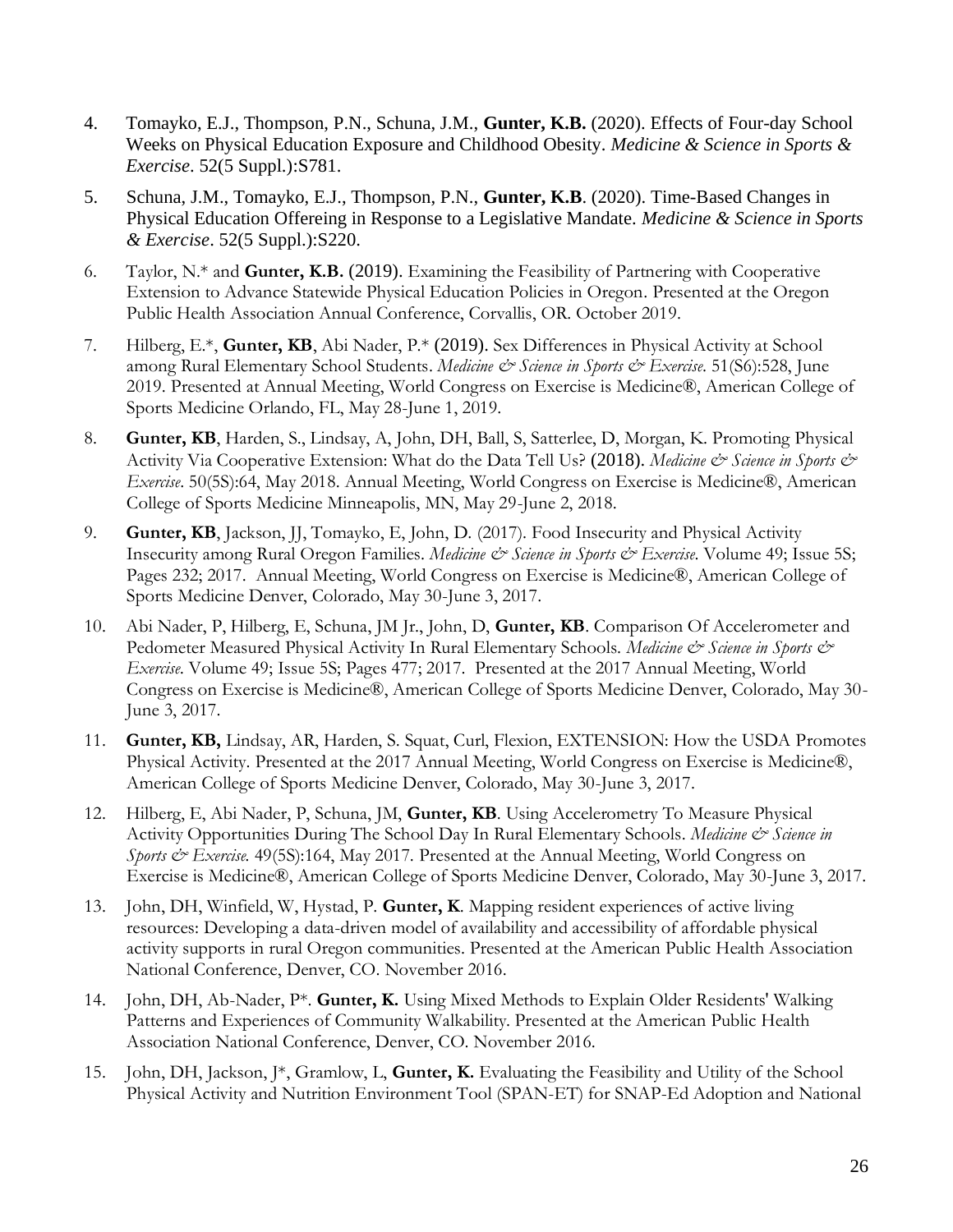Dissemination. Presented at the American Public Health Association National Conference, Denver, CO. November 2016.

- 16. John, DH, **Gunter, K**, Hystad, P, Langellotto, G, & Manore, M. (July 2016). Generating Rural Options for Weight Healthy Kids and Communities – Outcomes and Impacts. *Journal of Nutrition Education and Behavior, 48*(7), S122. Presented at the Society for Nutrition, Education and Behavior national meeting, July, 2016.
- 17. Abi Nader, P and **Gunter, K** (2016) Association Of Teacher-Level Characteristics With Implementation Of Classroom-Based Physical Activity Breaks, "*International Journal of Exercise Science: Conference Proceedings*: Vol. 8 : Iss. 4 , Article 73. Available at: https://digitalcommons.wku.edu/ijesab/vol8/iss4/73
- 18. **Gunter KB**, Nader PA<sup>\*</sup>, Hicks J<sup>\*</sup>, John D. Setting the Context for Obesity Prevention in Rural Oregon Elementary Schools: Weight Status of Elementary-Age Children. Med Sci Sports Exerc. 2016 May;48(5 Suppl 1):1065-6. doi: 10.1249/01.mss.0000488207.57984.7d. Presented at the Annual Meeting, World Congress on Exercise is Medicine®, American College of Sports Medicine, Boston, MA, May, 2016.
- 19. Nader PA\*, Hilberg E\*, John D, **Gunter K**. Balanced Energy Physical Activity (BEPA) Toolkit Implementation and Children's Physical Activity at School. Med Sci Sports Exerc. 2016 May;48(5 Suppl 1):762. doi: 10.1249/01.mss.0000487288.88422.3b. Presented at the Annual Meeting, World Congress on Exercise is Medicine®, American College of Sports Medicine, Boston, MA, May, 2016.
- 20. Williams JE, **Gunter K**, Lindsay A, Harden S, Manore MM, Houtkooper L, Hongu N, Griffin SF. Exercise Is Medicine (EIM) For Community Health: Linking Clinics and Communities Through Cooperative Extension. Med Sci Sports Exerc. 2016 May;48(5 Suppl 1):80-1. doi: 10.1249/01.mss.0000485248.88881.cc. Presented at the Annual Meeting, World Congress on Exercise is Medicine®, American College of Sports Medicine, Boston, MA, May, 2016.
- 21. Abi Nader, P.\*, **Gunter, K.**, (2016). "Le lien entre les caractéristiques des enseignants et l'utilisation d'outils favorisant l'activité physique." Conférence présenter à la 8e edition de la JRIS à la Faculté des sciences de la santé et des services, Moncton, Nouveau-Brunswick, Canada.
- 22. Jackson, J., Harvey, M., John, D., FInneran, K., Manore, M., **Gunter, KB.** Rural Perspectives on Family Nutrition and Physical Activity: Results from focus groups with parents of elementary-age children. Presented at the American Public Health Association Meeting in Chicago, IL, November, 2015.
- 23. **Gunter, KB,** Abi-Nader P\*., Hilberg, E\*., John, D. The BEPA-Toolkit and Elementary-aged Children's School-Time Physical Activity. Presented at the Oregon Public Health Association Annual Conference, Corvallis, OR. October 2015.
- 24. Jackson JA\*, Harvey SM, John D, Finneran K, Manore MM, **Gunter K.** Parent perspectives on nutrition and physical activity in the rural family-home environment. Oregon Public Health Association Annual Meeting, Corvallis, OR. October 2015.
- 25. John, D., Winfield, T., **Gunter, KB.** Engaging Extension to Build Community Capacity to Improve Healthy Eating and Active Living Resources and Readiness to Address the Rural Obesogenic Context and Weight Health Disparities. Presented at the Oregon Public Health Association Annual Conference, Corvallis, OR. October 2015.
- 26. Gramlow, L., John, D., Caldwell-Kan, S., Chappuis, C., **Gunter, KB.** Evaluating the Feasibility and Utility of the School Physical Activity and Nutrition Environment Tool (SPAN-ET) for Adoption and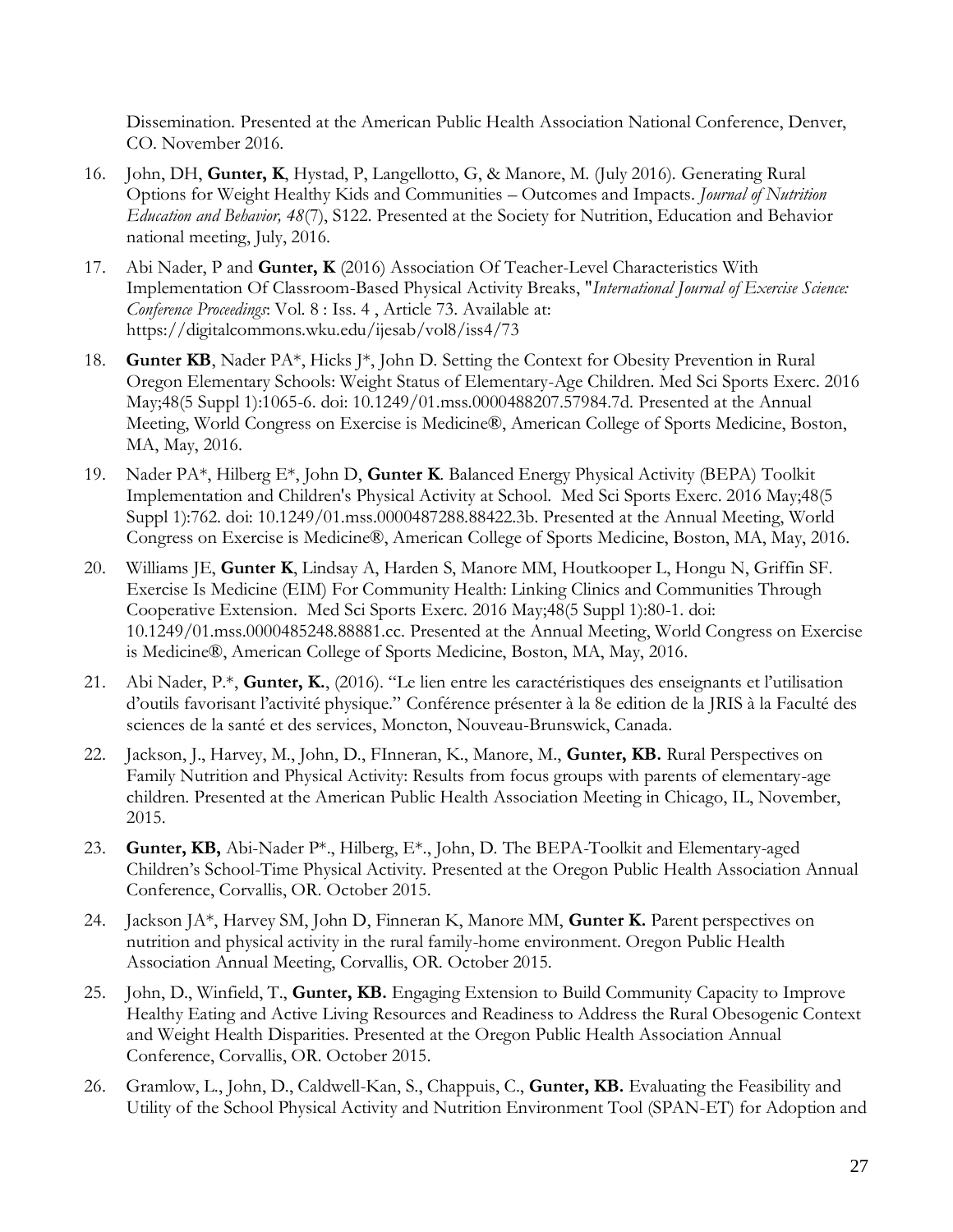Implementation by Extension's SNAP-Ed Program. Presented at the Oregon Public Health Association Annual Conference, Corvallis, OR. October 2015.

- 27. **Gunter, KB**., Abi Nader, P\*., Hicks, J., John, D. Physical Activity Levels and Obesity Status of Oregon Rural Elementary School Children. *Medicine & Science in Sports & Exercise***.** 47(5S):477, May 2015. Presented at the American College Sports Medicine National Meeting, May 2015, San Diego, CA.
- 28. **Gunter, KB**, Abi-Nader, P\*, Klein, B\*, Hicks, J\*, John, D. Setting the Context for Obesity Prevention in Rural Schools: GROW Healthy Kids & Communities. American Public Health Association National Conference, New Orleans, LA. November 2014.
- 29. John, D. Langellotto, G., Winfield, T., Hystad, P., Manore, M., and **Gunter, KB**. Mapping Local Food and Activity Assets to Visualize Spatial Relationships between Obesity and Attributes of Rural Place. American Public Health Association National Conference, New Orleans, LA. November 2014.
- 30. John, D. Winfield, T., Langellotto G., Ghavami, A., **Gunter, KB**. Mapping Rural Food and Physical Activity Availability: Using Spatial Analysis to Explain Access an Obesogenic Factor. Oregon Public Health Association Annual Conference, Corvallis, OR. October 2014.
- 31. **Gunter KB**, Abi Nader\*, P, Klein, B\*, John, D, School Day Physical Activity Levels among Rural, Low Income, Elementary Age Students in Oregon. *Medicine & Science in Sports & Exercise*. 46(5S):231, May 2014. Presented at the American College Sports Medicine National Meeting, June 2014, Orlando, FL.
- 32. Abi Nader\*, P, John, D, Ghavami, A, **Gunter, KB.** Using Mixed Methods to Explore Physical Activity Attributes of Older Residents and Their Community Place. *Medicine & Science in Sports & Exercise.* 47(5S):477, May 2015. Presented at the American College Sports Medicine National Meeting, June 2014, Orlando, FL.
- 33. Hongu, N, **Gunter, KB**, Going, S., Williams JE, Lindsay, AR, Manore, MM. Exercise is Medicine (EIM) for Community Health Programs: Exploring to use the National Cooperative Extension System. *Medicine & Science in Sports & Exercise*. 46(5S):66-67, May 2014. Presented at the American College Sports Medicine National Meeting, June 2014, Orlando, FL.
- 34. **Gunter, KB** and Almstedt, HC. Exercise to Optimize Skeletal Health: A Lifespan Approach. Gerontology Society of America Annual Meeting, New Orleans, LA, November, 2013
- 35. John D, **Gunter, K.** Jackson, J\*. Measuring the School Nutrition and Physical Activity Environment: A Case for Assessing School Resources and Readiness for Changing the Context to Address Child Obesity. American Public Health Association National Conference, Boston, MA. November 2013.
- 36. John D, **Gunter, K**. Preventing Obesity among Rural Children: Improving School Nutrition and Physical Activity Options through Targeted Environmental Actions. USDA-Funded Projects Panel, American Public Health Association National Conference, Boston, MA. **November 2013.**
- 37. John, D, **Gunter, K**, Jackson, J. Preventing Obesity among Rural Children Changing the Context is Key. Panel Discussion. Oregon Public Health Association Annual Conference, Corvallis, OR. October 2013.
- 38. **Gunter, KB,** Abi-Nader, P, John, DH. Understanding Family Readiness for Behavior Change: Development of the Family Stage of Change Measure. Oregon Public Health Association Annual Conference, Corvallis, OR. October 2013.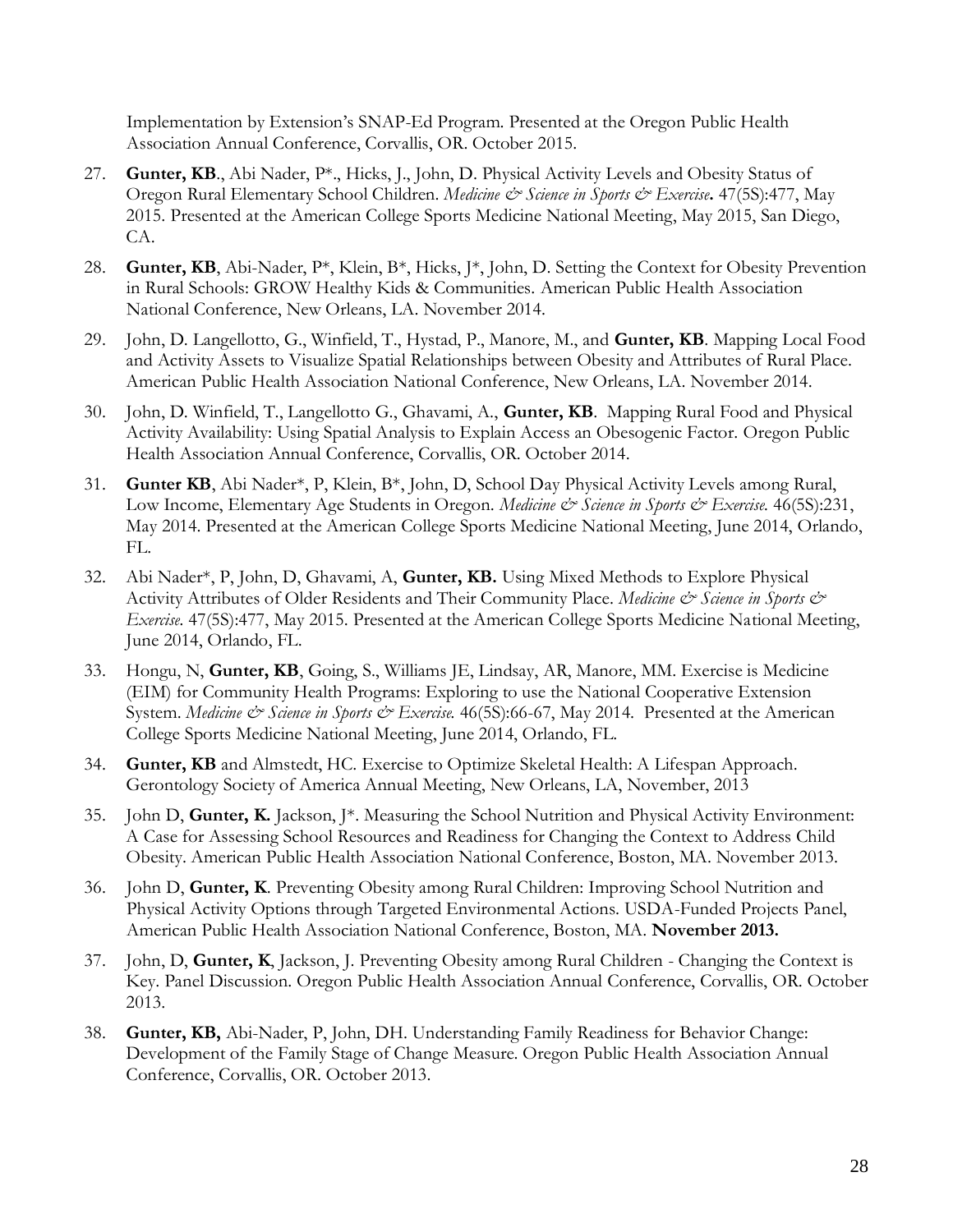- 39. Jackson, J, **Gunter, KB**. Associations between Family Nutrition and Physical Activity Behaviors and Successful Learning Characteristics in Elementary School Children. Oregon Public Health Association Annual Conference, Corvallis, OR. October 2013.
- 40. John, D, **Gunter, K**, Manore, M, Langellotto, G, Etuk, L. Generating Rural Options for Weight Healthy Kids & Communities. NIFA Project Directors Meeting, Society for Nutrition Education & Behavior Annual Conference, Portland, OR. August 2013.
- 41. John, D. and **Gunter, KB**. Community engagement for age-friendly environments. To be presented at the American Public Health Association National Meeting, San Francisco, CA, October 2012. Winner of the 2012 Aging and Public Health – Rural and Environment Research Award.

#### **C3.2 Extension Peer-Refereed Abstracts/Presentations (truncated to post tenure 2013-)**

- 1. **Gunter, K.** Packebush, T., Ahern, K., Brody, B., Kraemer, L., Harris, A. (2022). The State of Physical Activity in Oregon and Beyond. Physical Activity and Active Living Team Impact Report. Presented at OSU Extension Family & Community Health Program Professional Development Conference, March, 2020.
- 2. **Gunter, K**., Ahern, K., Brody, B., Hatfield, A. (2020). NAE4-HA National Conference, "Increasing Physical Activity with BEPA 2.0," Virtual - Boise.
- 3. **Gunter, K**., Ahern, K., Brody, B. (2020). ESP National Conference Cooperative Extension: Focus on the Future, "Outreach and Education Increase Physical Activity," Virtual.
- 4. **Gunter, K**., Ahern, K., Brody, B, Hatfield, A. (2020). NEAFCS Annual Session Experience Life Elevated, "Outreach and Education Increases Physical Activity During the School Day," Virtual.
- 5. Brody, B, Ahern, K, Hatfield, M, Rudolph, J, **Gunter, KB**. Outreach and Education Increases Physical Activity During the School Day. Research presented at the OSU Extension FCH-4H Annual Conference; Portland, OR; March 2018.
- 6. John, D, Gramlow, L, Jackson, J, **Gunter, K**. Evaluating the Feasibility and Utility of the School Physical Activity and Nutrition Environment Tool (SPAN-ET) for SNAP-Ed Adoption for National Dissemination. Research presented at the OSU Extension FCH-4H Annual Conference; Portland, OR; March 2016.
- 7. Gramlow, L, Chappius, C, Kunkle, D, **Gunter, KB**, John, D. Evaluating the Feasibility and Utility of the School Physical Activity and Nutrition Environment Tool (SPAN-ET) for Adoption and Implementation by Extension's SNAP-Ed Program. Poster presented at the OSU Extension FCH-4H Annual Conference; Portland, OR; March 2016.
- 8. John, DH, Winfield, T, Etuk, L, Langellotto, G, Hystad, P, **Gunter, KB**. Engaging Extension to Build Community Capacity to Improve HEAL Resources and Readiness to Address the Rural Obesogenic Context and Weight Health Disparities. Research presentation at the OSU Extension Association Conference; Corvallis, OR; December 2015.
- 9. Halverson, B. Devlin, E. **Gunter, KB,** John DH. Community Wellness: Moving Toward Action to Prevent Childhood Obesity in Rural Areas. Poster presented at the OSU Extension Association Conference; Corvallis, OR; December 2015.
- 10. John, DH, Langellotto, G, Winfield, T, Hystad, P. Manore, M., **Gunter, KB**. Determining environmental assets in six Oregon communities to explain the rural obesogenic context. Podium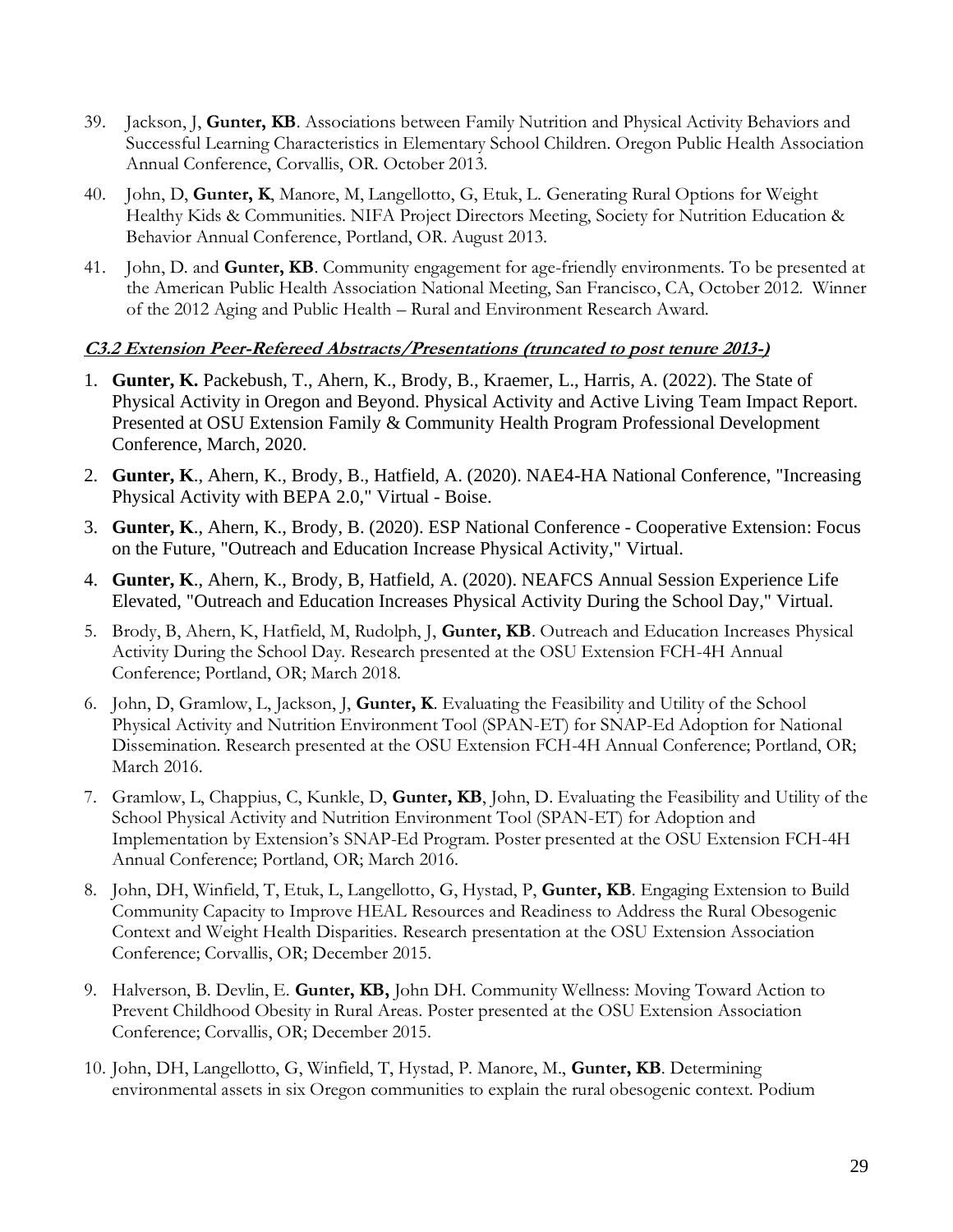presentation at the Semiahmoo Annual Symposium on Environmental, Occupational and Public Health; Blaine, WA; January 2015.

- 11. John, DH, Winfield, T., Langellotto, G. Hystad, P. Manore, M., **Gunter, KB.** Preventing Obesity in the Rural Populations through Local Food and Physical Activity Systems: Visualizing the Need for Cross-Program Collaborations in Research, Education, and Extension. Original research presented at the OSU Extension Administration Conference; Corvallis, OR; December 2014.
- 12. John, DH, **Gunter, KB.** Simulating HEAL MAPPS to address rural obesity prevention. Simulation workshop presented at the Priester National Health Extension Conference; Corvallis, OR; April 2013.
- 13. John, DH, **Gunter, KB,** Jackson, J. Using the school nutrition and physical activity (SNPA) tool to assess resources and readiness for changing the environmental context. Competency building workshop presented at the OSU Extension FCH-4H Annual Conference; Wilsonville, OR; March 2013.

#### **C3.3 Invited Presentations (truncated to post tenure 2013-)**

- 1. **Gunter, K.B.** Promoting Physical Activity in School Environments. Presentation to CalFresh Healthy Living, University of California (California State SNAP-Ed Implementing Agency), January 12, 2022.
- 2. **Gunter, K.B.** Classroom-Based Delivery of a Standard-Aligned Brain Break Program, April 25, 2020.
- 3. Hallie E. Ford Center Leadership Team. Hallie E. Ford Center 5-Year Research Review and Celebration, May 5, 2017. Served on the planning team and as a presenter with all members of the HFC Leadership Team. We shared the work and growth of the HFC over the last 5 years.
- 4. **Gunter, KB.** A Conceptual Model of Rural Childhood Obesity. Are Food and Physical Activity Driving the Disparity? Presented at the College of Agricultural Sciences and CPHHS Joint IGNITE session, February, 24, 2017.
- 5. **Gunter, KB.** Strategies to Prevent Falls and Fractures. Key Note Presentation at the Senior Care Conference, Tillamook, OR. November, 2, 2017.
- 6. **Gunter, KB.** and Wong, SS. OSU Health Extension Tackles Childhood Obesity Prevention. Strategies to promote progress in childhood obesity prevention. Invited talk at the Multnomah Athletic Club, Portland, OR, "Meet the Dean Event", February, 13, 2017.
- 7. **Gunter, KB.** Moving Well, Being Well. 2017 Year of Wellness Kick Off Event, Tillamook, OR. January, 20, 2017.
- 8. **Gunter, KB** and Gunderson, C. Childhood Obesity: School and Community Solutions. Oregon Family Impact Seminar Presentation to State Agency Heads, Salem, OR, September 20, 2016.
- 9. **Gunter, KB** and Gunderson, C. Childhood Obesity: School and Community Solutions. Oregon Family Impact Seminar Presentation at the Legislators Breakfast, Salem, OR, September 21, 2016.
- 10. **Gunter, KB.** School-based Approaches to Obesity Prevention: Is Oregon Ahead of the Curve? Invited *Testimony to the Oregon State Senate Health Care Committee*. Salem, OR, September 21, 2016.
- 11. **Gunter, KB.** School and Family-based Approaches to Obesity Prevention. Presented at the *Good Samaritan Health System Obesity Summit*, Lebanon, Oregon, April 2016 (evaluations).
- 12. **Gunter, KB.** Dancing Around the Issues of Bones, Balance, and Movement for Older Adults. Keynote Address, OSU Gerontology Conference, March, 2016.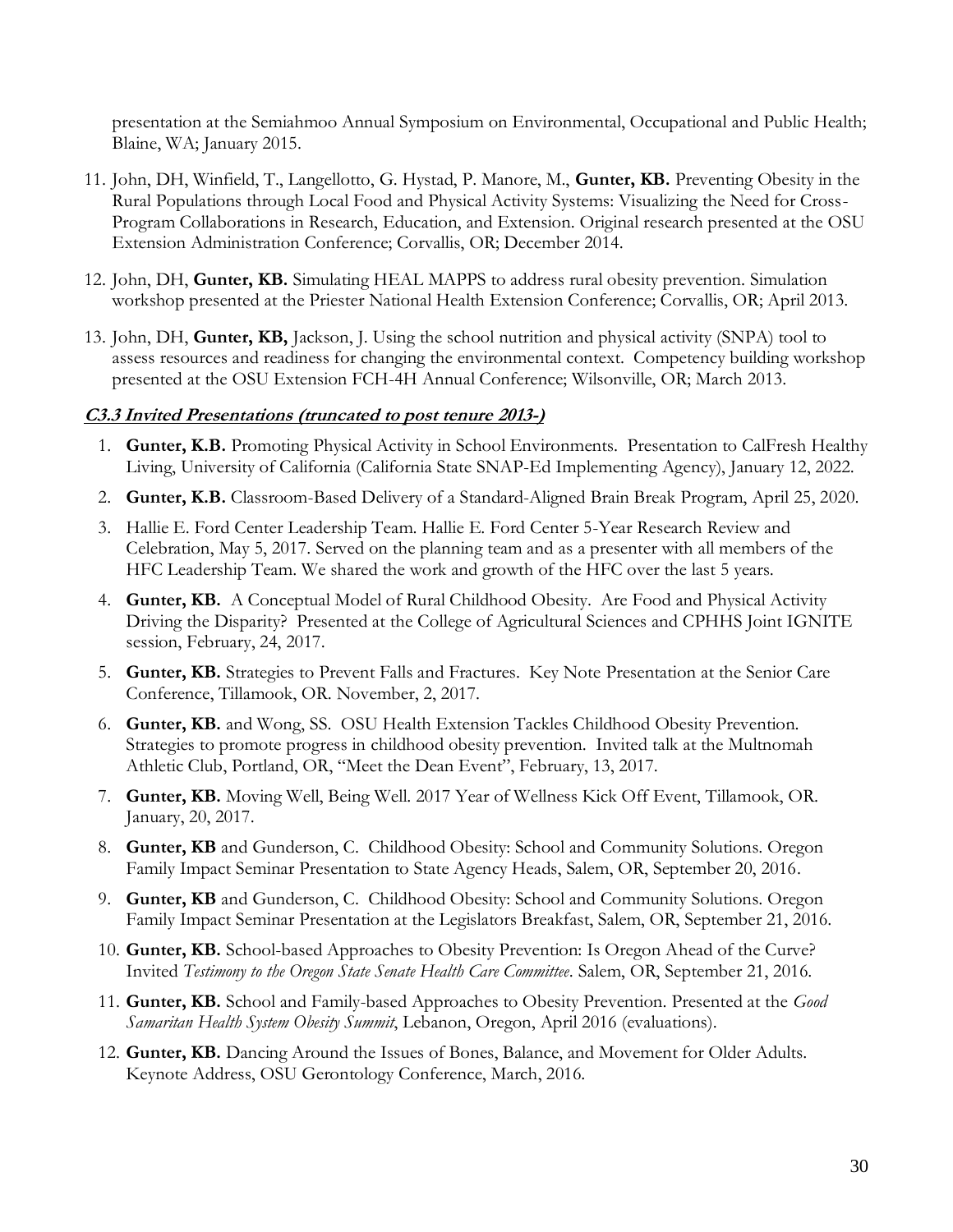- 13. **Gunter, KB.** School-Based Physical Activity Policies: Best Practice Recommendations. Lessons learned from the GROW Healthy Kids & Communities Project. Presented at the *Good Samaritan Health System Obesity Summit*, Lebanon, Oregon, April 2015
- 14. **Gunter, KB,** Turner, R, Iwaniec, U. Maintaining Skeletal Health with Age. Presented at the Oregon State University Gerontology Conference, Corvallis, OR, 2013.
- 15. **Gunter, KB.** (Plenary Presentation). Exercise is Preventive Medicine: The Community as the Clinic. Presented at the Northwest American College of Sports Medicine Annual Meeting, Salem, OR, March 2013

## **C3.4 Outreach and Media Communications**

*This sample of outreach and media publications resulted from and/or included scholarly activities provided to the byline author during a telephone or face-to-face interview.*

## **Print and Online Publications**

- 1. "New PE Program Helps Schools Meet State Standards", Oregon City News/Clackamas Review, June, 2019.
- 2. "College Physical Activity Expert Shares Research with Oregon State Senate", Synergies, 2016. Available at: [http://synergies.oregonstate.edu/2016/college-physical-activity-expert-shares-research-with-oregon](http://synergies.oregonstate.edu/2016/college-physical-activity-expert-shares-research-with-oregon-state-senate/)[state-senate/](http://synergies.oregonstate.edu/2016/college-physical-activity-expert-shares-research-with-oregon-state-senate/)
- 3. Stories from Small Towns, 2nd Ed Molalla, OR. National Physical Activity Society, 2016. Available at: [http://physicalactivitysociety.org/wp-content/uploads/2015/09/2ndEditionStoriesfromSmallTowns-](http://physicalactivitysociety.org/wp-content/uploads/2015/09/2ndEditionStoriesfromSmallTowns-Molalla.pdf)[Molalla.pdf](http://physicalactivitysociety.org/wp-content/uploads/2015/09/2ndEditionStoriesfromSmallTowns-Molalla.pdf)
- 4. "Oregon Obesity Rates Highest in the West" The Bulletin, September 2016. Available at: <http://www.bendbulletin.com/home/4627495-151/oregon-obesity-rates-highest-in-west>
- 5. "10 Innovators in Rural Health" Oregon Business, July/August 2015. Available at: [http://www.oregonbusiness.com/articles/175-julyaugust-2015/15524-10-innovators-in-rural](http://www.oregonbusiness.com/articles/175-julyaugust-2015/15524-10-innovators-in-rural-health?start=7)[health?start=7](http://www.oregonbusiness.com/articles/175-julyaugust-2015/15524-10-innovators-in-rural-health?start=7)
- 6. "Child Obesity" Terra, Inspired Stories from the Edge of Science, February 13, 2015. Available at: <http://terra.oregonstate.edu/2015/02/child-obesity-solving-the-weighty-matter-of-kids-health/>
- 7. "GROW Healthy Food Environments for Oregon's Rural Communities." OSU Small Farms News, Summer 2014, Vol. IX No. 3. Available at:<http://smallfarms.oregonstate.edu/sfn/su14grow>
- 8. "Inside the Mind of the Researcher-Kathy Gunter." Synergies, June 5, 2013. Available at: <http://synergies.oregonstate.edu/2013/inside-the-mind-of-researcher-kathy-gunter/>
- 9. "What It Takes to engAGE in Community." Synergies, February 28, 2011. Available at: <http://synergies.oregonstate.edu/2011/what-it-takes-to-engage-in-community/>
- 10. "National Osteoporosis Foundation Bone Source Alert. Simple Exercise in Children Yields Long-Term Skeletal Benefit." 2009, April. Available at: [http://www.nof.org/sites/default/files/bonesourcealerts/2009\\_0401\\_Alert/2009\\_0401\\_Alert.html](http://www.nof.org/sites/default/files/bonesourcealerts/2009_0401_Alert/2009_0401_Alert.html)
- 11. "Lunging for Life*." Terra, a World of research and creativity at OSU.* Available at: *<http://oregonstate.edu/terra/2009/winter/lunging-life>*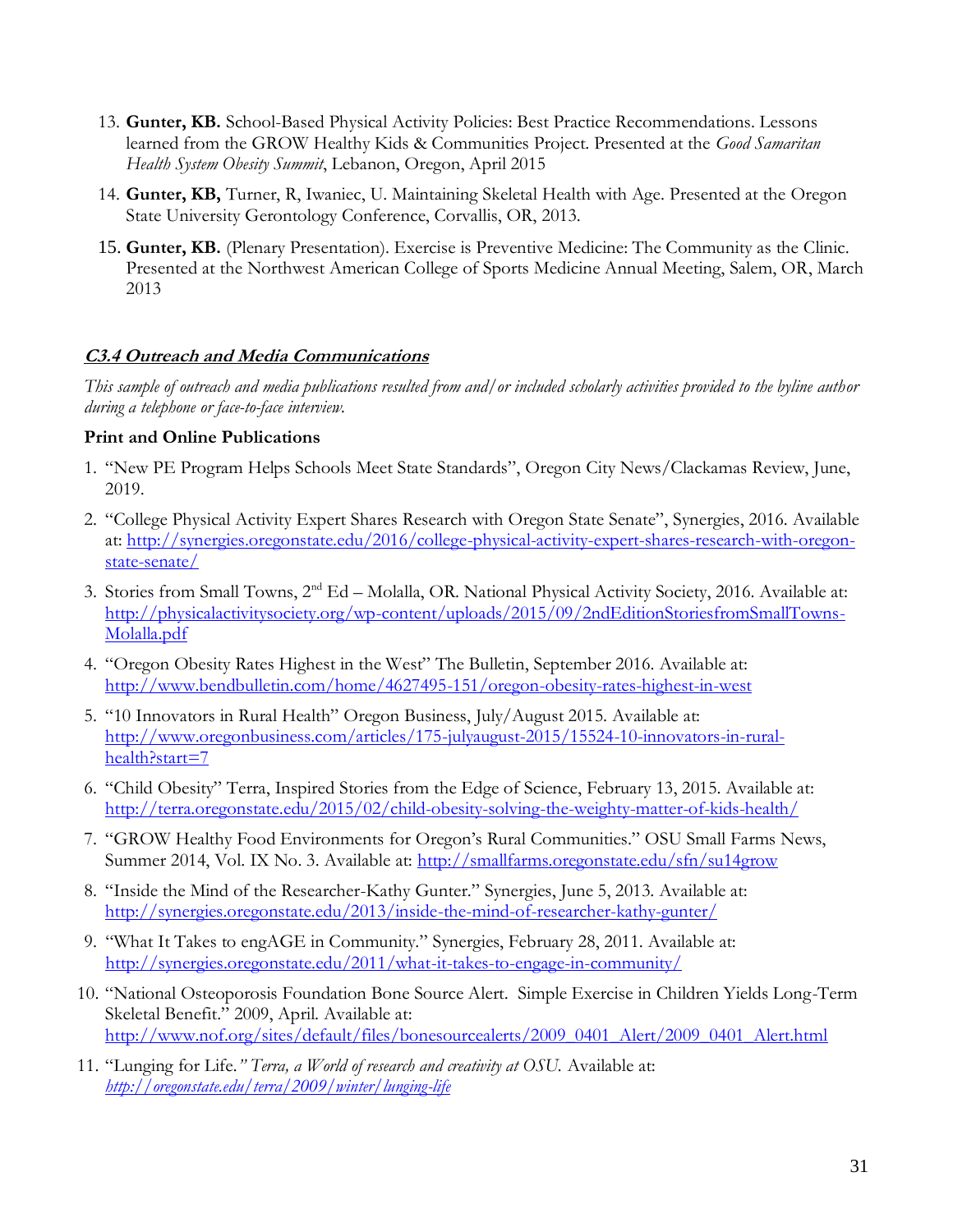**12.** *Simple Exercise in Children Yields Long-Term Skeletal Benefit.* 2008, November. NIH National Institute NIAMS Spotlight on Research. *Archived.*

#### **Media Interviews (Television or Online News)**

- 1. 2022, Health Insider Podcast, "COVID-19 and Child Health", with Megan MacDonald and Jennifer Jackson.
- 2. 2014, Comcast Newsmakers. "Childhood Obesity in Oregon." <https://www.youtube.com/watch?v=PByXWSjClY8>
- 3. 2012, August 14. Burnett, A. and Datta, A. Interview about childhood obesity and the GROW Healthy Kids & Communities project for the "To Your Health" special section.
- 4. 2011, January 13. Generating Rural Option for Weight-Healthy Kids and Communities. *KVAL TV*
- 5. 2010, March. Heaner, M. Are You Pushing Yourself Hard Enough? The latest findings…for stronger bones, tighter muscles, and a tough heart. *More Magazine*
- 6. 2008, May 20. Lemon, S. Learn About Better Bones. *The Mail Tribune, Medford, OR.*
- 7. 2008, April 18. Flam, F. Jumping is Good for Your Bones. *The Philadelphia Inquirer*
- 8. 2008, April 10. Jump Start Skeletal Health Interview, *KEZI TV*
- 9. 2008, April. "Hey kids! It's good to jump off the bed!" *The Oregonian, page 1.*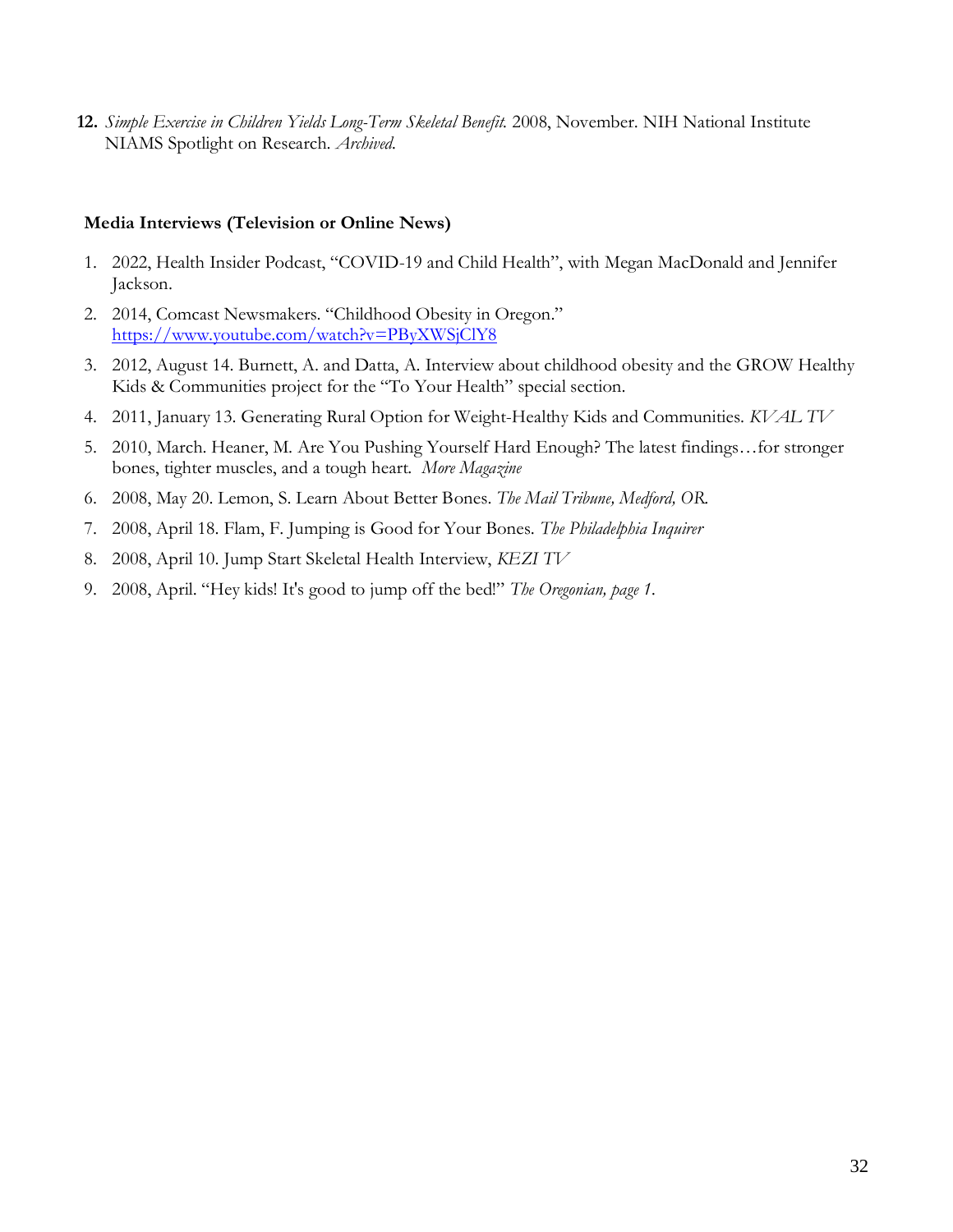#### **C4. CONTRACTS, GRANTS, AND SPONSORED RESEARCH**

#### **C4.1 Current Sponsored Research (Total \$791,812)**

**1. Spencer Foundation |\$373,517 | 01/2021-12/2022 (no-cost extension pending).** Effects of Four-Day School Weeks on Student Achievement and Child and Family Wellbeing.

**Role: Co-Investigator** *with Paul Thompson, Co-PI, Emily J. Tomayko (Co-PI), Jason Ward (Co-PI), John M. Schuna Jr., Co-I*

2. **National Institutes of Health (NICHD-R21) |\$408,375|09/2021-08-2022 (no-cost extension pending).** Evaluating the effects of four-day school weeks on child and family health, well- being, and socioeconomic factors.

**Role: Co-Investigator** *with Emily J. Tomayko (PI), Paul Thompson, (Co-I), John M. Schuna Jr. (Co-I)*

3. **Hallie Ford Center Team Science Seed Grant|\$12,000|10/2021-06/2022** The recess initiative: a participatory action approach to increasing physical activity and self-regulation through recess in elementary schools. (Massey, PI).

**Role: Co-Investigator.** Funding Awarded **(project on hold due to COVID)**

## **C4.2 Completed Funded Research (Total**

## **Federal Funding (\$7,244,862)**

- 1. *USDA Agriculture and Food Research Initiative*: *Childhood Obesity Prevention* | \$4,878,865 | 2/2011-1/2017 NIFA 2011-68001- 30020. Generating Rural Options for Weight (GROW) Healthy Kids and Communities. **Role: Co-Project Director/Co-Principal Investigator**
- 2. *USDA Agriculture and Food Research Initiative: Childhood Obesity Prevention* |\$1,227,553 | 3/2009-2/2012 2008-04423. Trost, SG (PI/PD); Promotion of Healthy Eating and Regular Physical Activity in 2- to 5 year old children attending family child care home. **Role: Co-Investigator**
- 3. *USDA-CSREES-CPG Higher Education Challenge Grant* | \$142, 763 | 3/2008-8/2012 Braverman, M (PI/PD). Development of an Undergraduate Experiential Instructional Program in Extension: LinC Extend. **Role: Co-Investigator**
- 4. *National Institutes of Health, NIAMS* | \$995,681 | 7/2002-5/2008 The Effects of Jumping on Growing Bones. NIH1RO1 HD36621, Snow (PI). **Role: Co-Investigator**

#### **Foundation/Institutional Funded Research (\$39,865)**

- 1. *Undergraduate Research, Innovation, Scholarship and Creativity Award* | \$4,000 | 7/2017-6/2018 Functional Status and Fall Risk Among Older Adult Participants in Community-Based Exercise Programs. (Mentor, K. Gunter; Student Co-I, L. Trevis) **Role: Faculty Mentor, Project PI**
- 2. *Center for Healthy Aging, Life Scholar Award* | \$1,000 | 7/2017-9/2017 Functional Status and Fall Risk Among Older Adult Participants in Community-Based Exercise Programs. (Mentor, K. Gunter; Student Co-I, L. Trevis) **Role: Faculty Mentor, Project PI**
- 2. *Good Samaritan Hospital Foundation* | \$15,200 | 7/2008-7/2010 The Effects of a Community-Based Running Program on Musculoskeletal Health in Growing Girls. Gunter, KB (PI/PD) **Role: Principal Investigator**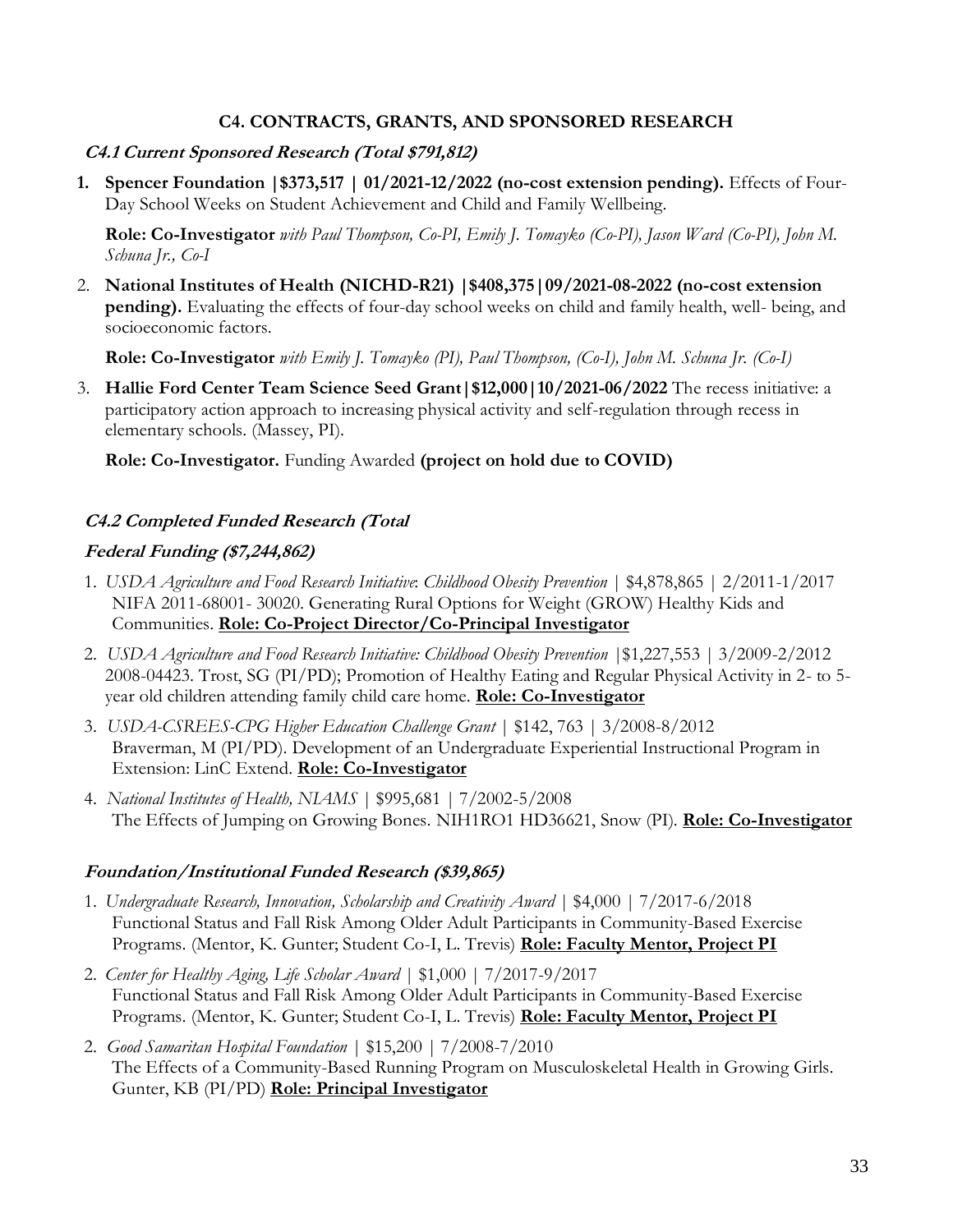3. *Center for Healthy Aging Research Pilot Grant* | \$14,665 | 2/2007- 2/2008 Metoyer, R (PI/PD). Developing A Tool for Creating and Administering 3D Virtual Trainers for Targeted Remote Exercise Intervention. **Role: Co-Investigator**

**C4.3 Contracted Trainings and Curricula (Gunter, K. and Packebush, T.)** *Provide trainings and resources to increase systems' capacity to implement and deliver BEPA 2.0)*

- 1. \$11,540 for BEPA 2.0 Training and Toolkits on *Let's Get Active and Eat Fruits and Vegetables with Oregon State Extension*, COHP RHIP grant |Katie Ahern, PI | 6/2022-6/2023
- 2. \$8,586.45 with Virginia Cooperative Extension for BEPA 2.0 Training and Toolkits |3/2022
- 3. \$22,898 with Bethel School District for BEPA 2.0 Training and Toolkits |8/2021
- 4. \$25,245 with Auburn University for BEPA 2.0 Training and Toolkits | 4/2020
- 5. \$20,109 with Oregon Department of Education for BEPA 2.0 Trainings and Toolkits |10/2019

## **C4.4 Submitted Unfunded Grants**

#### **Federal Grants Submitted (unfunded)**

- 1. *National Institutes of Health R21 NICHD* Purposeful Play: An integrated self-regulation and physical activity classroom intervention for elementary school children. \$404,250; 7/2019-6/30/2021. Massey, W (PI). **Role: Co-Principal Investigator**.
- 1. *National Institutes of Health, NIDDK R01* | \$3,510,009 | 7/2018-6/2023 Time Sensitive Obesity Policy and Program Evaluation. Evaluating Implementation of New Statewide Physical Education Policies in Oregon, Gunter (PI) with Schuna (PI). **Role: Principal Investigator (scored 37 th percentile)**
- 1. *National Institutes of Health, NIDDK R01* | \$3,552,309 | 4/2017-3/2022 Time Sensitive Obesity Policy and Program Evaluation. Obesity Policy Project: Evaluating Physical Education Policy in Oregon (OPP-PEd), Gunter (PI) with Schuna (PI). **Role: Principal Investigator (scored 25 th percentile)**
- 2. *USDA Agriculture and Food Research Initiative: Childhood Obesity Prevention* |\$281,054 | 4/2017-3/2022 Revising and Evaluating the Fuel for Fun Nutrition Education Curriculum, Cunningham-Sabo (CSU, PD) OSU Sub-Award. **Role: Principal Investigator/Sub-Award**
- 3. *National Institutes of Health, NIDDK R01* | \$3,550,239 | 12/2016-3/2021 Time Sensitive Obesity Policy and Program Evaluation: Process and Impact Evaluation of Physical Education Legislation on School Programming and Children's Health, Gunter (PI) with Schuna (PI). **Role: Principal Investigator (scored 26 th percentile)**
- 4. *USDA Agriculture and Food Research Initiative: Childhood Obesity Prevention* |\$4,964,322 | 2/2016-1/2022 Generating Rural Options for Weight-Healthy Kids at School: Undertaking PSE Strategies to Obesity Prevention (GROWS UP2), John, D. (PI). **Role: Co-Investigator**

#### **Foundation/Institutional Grants Submitted (unfunded)**

1. *Cambia Health Foundation Whole Persons Implementation Grant* |\$300,000 | 1/2020-12/2021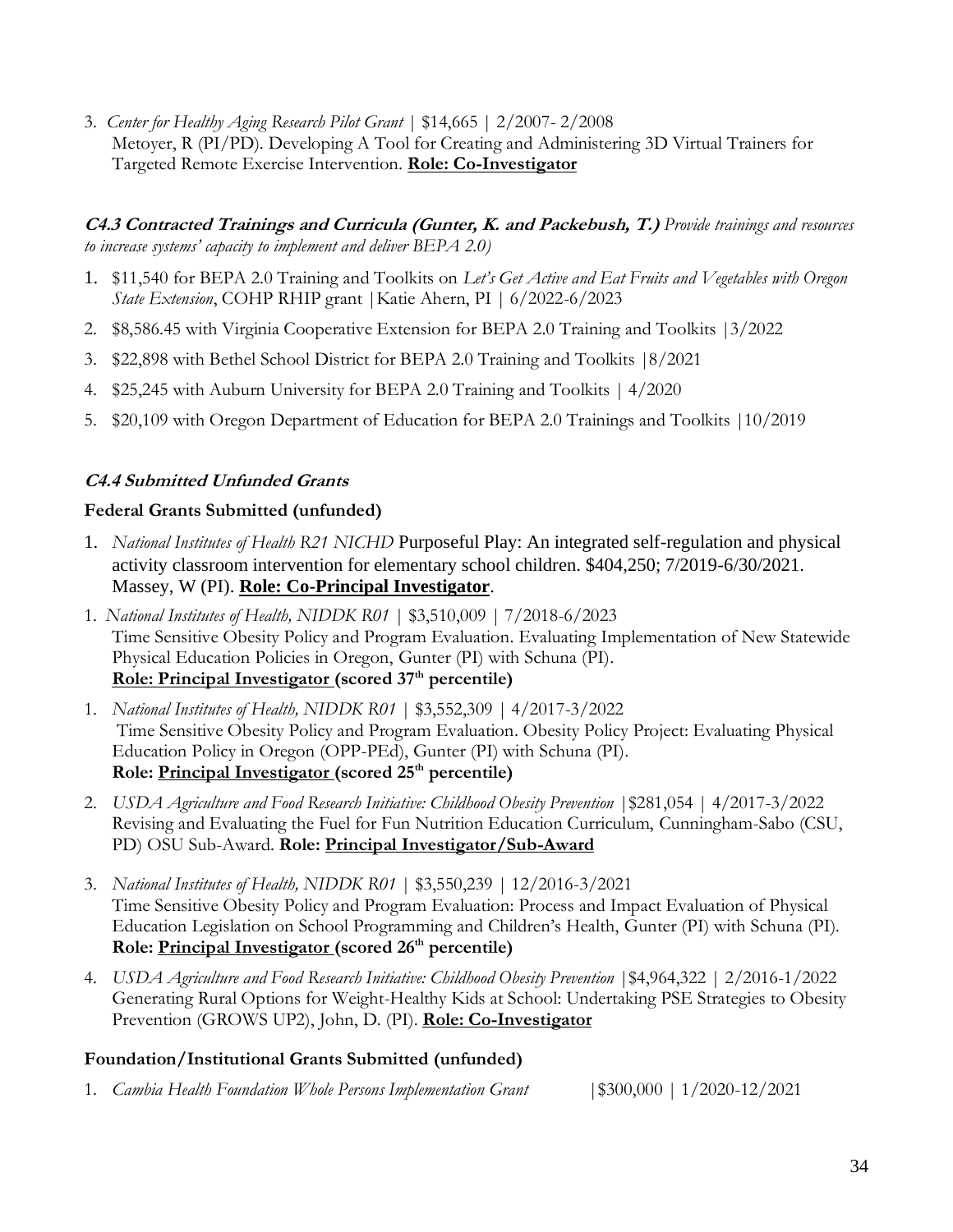BE Physically Active 2Day (BEPA 2.0): Leveraging Oregon's Whole School, Whole Community, Whole Child Model to Improve Health. **Role: Project PI**

- **2.** *Robert Wood Johnson Foundation – Evidence for Action* |\$300,000 | 12/2019 11/2021 Effects of Four-Day School Weeks on the Wellbeing of Children and Families (Tomayko, PI). **Role Project Co-I**
- 3. *Spencer Foundation* |\$499,798 | 4/2020 3/2022 Effects of Four-Day School Weeks on Student Achievement and Child and Family Wellbeing (Thompson PI). **Role: Co-I**
- 4. *Robert Wood Johnson Foundation - Evaluating the 4-Day School Week Policy*| \$1,000,000| 10/2018-9/2021 Examining the Implications of 4-day School-Week Policies on Health and Well-being of Rural Children and Families **Role: Co-PI** (w/Thompson; (mini proposal scored; full proposal invited, unfunded).
- 5. *Robert Wood Johnson Foundation Policies for Action* | \$249,984| 7/2017-9/2020 Evaluating the Effects of a 4-day School-Week on Rural Children's Obesity Risk, Gunter (PI) with Tomayko (PI). **Role: Principal Investigator** (mini proposal scored; full proposal invited, unfunded).
- 6. *College of Engineering and CPHHS Pilot Grant Program*: | \$10,000| 10/2017-6/2018 Soft-Robotic Airbags for Preventing Fall-Related Hip Fractures, Balasubramanian and Pavol (PIs).**Role: Co-Investigator**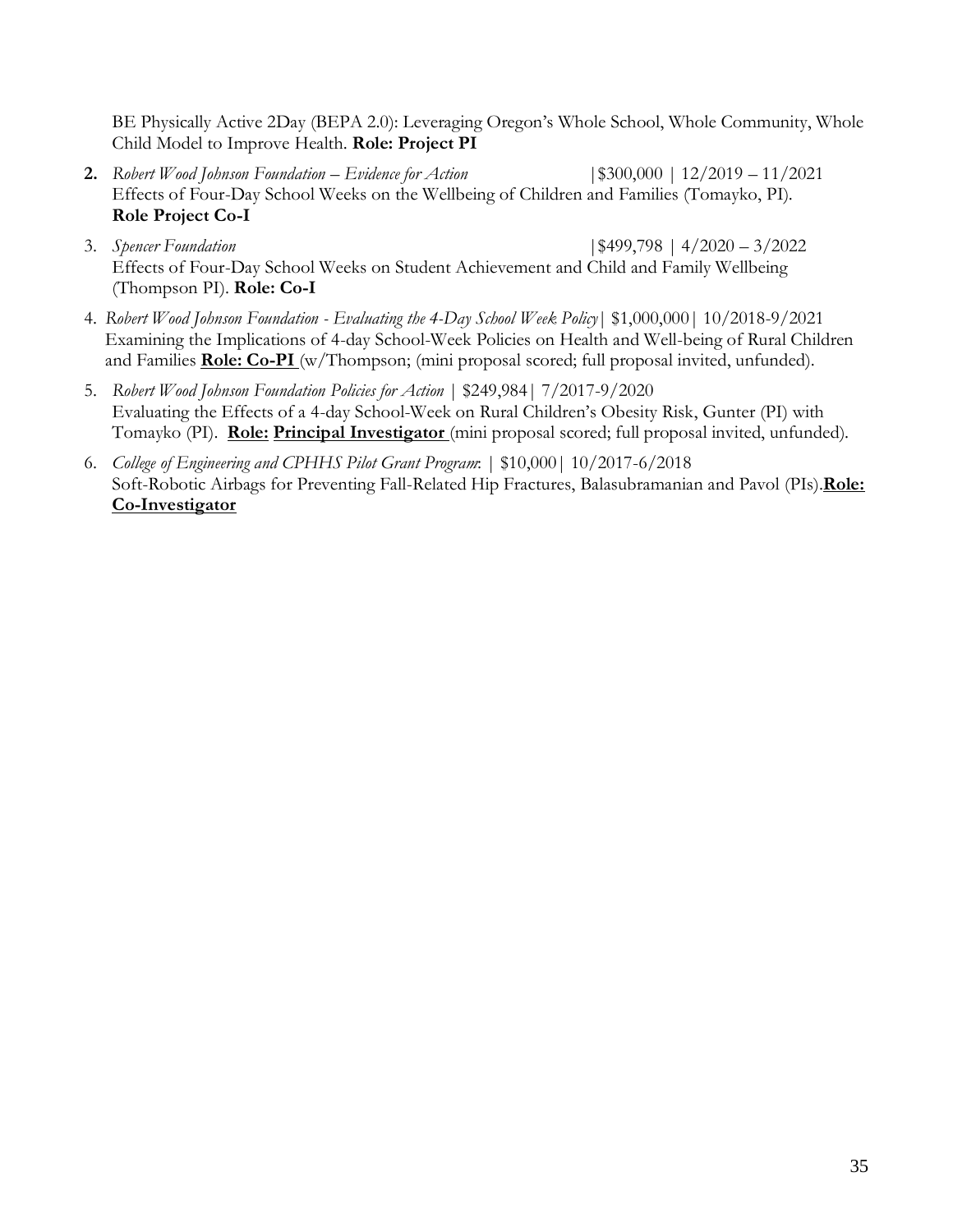## **D. SERVICE**

## *D.1 University Service*

| Year      | <b>Service</b>                                                                                                                                                                                                                                                                                                 |
|-----------|----------------------------------------------------------------------------------------------------------------------------------------------------------------------------------------------------------------------------------------------------------------------------------------------------------------|
| 2019      | Institutional Review Board (IRB) Advisory Committee: My role was to represent CPHHS<br>in a review of the IRB, and produce a collaborative report for the Vice Provost for<br>Research and an external review committee.                                                                                       |
| $2007 -$  | Graduate Council Representative: My role is to chair the evaluation of the student's<br>performance at graduate student committee meetings and assure that the conduct of all<br>committee actions are in compliance with policies of the Graduate Council. I have served<br>on 7 committees in this capacity. |
| 2016-2017 | <b>IRB</b> Electronic Resource User's Group Advisory Team. We were tasked with providing<br>input into the development of the soon to be launched online IRB system.                                                                                                                                           |
| 2013-2015 | IRB Evaluation Research Sub Committee Member. This group was tasked with clarifying<br>policies and procedures to differentiate evaluation research from other types of research.                                                                                                                              |
| 2007-2011 | <b>OSU Faculty Senator.</b> I served as an elected senator representing the (former) College of<br>Health and Human Sciences.                                                                                                                                                                                  |
| 2008      | IRB Administrator Search Committee Member. Served as a member of the search<br>committee that hired the current IRB Administrator, Lisa Leventhal.                                                                                                                                                             |

## *D.2 College Service*

| Year      | <b>College of Public Health and Human Sciences Service</b>                                                                                                                                                   |
|-----------|--------------------------------------------------------------------------------------------------------------------------------------------------------------------------------------------------------------|
| 2021-2022 | Co-Chair College Promotion and Tenure Committee. Service in 2021 extended from<br>December 2021 through end of January 2022.                                                                                 |
| 2020-2021 | <u>Co-Chair College Promotion and Tenure Committee. Service in 2020 extended from late</u><br>November 2020 through end of January 2021.                                                                     |
| 2020      | <u>College Reorganization Task Force: Tasked with providing recommendations regarding</u><br>governance and budget processes to the Dean. June 2020-November 2020                                            |
| 2019      | <u>Ad Hoc Member, Biological and Population Health Sciences Personnel Committee. Led</u><br>review of Extension faculty promotion dossiers.                                                                  |
| 2018      | Chair, CPHHS Strategic Planning Goal 5 Task Force. Worked collaboratively with task<br>force members to develop an implementation plan for strategies related to enhancing the<br>internal culture of CPHHS. |
| 2017      | <u>Member, Extension Outreach Scholarship Committee.</u> We generated a document for<br>CPHHS that outlines the criteria for outreach scholarship.                                                           |
| 2016      | Presenter/Discussant. Meeting with the Komen Foundation to explore avenues for<br>opportunity.                                                                                                               |
| 2015-2016 | Search Committee Member. Associate Dean for Outreach and Engagement/FCH Program<br>Leader; Successful hire.                                                                                                  |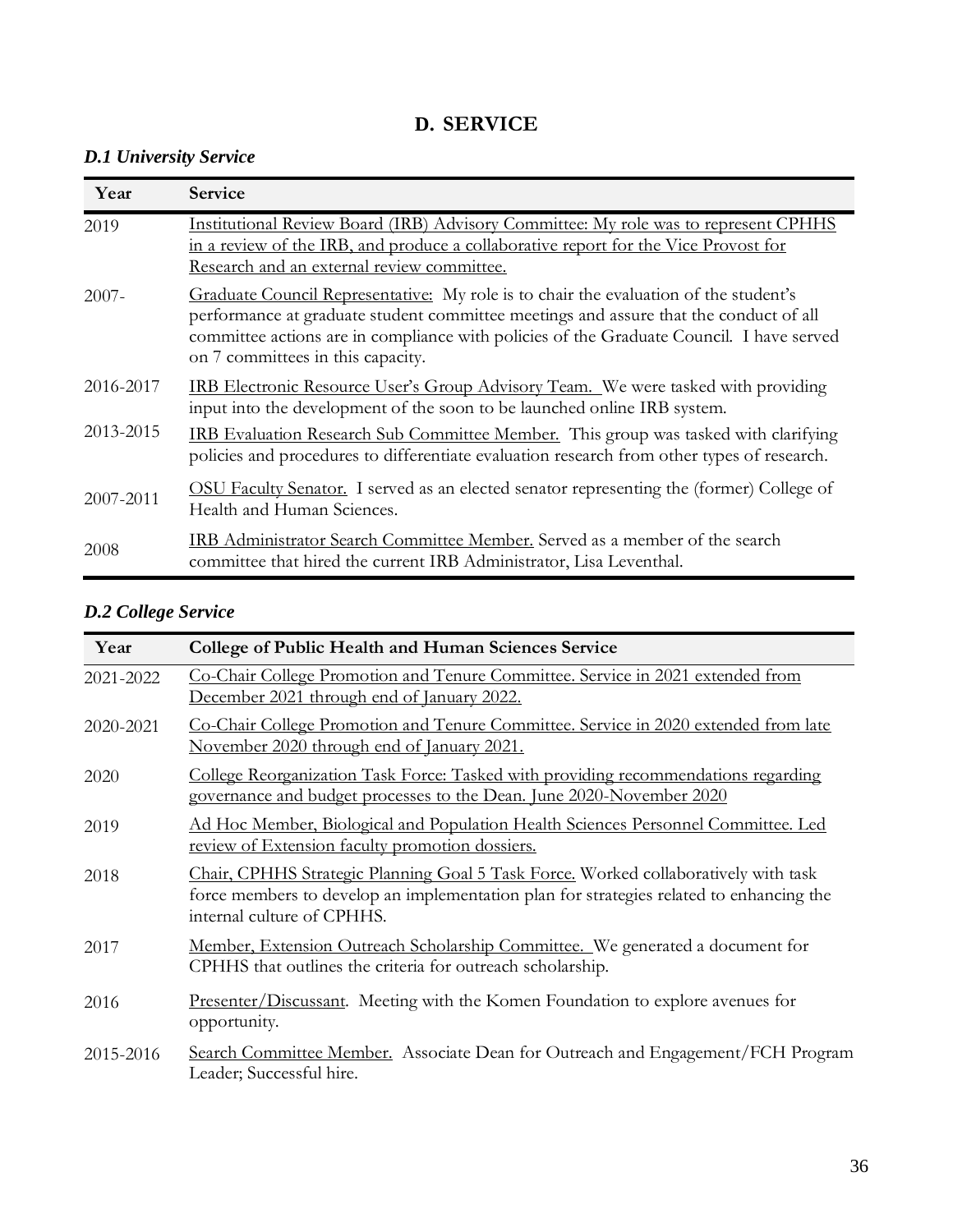| 2015      | Panel Discussion participant and presenter during exploratory meeting with Knowledge<br>Universe (KU) in March, 2015 to support potential HFC & CPHHS partnerships w/ KU.                                                                                 |
|-----------|-----------------------------------------------------------------------------------------------------------------------------------------------------------------------------------------------------------------------------------------------------------|
| 2014-2015 | Member, Writing Team to Finalize the CPHHS Vision 2025 document                                                                                                                                                                                           |
| 2014-2015 | Member, Vision 2025 Strategic Planning Task Force. Cross-school, interdisciplinary team<br>worked to develop key focus areas in the CPHHS Strategic Plan.                                                                                                 |
| 2013-2017 | Director, Healthy Eating, Active Living Research Core, Hallie E. Ford Center. Prior to<br>2017, this role was in-service to the College with no associated FTE.                                                                                           |
| 2010-2011 | Member of the College of Public Health and Human Sciences Faculty Transition Team.<br>This group worked to promote the successful transition from a College of Health and<br>Human Sciences to an accredited College of Public Health and Human Sciences. |
| 2010      | Participated in the CHHS 'Design for the Future' retreat where ideas regarding the<br>restructuring of our college were presented and discussed; February 13, 2010.                                                                                       |

| Year      | <b>Extension FCH and Kinesiology Programs Service</b>                                                                                                                                  |
|-----------|----------------------------------------------------------------------------------------------------------------------------------------------------------------------------------------|
| 2007-2022 | Peer Evaluator. Conduct peer teaching evaluations for faculty in BPHS and FCH                                                                                                          |
| 2018-     | Formal Mentor, Dusti Linnell, FCH Assistant Professor of Practice                                                                                                                      |
| 2017      | Search Committee Member. Kinesiology faculty member in Physical Activity and Public<br>Health; (successful hire of William Massey)                                                     |
| 2016-2017 | Member, Extension FCH Strategic Planning Team.                                                                                                                                         |
| 2016-2017 | Search Committee Member. Professor of Practice; Extension FCH and Ag Extension<br>position in sustainable food systems.                                                                |
| 2016-2017 | Search Committee Member. Extension FCH Finance Manager (successful hire of M. Smith)                                                                                                   |
| 2016-2017 | Search Committee Chair. Extension FCH Physical Activity Program Coordinator                                                                                                            |
| 2016      | Member, Extension Strategic Planning Implementation Workgroup                                                                                                                          |
| $2015 -$  | Organizer, Extension Outreach and Engagement Conference "IGNITING Integration"<br>seminar.                                                                                             |
| 2014-2015 | Member, Extension FCH Strategic Planning Committee.                                                                                                                                    |
| $2014 -$  | Member, committees to develop an MPH in Health Extension and MPH in Physical Activity<br>Promotion.                                                                                    |
| 2013      | <b>EXSS Task Force Implementation Team Member.</b> Tasked with developing specific strategies<br>to implement the new program plan.                                                    |
| 2012-2013 | <b>EXSS Task Force Member.</b> Worked collaboratively to revise the program extensively<br>resulting in a program name change, reorganization of options within the major, revision to |
| 2012      | Represented College of Public Health and Human Sciences at the Orthopedic Center<br>Foundation Scholarship Reception in Bend, OR; May 9, 2007.                                         |

# *D.3 School and Program Service*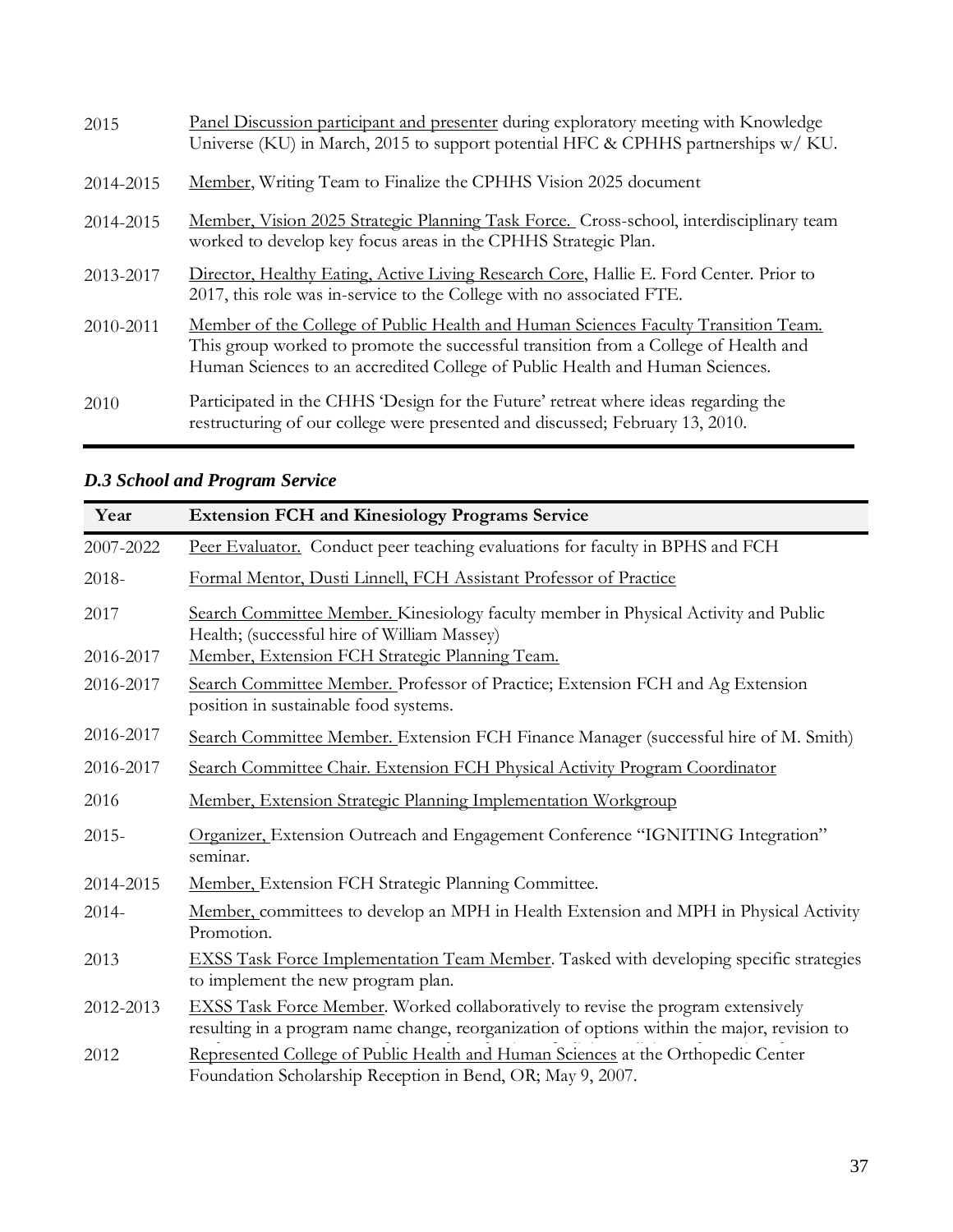| 2011      | NES Search Committee Member. Served as a member of the search committee for a faculty<br>hire in the area of Movement Studies and Disability. Resulted in the successful hires of Simon |
|-----------|-----------------------------------------------------------------------------------------------------------------------------------------------------------------------------------------|
| 2008-2009 | NES Faculty Awards Committee. Responsible for developing the nomination packet for the<br>HHS College Extension and Outreach Award.                                                     |
| 2008-2009 | FCH Search Committee Chair, 2008-2009. I chaired the committee that led to the successful<br>hire of Deborah John, Ph.D., Assistant Professor and Extension Faculty in Public Health,   |
| 2007-2008 | FCH Annual Conference Committee. Served as a member of the administrative team that put<br>together the annual FCH in-service conference.                                               |

## **D.4 Professional Service**

| Year      | <b>Professional Service</b>                                                                                                                            |
|-----------|--------------------------------------------------------------------------------------------------------------------------------------------------------|
| $2020-$   | Member, Physical Activity Policy Research and Evaluation Network (PAPREN)                                                                              |
|           | 2019-current Member, Extension Western Region Physical Activity Program Director Workgroup                                                             |
| 2016-2019 | Chair, USDA NIFA Nutrition and Physical Activity Sub-committee                                                                                         |
| 2014-2016 | Member, USDA NIFA Nutrition and Physical Activity sub-committee                                                                                        |
| 2015-2017 | Co-Chair, American College of Sports Medicine, Exercise is Medicine (ACSM), Community<br>Health Committee                                              |
| 2012-2014 | Member, Exercise is Medicine (EIM) Community Health Committee.                                                                                         |
| 2014-2016 | Member, Physical Activity Consultant and Steering Committee, Western Region Center<br>Nutrition Education and Obesity Prevention Center of Excellence. |
| 2011-2016 | Member, American College of Sports Medicine Interest Group Advisory Committee                                                                          |
| 2011-2017 | Member, Families, Food and Fitness eXtension Community of Practice                                                                                     |
| 2011-2014 | Member, Creating Healthy Communities, eXtension Community of Practice                                                                                  |
| 2009-2011 | Co-Chair, American College of Sports Medicine Bone Interest Group                                                                                      |

## **D.5 Public/Community Service**

| Year            | <b>Local Community-Campus Service (Public)</b>                                                                                                                                                                                        |
|-----------------|---------------------------------------------------------------------------------------------------------------------------------------------------------------------------------------------------------------------------------------|
| $2018$ -present | Oregon Healthy Schools Advisory Committee. Provide guidance and support grant<br>implementation across the state in partnership with Oregon Department of Education and<br>Oregon health Authority partners                           |
| 2011-2015       | Served on the Corvallis School District Wellness Committee and provide leadership related<br>to visioning and identifying evidence-based approaches to improving the food and physical<br>activity environments in Corvallis schools. |
| 2012            | Worked with Head Start of Linn and Benton County and helped them write a grant that<br>was submitted to the Child and Adult Food Care Program.                                                                                        |
| 2009-2010       | Served as a member of the Benton County Healthy Aging Network                                                                                                                                                                         |